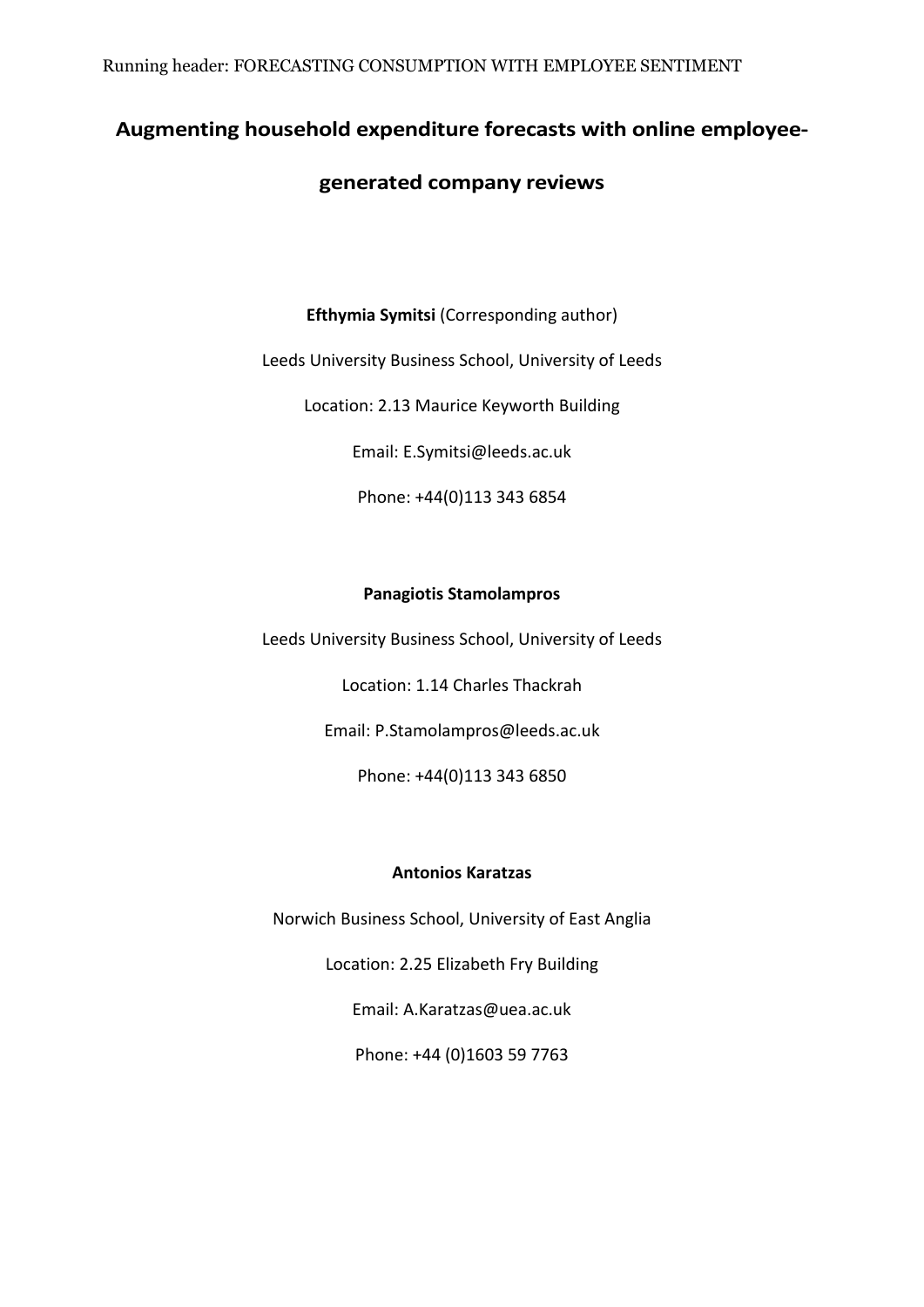EFTHYMIA SYMITSI is an assistant professor in the Accounting and Finance Division at Leeds University Business School, Leeds, West Yorkshire, United Kingdom. PANAGIOTIS STAMOLAMPROS is an assistant professor in the Management Division at Leeds University Business School, Leeds, West Yorkshire, United Kingdom. ANTONIOS KARATZAS is an assistant professor at Norwich Business School, University of East Anglia, Norwich, Norfolk, United Kingdom. The authors thank Glassdoor for providing the data for this research. We also thank three anonymous reviewers for constructive feedback, and the editors, Florian Keusch, Frederick G. Conrad, and Michael F. Schober, for helpful comments and suggestions. \*Address correspondence to Efthymia Symitsi, University of Leeds, Leeds University Business School, 2.13 Maurice Keyworth Building, Leeds, LS2 9JT United Kingdom; email: [E.Symitsi@leeds.ac.uk.](mailto:E.Symitsi@leeds.ac.uk)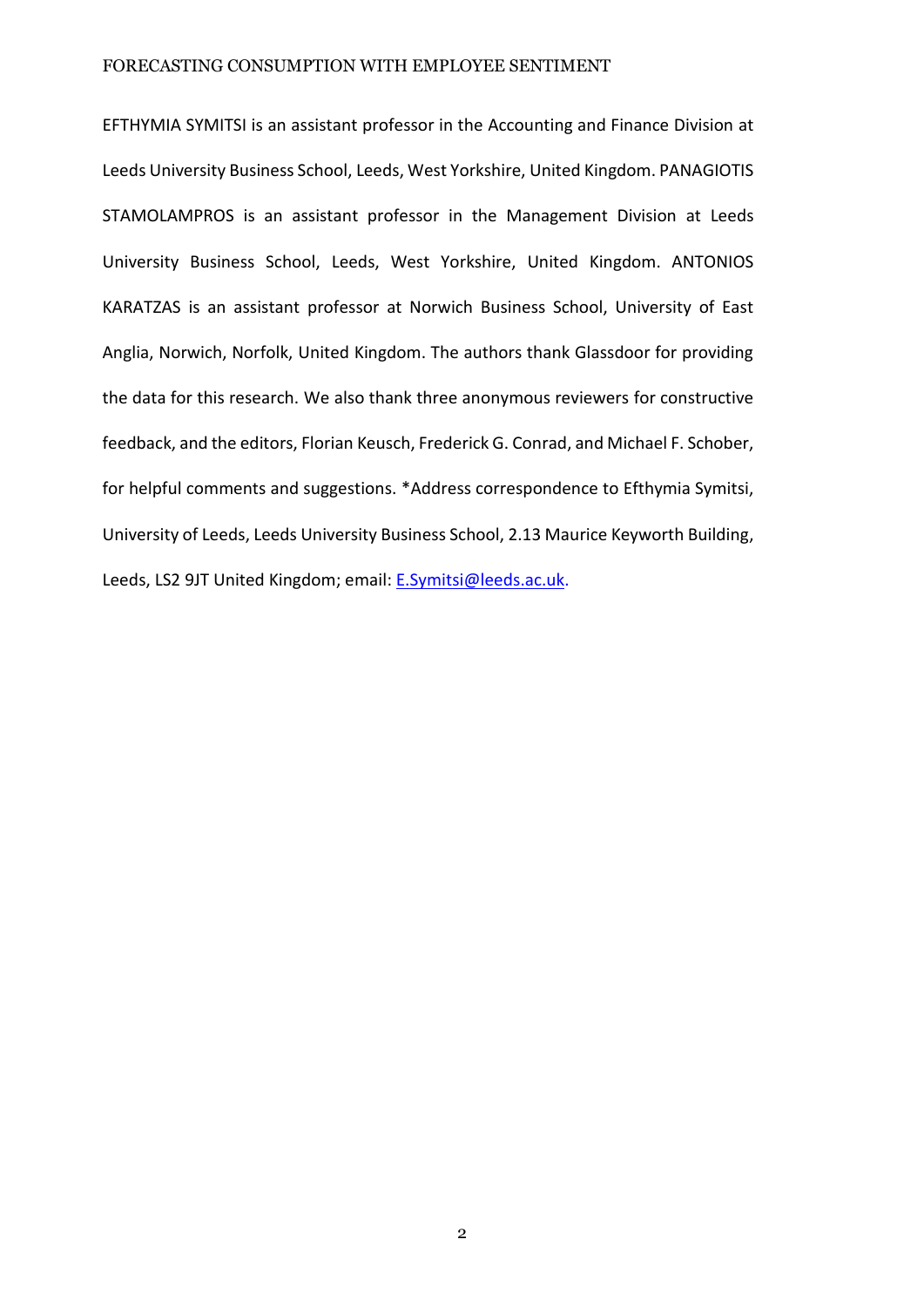#### **Abstract**

We assess the ability of online employee-generated content in predicting consumption expenditures. In so doing, we aggregate millions of employee expectations for the next 6 month business outlook of their employer and build an employee sentiment index. We test whether forward-looking employee sentiment can contribute to baseline models when forecasting aggregate consumption in the US and compare its performance to wellestablished, survey-based consumer sentiment indexes. We reveal that online employee opinions have incremental information that can be used to augment the accuracy of consumption forecasting models and inform economic policy decisions.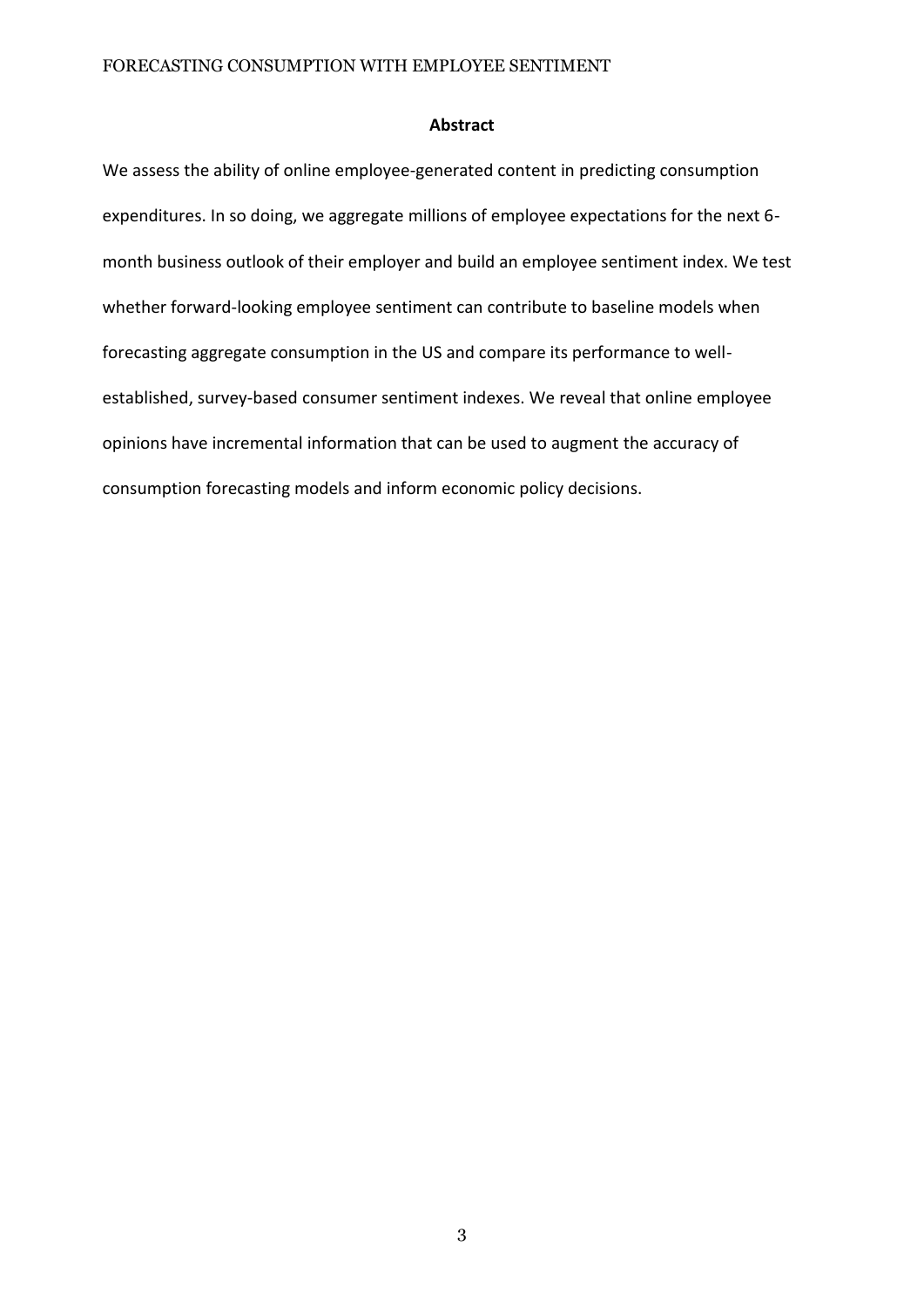# **Introduction**

Consumer spending is a key engine that drives economic growth accounting for almost 60%oftheGrossDomestic Productworldwide [\(TheWorldBank2020\).](#page-40-0) Therefore,policy makers and practitioners closely monitor and attempt to accurately predict changes in private consumption, since these have profound effects on individual firms, sectors and the overalleconomy ([Fornell et](#page-36-0) al. [2010\).](#page-36-0) Forecasting private consumption has also attracted academic interest; a long research tradition has focused on how private consumption is associated with macroeconomic variables (e.g., inflation and unemployment rates), and how it responds to fiscal interventions [\(Katona](#page-38-0) [1971;](#page-38-0) [Cogoy](#page-35-0) [1995;](#page-35-0) [Hjelm 2002;](#page-37-0) [Linnemann](#page-39-0) [2006\).](#page-39-0)

The predictive ability of consumer sentiment indexes is central to this research stream [\(Ludvigson 2004;](#page-39-1) [Lahiri et al. 2016;](#page-38-1) [Barnes and Olivei 2017\).](#page-33-0) Survey-based consumer indicators are widely used and offer informational value [\(Ludvigson 2004\).](#page-39-1) For example, [Carroll](#page-34-0) et al. [\(1994\)](#page-34-0) and Bram and [Ludvigson](#page-33-1) [\(1998\)](#page-33-1) show that these indexes improve consumer spending forecasts in the US, while similar results are reported in other countries [\(Easaw et al.](#page-36-1) [2005;](#page-36-1) [Dreger and Kholodilin](#page-36-2) [2013\).](#page-36-2) This is in line with the wisdomof-the-crowd concept which posits that aggregated opinions of a group of individuals are more informative than the opinions of separate individuals, even if the latter are domain experts (Da and [Huang](#page-35-1) [2020\).](#page-35-1)

The recent explosion of online platforms allows practitioners and academics to enrich forecasting models with data generated online.<sup>1</sup> Augmenting "traditional" demand

<sup>&</sup>lt;sup>1</sup> [https://www.thedrum.com/news/2018/04/17/pepsico-uses-data-science-decid](http://www.thedrum.com/news/2018/04/17/pepsico-uses-data-science-decide-its-next-crisp-)e-it[s-next](http://www.thedrum.com/news/2018/04/17/pepsico-uses-data-science-decide-its-next-crisp-)[crisp-f](http://www.thedrum.com/news/2018/04/17/pepsico-uses-data-science-decide-its-next-crisp-)lavour-now-it-could-inform-its. Accessed 2018-10-12.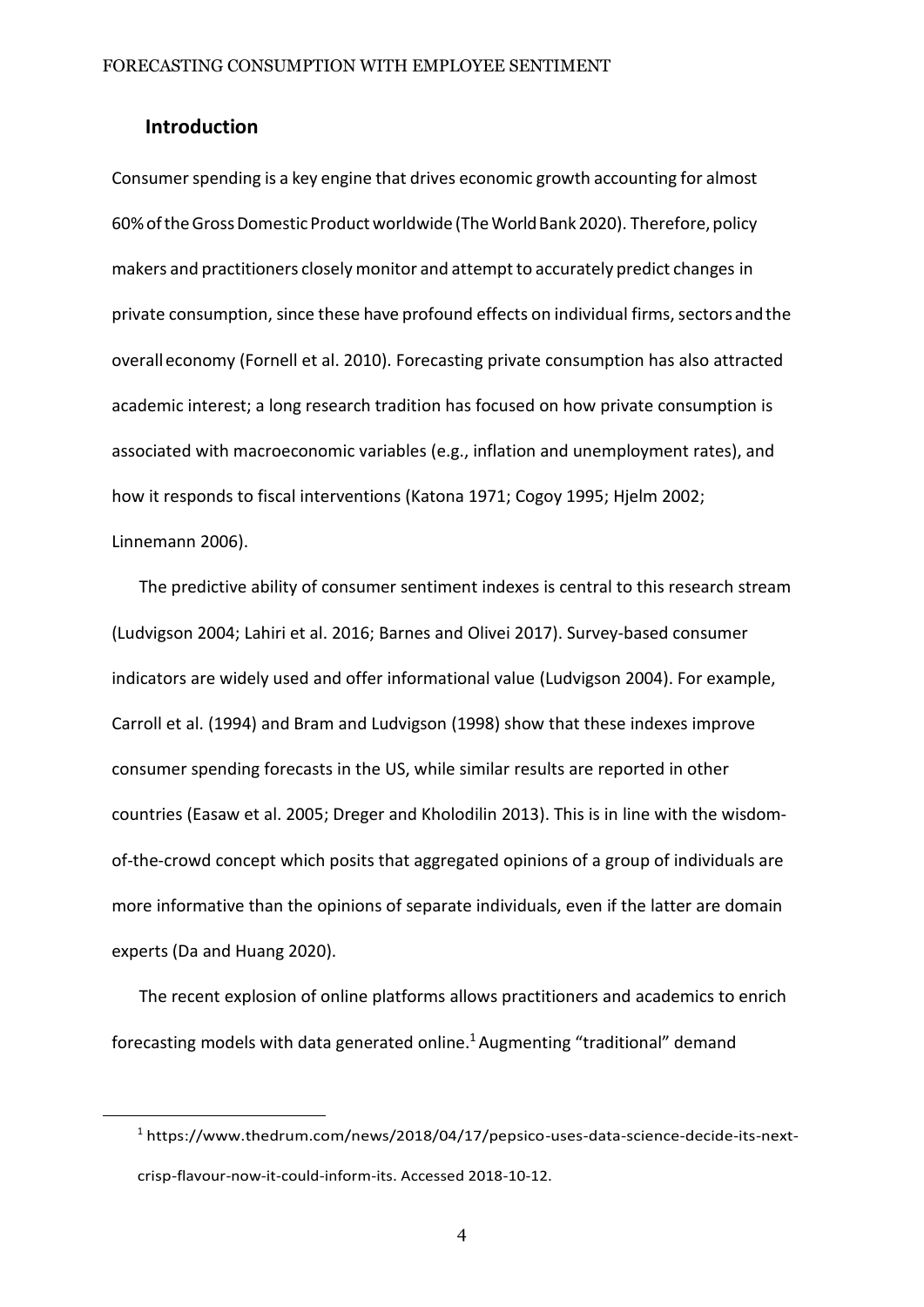forecasting methods with online user-generated content has created fruitful research directions [\(Chong](#page-34-1) et al. [2016;](#page-34-1) [Cui](#page-35-2) et al. [2018;](#page-35-2) [Lau](#page-38-2) et al. [2018\).](#page-38-2) This is based on the premise that incorporating human judgement in standard quantitative models, known as judgmental forecasting, increases forecasting power (Arvan [et al.](#page-33-2) [2019\).](#page-33-2) Online platforms designated especially for employees, such as *Glassdoor*, constitute a novel case of electronic word-of-mouth, allowing users to share their opinions about their employers. Unsurprisingly,this source of data attracts increasing academic interest. For example, in finance, employee satisfaction ratings have been found to predict firm performance [\(Huang et al. 2015;](#page-37-1) [Symitsi et al. 2018; G](#page-40-1)reen et al. 2019). An additional and promising piece of information shared by employees is their expectations of the 6-month ahead business outlook of their employer, a data source that has been scarcely examined in forecasting applications despite its forward-looking nature [\(Hales](#page-36-3) et [al.](#page-36-3) [2018; Huang](#page-36-3) et al. [2020\)](#page-37-2). In this work, we argue that those employee expectations capture individuals' future labor income uncertainty, with direct implications for their willingness to spend. This is in line with economic theory, which suggests that a change in perceived future labor income uncertainty translates into a change in purchasing behavior, including the level of spending ([Friedman](#page-36-4) [1957\).](#page-36-4) It is also consistent with bottom-up, behavioral macroeconomic models (De [Grauwe](#page-35-3) [2010\),](#page-35-3) whereby "amateur" individual agents like employees, are, due to cognitive limitations, more capable of understanding local bits of information (relating to their employer), and use simple rules of behavior (when deciding on their personal spending). Hence, an aggregated measure across all employees, firms and sectors, may have predictive ability when forecasting changes in macroeconomic indicators, such as private consumption.

The purpose of this study is to examine whether an index that aggregates employee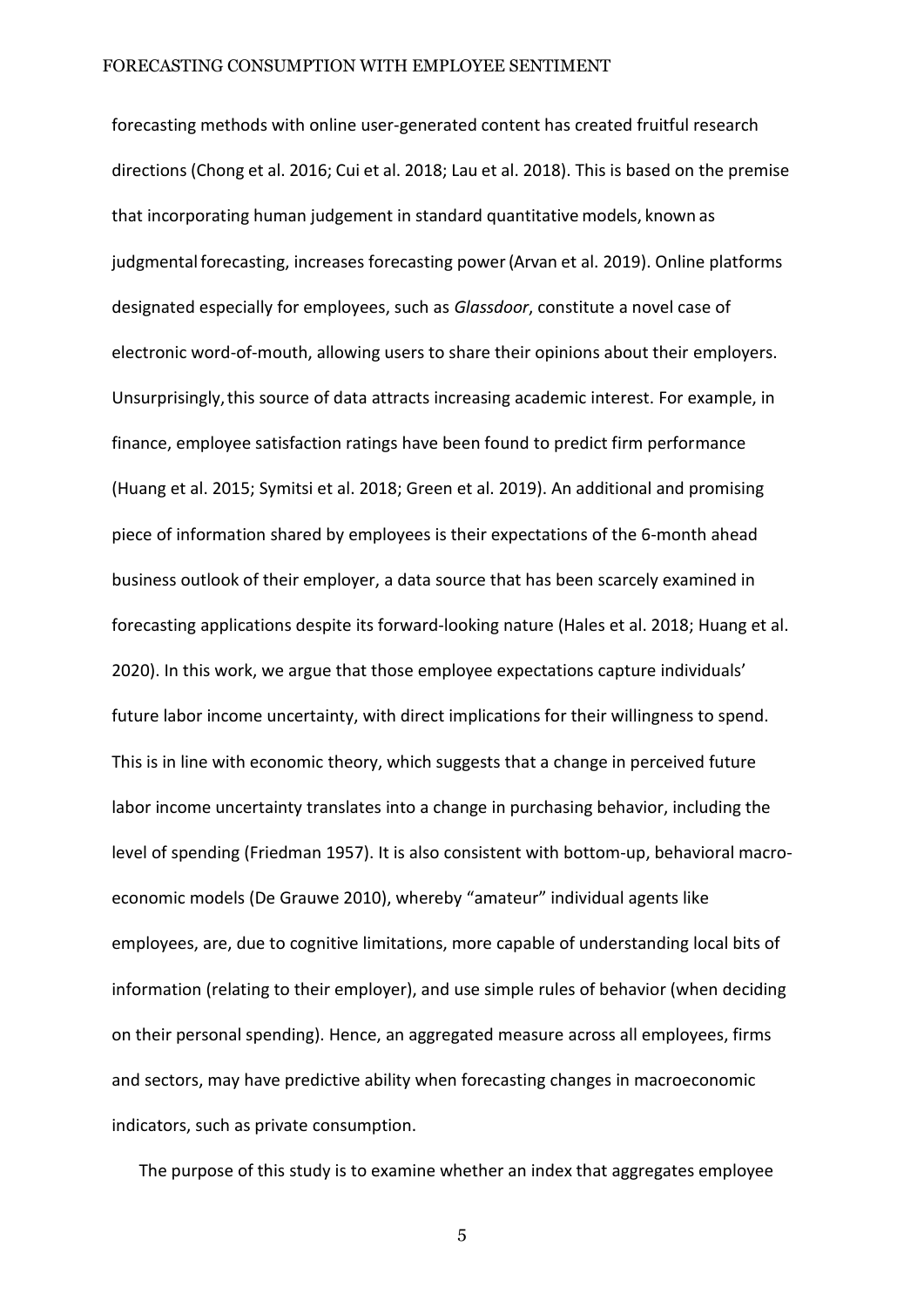expectations for the near-term business outlook of their employer, named *Employee Sentiment (ES)*, predicts changes in private consumption. We perform a comprehensive empirical analysis comparing it to two well-established, leading economic indicators [\(Curtin](#page-35-4) [2019\),](#page-35-4) the *University of Michigan Consumer Sentiment Index (MCI)* and the *Conference Board Consumer Confidence Index (CCI)*. The *ES* is based on opinions that arrive voluntarily and anonymously from hundreds of employees each month, from companies across all industries of the economy. As such, it escapes the costs involved in designing and conducting high-quality surveys, while it is also of much higher frequency than would be realistic for any survey instrument aiming to measure a specific phenomenon repeatedl[y \(Schober](#page-40-2) [et al.](#page-40-2) [2016\).](#page-40-2)

This study extends the literature concerned with producing valuable insights from harnessing online information. In particular, we showcase a practical application of big data assisting in consumption forecasting. We extend the literature that examines the forecasting power of social media and user-generated content by demonstrating that employee information on job listing platforms can inform macro-economic forecasting and policy making. We also contribute to the nascent research stream that evaluates potential insights drawn from employee opinions shared online, by showing that an aggregated index possesses incremental power in forecasting private consumption.

The rest of the paper is organized as follows. Section 2 provides an overview of the relevant literature. Section 3 describes the data, the construction methodology of the Employee Sentiment measure and the empirical methods. Section 4 presents the findings and Section 5 discusses the implications of this study, its limitations and avenues for future research.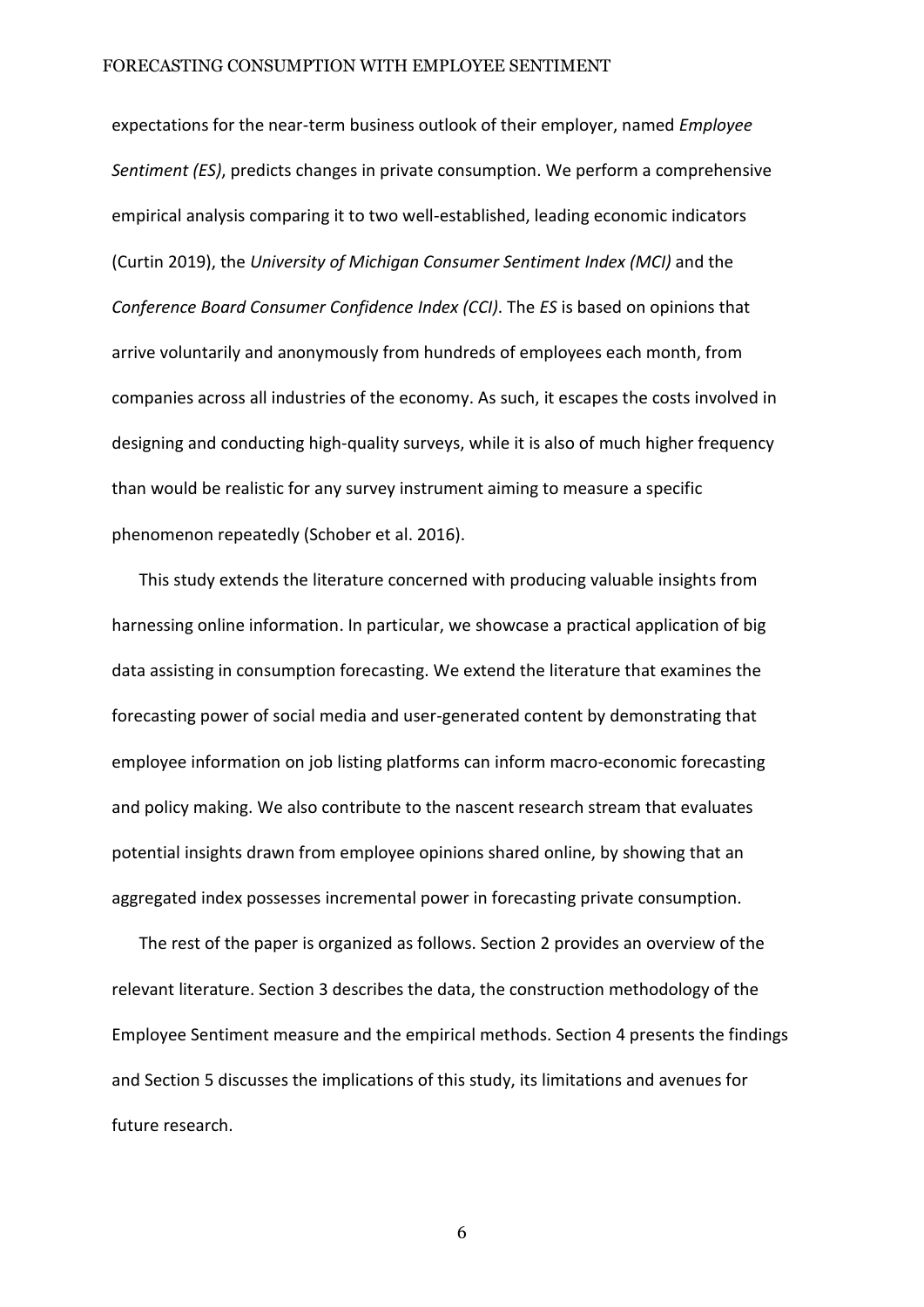#### **The forecasting ability of online-generated content**

Data volume and availability of online user-generated content have spurred a strong research interest in the potential of online content for forecasting purposes. A burgeoning stream of literature across various disciplines (finance, political science, marketing, and health science) explores the predictive ability of web search traffic, online reviews, blogs, social networks and forums (e.g.[, Antweiler and Frank](#page-33-3) [2004;](#page-33-3) [Williams](#page-41-0) and [Gulati](#page-41-0) [2008;](#page-41-0) [Da et al.](#page-35-5) [2011;](#page-35-5) [Charles-Smith](#page-34-2) et al. [2015\).](#page-34-2) Related to our work, several empirical studies investigate online user-generated information in forecasting product and service demand, providing evidence that models at various levels of analysis (product, firm, overall economy), augmented with such information, have increased predictive ability [\(Chong](#page-34-1) et al. [201](#page-34-1)6; [Cui](#page-35-2) et al. [2018;](#page-35-2) [Schaer](#page-40-3) et al. [2019\)](#page-40-3).

When it comes to consumer goods demand, [Cui et al.](#page-35-2) [\(2018\)](#page-35-2) document a significant improvement in sales forecasts of an apparel retailer after considering interactions between *Facebook* users, while [Fantazzini and](#page-36-5) Toktamysova [\(2015\)](#page-36-5) display the superiority of models that incorporated *Google* search data when forecasting monthly car sales. [Chong et al. \(2016](#page-34-1)) find that interactions among *Amazon.com* reviews, sentiment and online marketing promotional strategies are important predictors of product sales. [Bughin](#page-34-3) [\(2015\) s](#page-34-3)how that models augmented with social media valence (*Twitter, Facebook*, blogs) improves sales forecasts. Examples of studies displaying considerable gains after incorporating online data in demand forecast models for particular Stock-Keeping-Units ar[e Boone](#page-33-4) et al. [\(2018\)](#page-33-4) and [Schneider](#page-40-4) and Gupta [\(2016\).](#page-40-4)

Similarly, for services, [Choi and Varian](#page-34-4) [\(2012\)](#page-34-4) show that a *Google Trends* index improves the forecasting accuracy of tourist arrival models, while the composite search index of Li et [al.](#page-38-3) [\(2017\)](#page-38-3) outperforms various benchmarks when estimating tourist visits in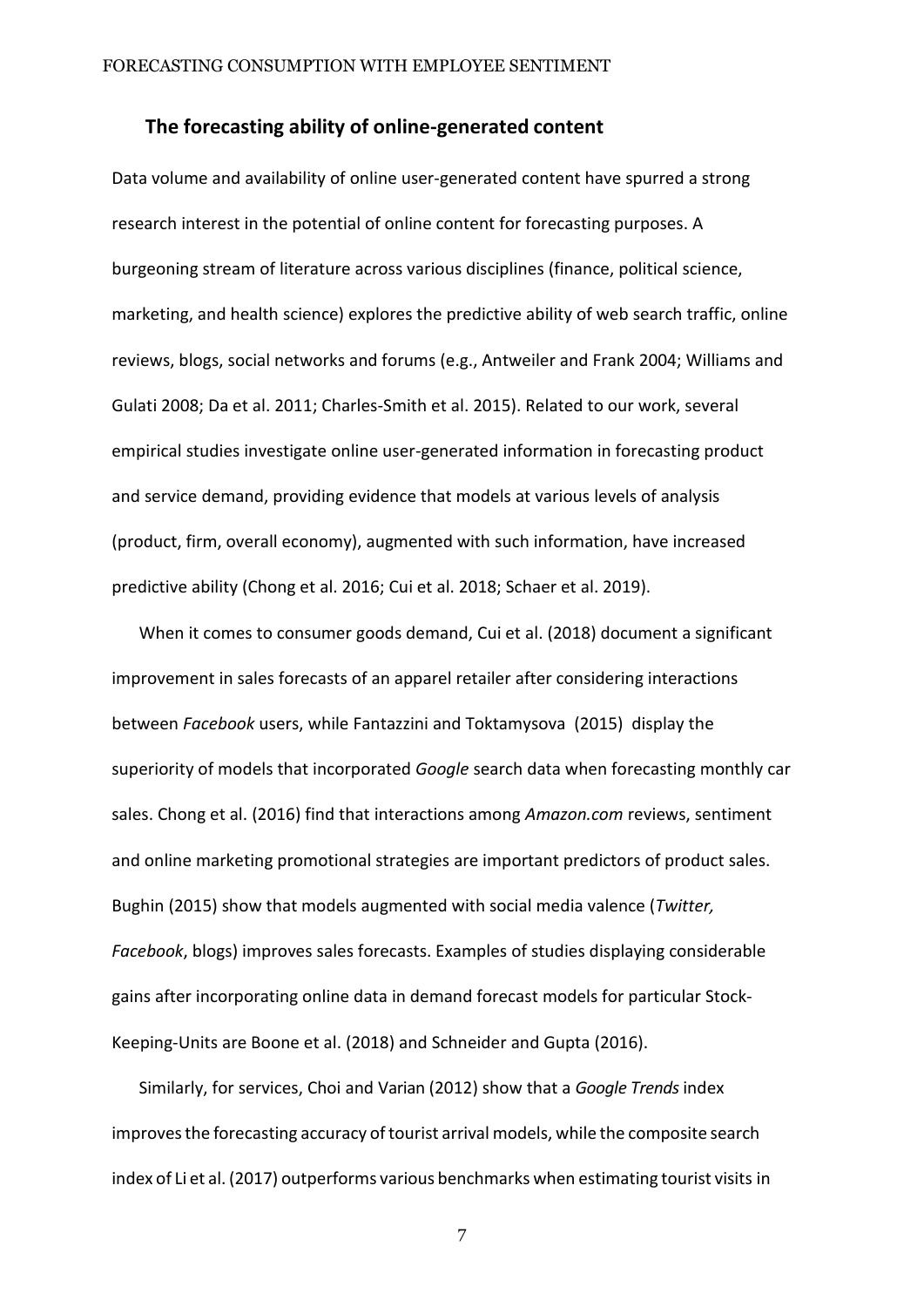Beijing. [Kulkarni](#page-38-4) et al. (2012) show that online searches enhance the predictions for the opening-week sales of movies, while there exist empirical worksthat use employee online reviews to predict hotel occupancy [\(Viglia](#page-41-1) et al. [2016\).](#page-41-1)

Departing from this literature, our interest lies in online content generated by a certain type of users (i.e., employees), and its potential to predict macro-level private consumption.

#### *The potential of employee-generated online content*

The proposed index of Employee Sentiment (*ES*) accumulates employee expectations of their employer's business outlook. We posit that the aggregation of these employee expectationswillprovideincrementalpowerasapredictorofprivateconsumption. Ina nutshell, our argument is built upon two premises: a) an employee's expectation regarding the future business outlook of their employer will be more than just an uninformed guess; and b) given that all employees are, invariably, also consumers of products and services, they will adjust their consumption behavior upon those expectations.

#### *Employees as processors of firm-specificinformation*

Employees are conduits and processors of all sorts of information pertinent to the conditions that their company is facing, and of factors that are determinative for the performanceof their team, department, and by extension, their firm [\(Kogut](#page-39-2) and [Zander](#page-39-2) 1992; Nonaka 1994). For example, they receive and act upon information relating to product and process quality issues, internal budget expansions (or contractions), salary increases and bonuses, supply shortages, order volume changes by key customers, and so on. Moreover, through personal interaction, they become witnesses to the emotional displays and affective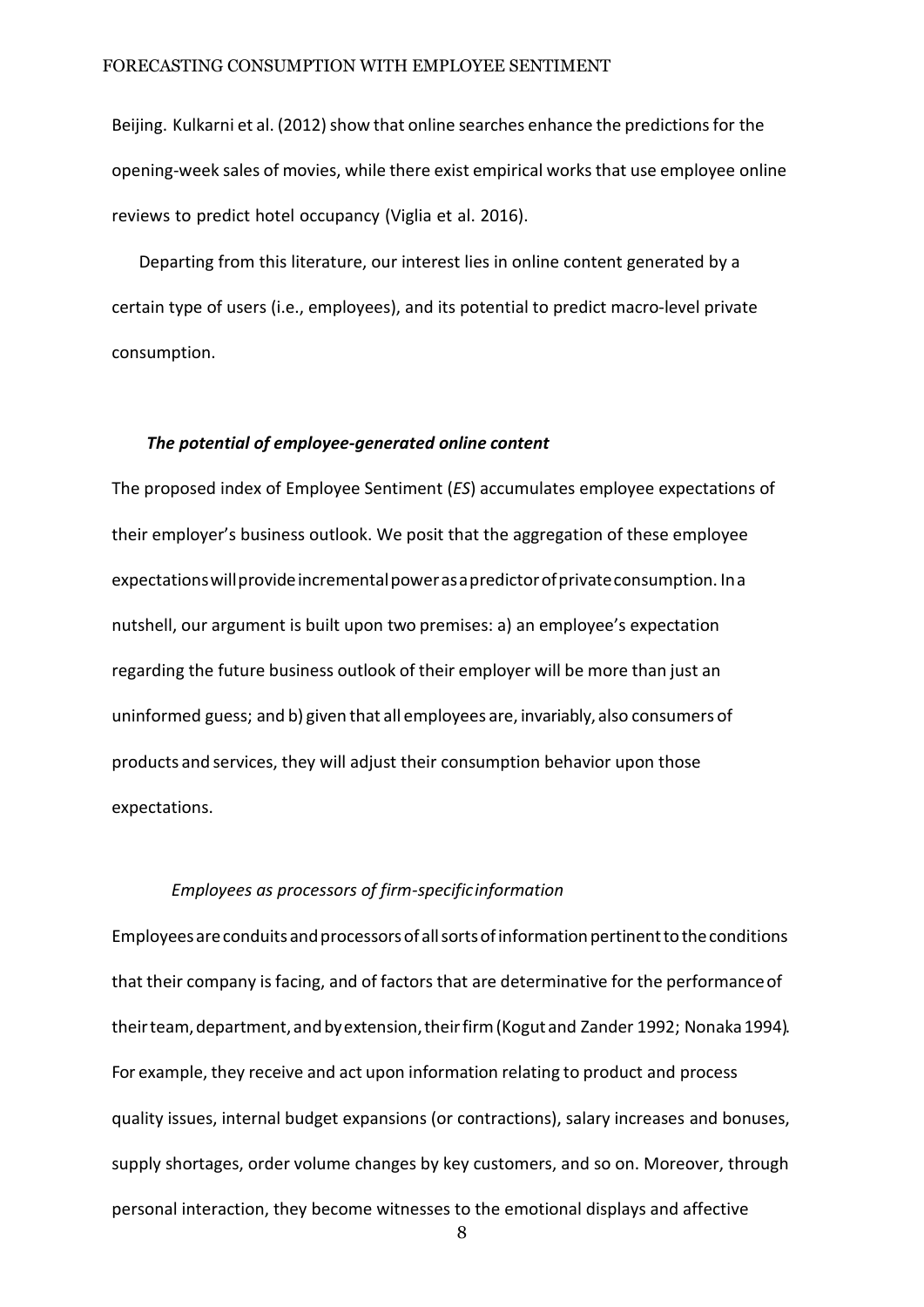states of their co-workers and managers; as such, they can formulate a reasoned assessment of the firm's organizational climate, a determinant of financial performance [\(Burton et al.](#page-34-5) [2004\).](#page-34-5)

It is reasonable to assume then, that if asked to judge the business prospects of their employer, employees weigh all the available information and arrive to an informed expectation. The advent of job listing websites, such as*Glassdoor*,that allow employeegenerated content, means that such information cease to be private knowledge. Previous research argues that the voluntary and anonymous nature of employee online reviews addresses several limitations of internal informative processes, offering complementary information to firms [\(Symitsi et al.](#page-40-5) [2021\).](#page-40-5) As such, publicly shared employee expectations about the future prospects of their employer serve as an additional disclosure channel for a firm.

A key assumption of this work, which is incorporated in the construction of the index is that, both high-level managers as well as rank-and-file employees, possess valuable internal information to form well-grounded expectations. This intuition is supported by studies showing that stock option exercises of senior staff are no more informative than those of junior employees [\(Huddart and Lang](#page-37-3) [2003;](#page-37-3) [Babenko and Sen](#page-33-5) [2015\),](#page-33-5) and by [Huang et al.](#page-37-2) [\(2020\)](#page-37-2) specifically who find that the accuracy of firm profitability forecasts increases with the number and diversity of employee predictions. Besides, it has been argued that aggregating over a large crowd can ensure that individual errors "cancel out" insofar as they are not systematically correlated [\(Subrahmanyam](#page-37-4) and Titman [1999;](#page-37-4) [Huang](#page-37-4) [2018\).](#page-37-4) Empirical analyses have, in fact, reported incremental informational value of employee online reviews for predicting firm fundamentals and stock price changes (Symitsi et al. 2018; Green et al. 2019). In the same spirit, [Hales](#page-36-3) et al. [\(2018\)](#page-36-3) find that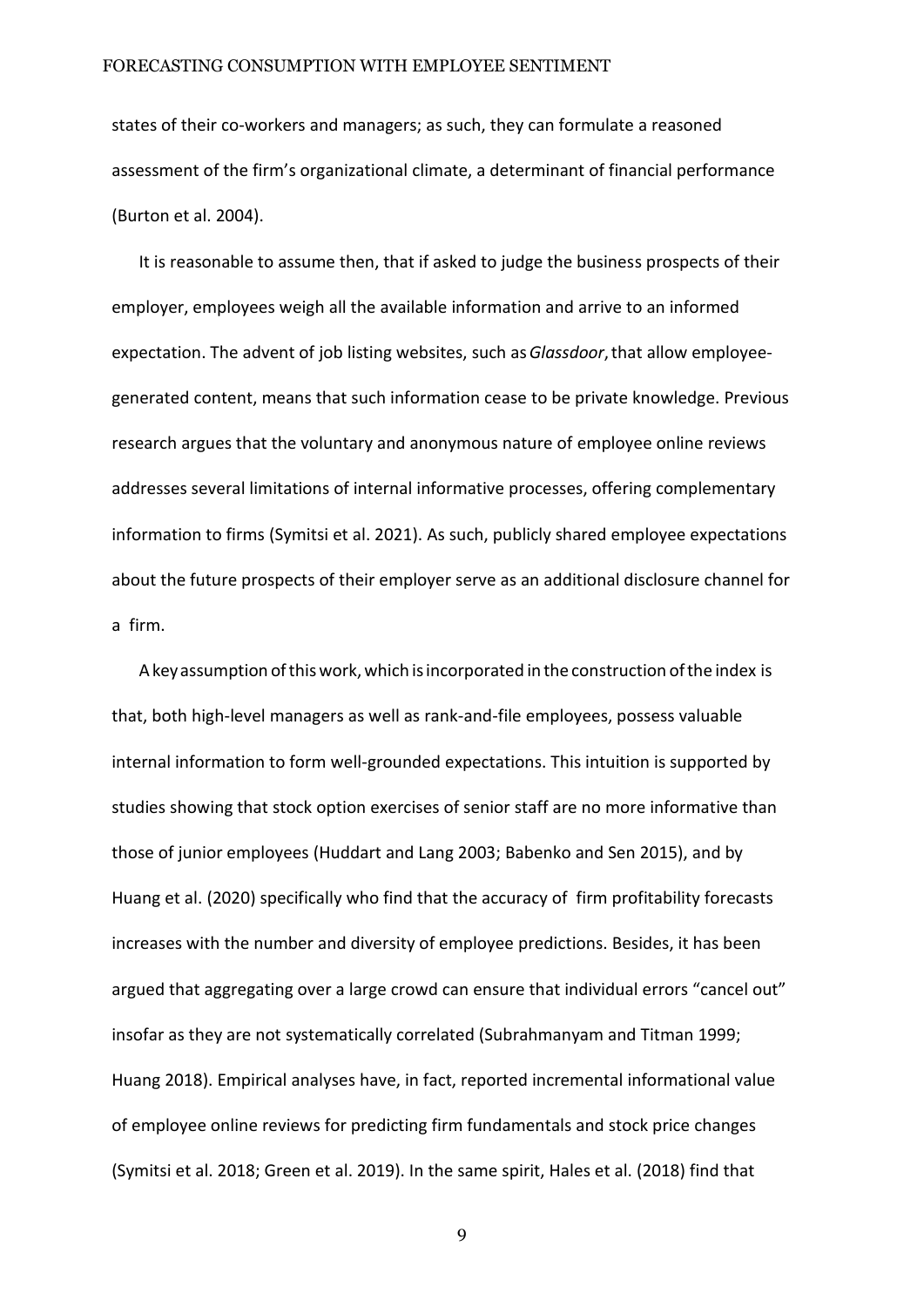firm-level business outlook expectations of employees posted on *Glassdoor* are good predictors of firm-level future sales, gross margin, operating income, and income before extraordinary items.

# *Confidence in employers and its effect on consumption expenditure* It is generally accepted that most consumers focus predominantly on the economic conditions they personally face, rather than macro-economic conditions [\(Curtin](#page-35-4) [2019\).](#page-35-4) We argue that an employee's expectation of their employer's future business performance and growth will have direct implications for the individual's perceived probability of losing their job (and distribution of compensation in the case of redundancy), as well as the distribution of future wages (including bonuses) conditional on remaining employed by the firm. Undoubtedly, these elements affect the expectation of future income (un)certaint[y \(Guiso](#page-36-6) et al. [2002\),](#page-36-6) and consequent willingness to purchase goods and services.

The linkage between income uncertainty and (household) consumption has been extensively studied in the Economics literature. The "Life Cycle and Permanent Income" hypothesis posits that current consumption is affected by the discounted value of future income. A central implication is that household consumption should respond less to the expected aggregate income (or predictable changesin it)(se[eWest1988;](#page-41-2) [Campbell](#page-34-6) and [Deaton](#page-34-6) [1989\)](#page-34-6) andmore to the uncertainty surrounding future income. Specifically, the commonly called "Buffer-stock" models suggest that individuals facing greater income uncertainty consume less [\(Carroll](#page-34-7) [1994\);](#page-34-7) "prudent" or risk averse consumers choose to save more, due to precautionary motives [\(Deaton](#page-33-6) [1991; Ben-David et al.](#page-33-6) [2018\).](#page-33-6) In a recent work, [Alfaro and Park](#page-33-7) [\(2020\)](#page-33-7) match micro-data from financial accounts of US households to firms listed in the US stock exchange, and provide novel evidence that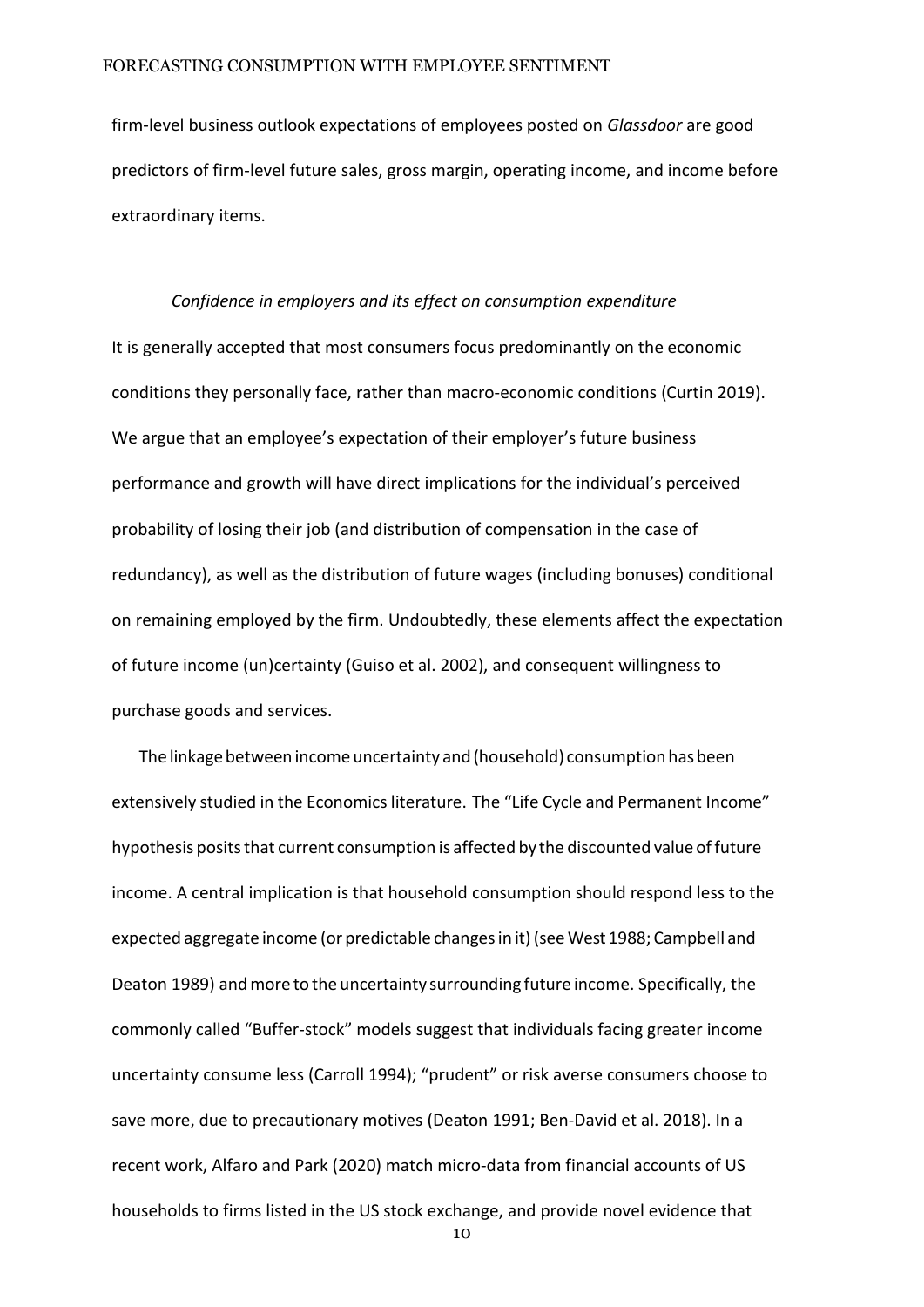households reduce their monthly consumption in response to increases in uncertainty regarding their employer (measured as forward-looking option-implied volatility). Similarly, we argue that changes in employee expectations of their employers' business outlook imply changes in their labor income, which we anticipate them affecting their consumption behavior.

Beyond firm-level outcomes, aggregated measures of subjective judgements of economic actors have been shown to have predictive power at the macro-level. For example, [Fornell et](#page-36-0) al. [\(2010\)](#page-36-0) find that aggregated changes in customer satisfaction explain 23% of the variation in one-quarter-ahead growth in consumer spending. We argue that this will also be the case for an aggregated measure that captures the expected business outlooks of various firms across all sectors, as perceived collectively by employees. Using this *ES* measure, we test whether it can predict the state of the economy, and thus detect changes in overall consumption. To some extent, our approach resembles that followed by widely established, survey-based indexes. For instance, the expectation components of the *MCI* and *CCI* are constructed by combining questions, some of which ask participants to provide their opinion about the economy and the business conditions for the next 12 months and 5 years for the former, and next 6 months for the latter [\(Linden](#page-38-5) [1982\).](#page-38-5) As detailed in the following section, the information used to build our index is based on a question about the business outlook of one's employer for the next 6 months.

# **Data and methodology**

#### *Employee Sentiment*

We construct the *Employee Sentiment* (*ES*) using online employee reviews from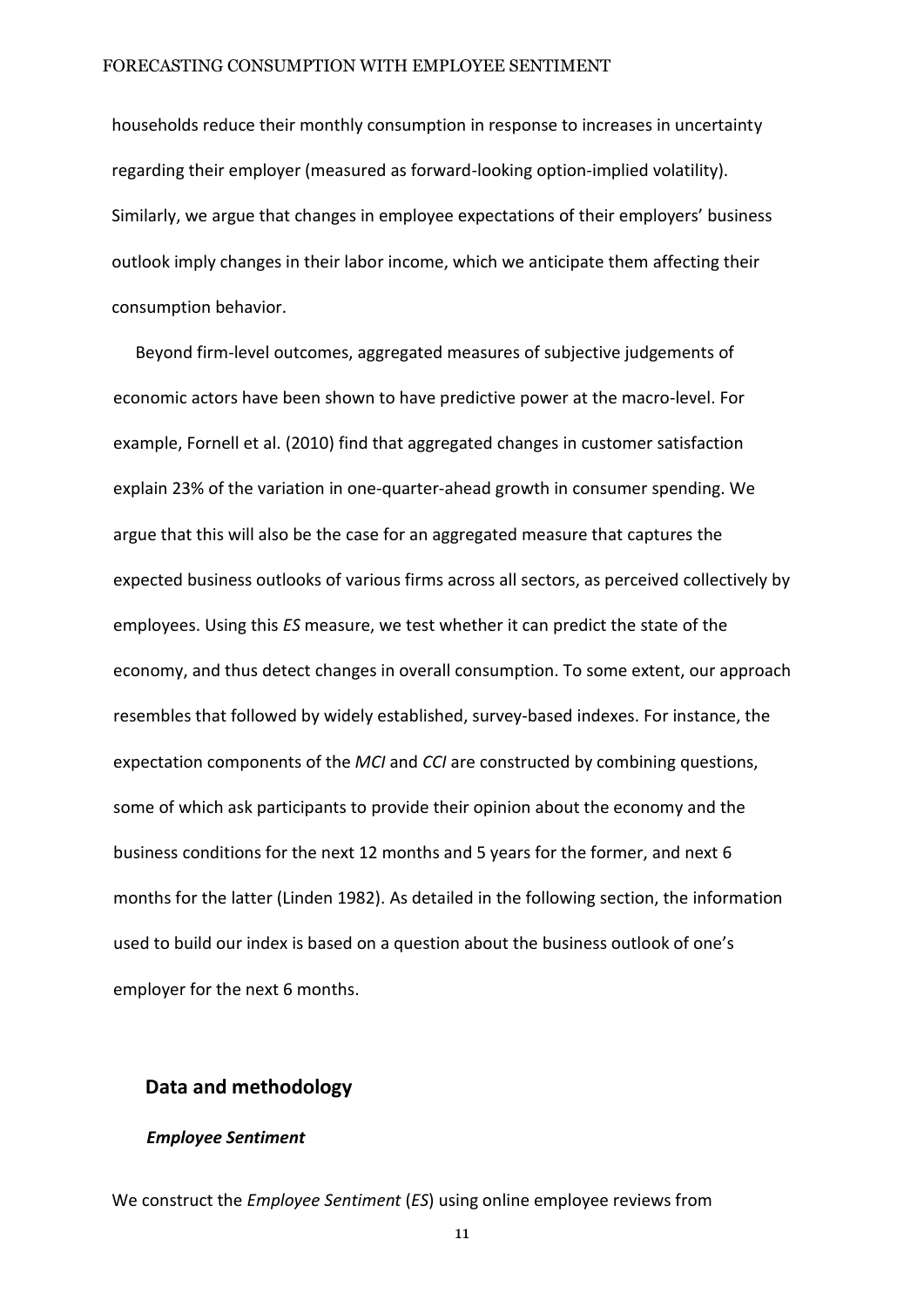*Glassdoor*. <sup>2</sup> *Glassdoor* is an online recruiting platform that encourages employees to post employer reviews. Employees can access employer information under a "give-to-get model" [\(Marinescu](#page-39-3) et al. [2018\)](#page-39-3). This means that they should complete an anonymous review for a current or former employer for unlimited access to the content of the site for one year, including company reviews, salary information, and interview questions. Then, access to the platform is renewed with an updated review, though, only one review contribution per year per company per review type (company, salary, benefit, interview, etc.) is permitted, ensuring that no multiple reviews come from the same person for the same company. Marinescu et al. (2018) find that this policy reduces polarization (only extremely positive or negative reviews) by encouraging employees with moderate views to provide employer feedback. *Glassdoor* has established mechanisms to verify users and identify fake reviews or reviews incentivized by companies and ensure reviewer anonymity. Altogether, *Glassdoor* has created an online community that allows employees' voices to be heard offering valuable inside information for various work aspects.

More specifically, employees are encouraged to anonymously rate their employer on overall satisfaction, career opportunities, compensation and benefits, work-life balance, culture and values, management, CEO and business outlook. The *ES* index uses the business outlook rating (enabled after May 2012), allowing employees to evaluate the 6 month ahead prospects of their employer as "Better", "Same" or "Worse". This information resembles the information in widely applied survey-based consumer sentiment indexes (*MCI, CCI*) (see Bram and [Ludvigson](#page-33-1) [1998;](#page-33-1) [Ludvigson](#page-39-1) [2004\)](#page-39-1). For

<sup>2</sup> We thank *Glassdoor* for providing us with this dataset.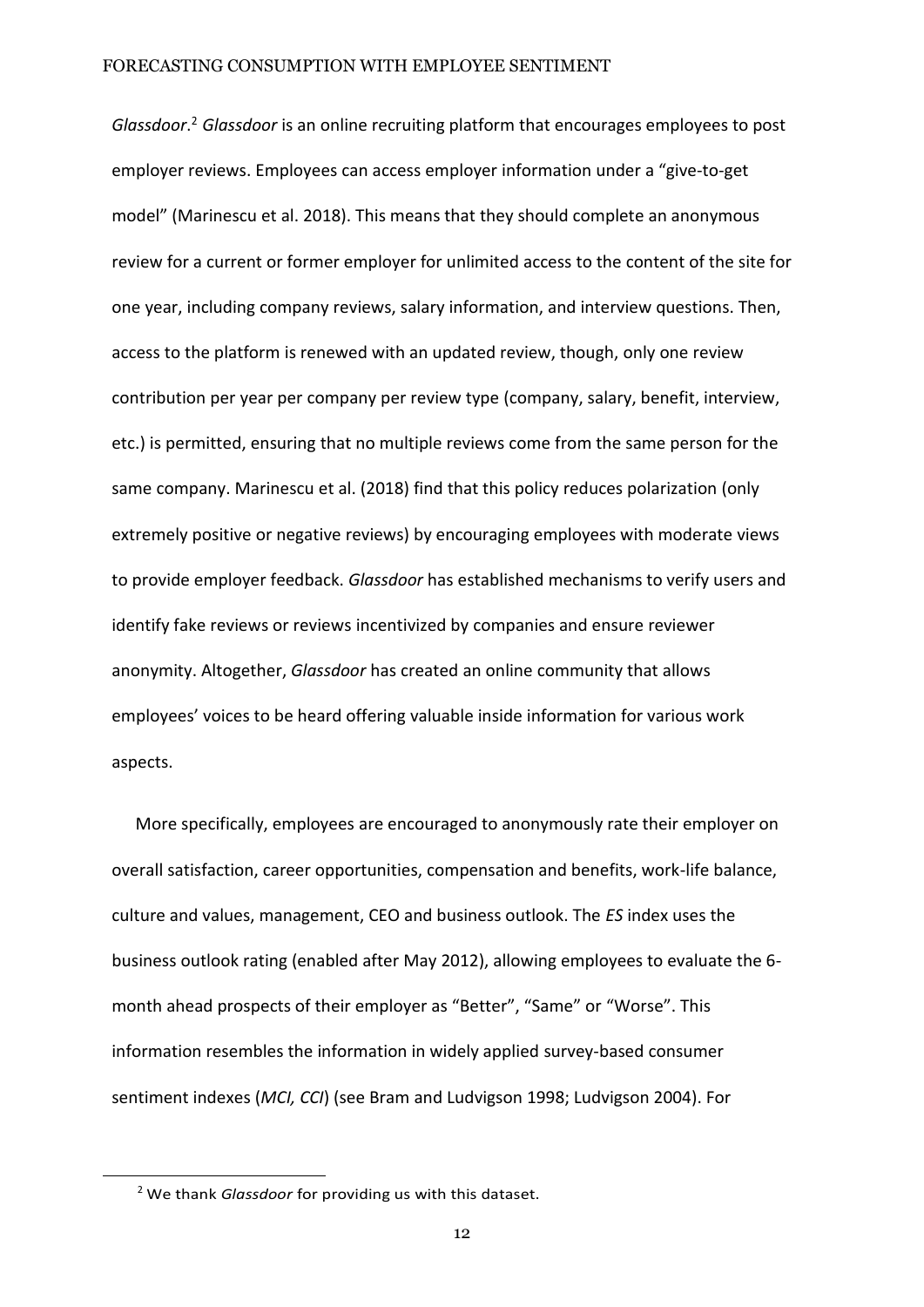example, one of the Michigan Survey of Consumer Sentiment questions asks 500 consumers each month to predict "Good", "Uncertain", or "Bad" business conditions in the country the next 12 months. The respective question in the monthly Conference Board Survey of Consumer Confidence asks 5,000 consumers to predict whether the following 6-month business conditions will be "Better", "Same" or "Worse". Both indicators aggregate individual predictions based on bull-bear spread methodologies, which are well-established practices in measuring sentiment [\(Brown and](#page-33-8) [Cliff](#page-33-8) [2005\).](#page-33-8)

Our initial sample consists of 5,893,363 reviews from current and former employees from all organizations on *Glassdoor*. We retain only reviews from current employees resulting in a sample of 2,778,343 reviews from June 2012 to July 2018. This ensures that the *ES* will not be driven by dissatisfied former employees [\(Symitsi](#page-40-1) et al. [2018\).](#page-40-1) An additional reason for this filter is that former employees' predictions of the near-term outlook might be outdated and inaccurate (Green et al. 2019). Since business outlook is an optional criterion, all reviews with missing values are removed.<sup>3</sup> Hence, our final sample includes 2,256,735 reviews.

Out of this sample, 59% of the reviewers consider that their employers have a positive business outlook, 18% a negative one, and 23% a neutral. The Spearman correlation between the overall satisfaction and business outlook is ρ=0.69. A positive correlation between the two rating aspects is expected, as companies with better business outlook may provide better conditions for their employees; employees of such companies might also have a higher sense of job security (Origo and [Pagani](#page-39-4) [2009\).](#page-39-4)<sup>4</sup>

 $3$  81.23% of the review sample provides business outlook predictions.

 $4$  We also tested whether the overall rating (ordinal scales 1 to 5) differs between reviews that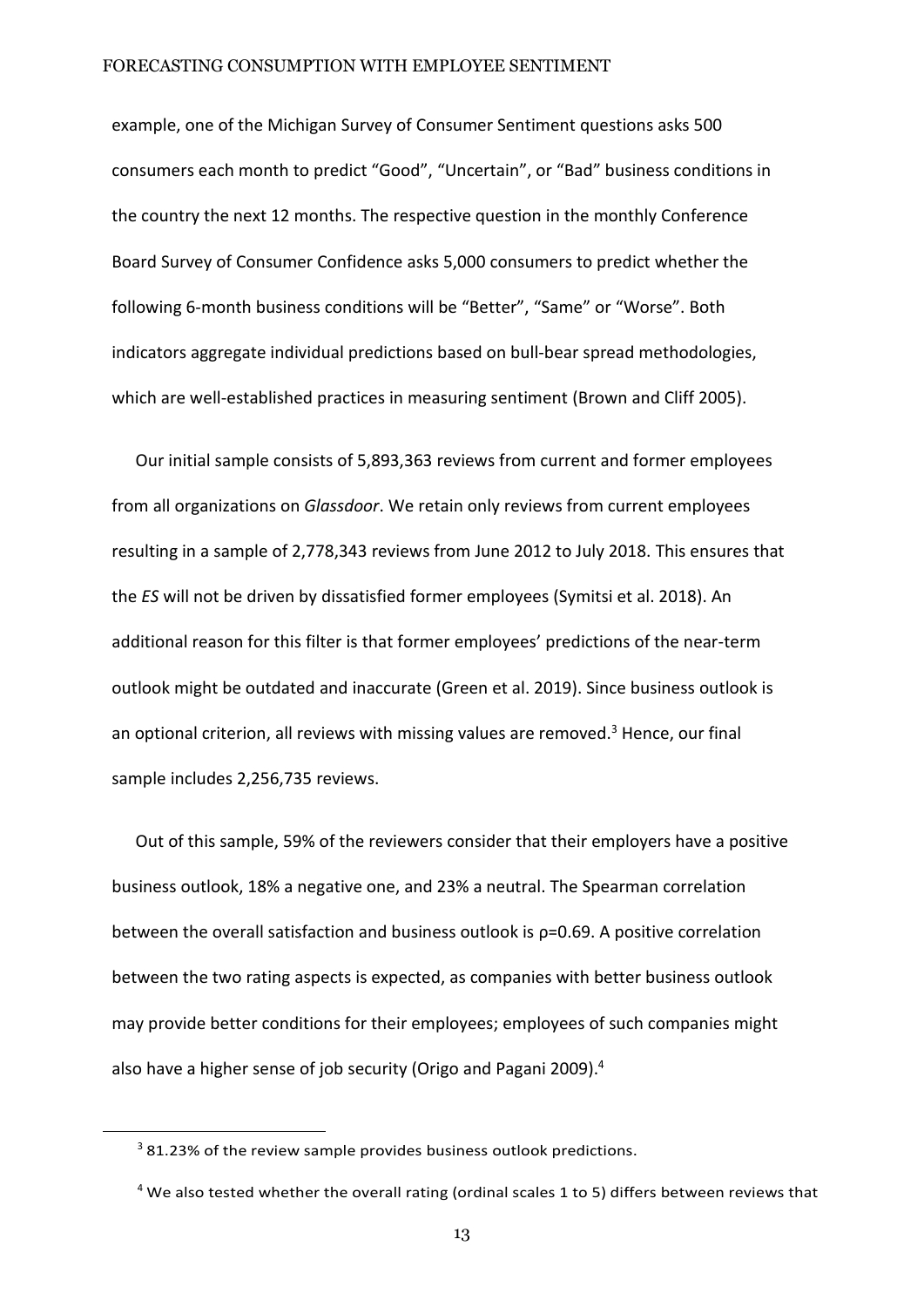It is worth noting that our sample of employees who post on *Glassdoor* is not representative of the entire population of consumers (for instance, under-16s and retirees). Moreover, it is possible that the sample is not balanced between white-collar and blue-collar workers or between larger and smaller companies, to reflect the equivalent proportions in the labor market. Nevertheless, *Glassdoor* covers a fraction of consumers with strong purchasing power and disposable income, i.e., educated, full-time, white-collar workers of large companies. As argued earlier, those employees' informed beliefs on their future labor income uncertainty will affect their willingness to buy, and result in an adjustment of their spending behavior. Furthermore, as consumers, these employees have arguably the highest "ability to buy", due to a high salary and disposable income, which, based on their expectations, is distributed among consumption, savings, andinvestments. As such, we argue that their spending behavior will have, in relative terms, the largest bearing on aggregate public spending. Hence, despite a potential lack of population representativeness, our limited focus on *Glassdoor* employees likely achieves "topic coverage" ([Schober et al.](#page-40-2) [2016\).](#page-40-2) Equivalent to "opinion formers" or "elite communicators" [\(Ampofo](#page-33-9) et al. [2011;](#page-33-9) [Schober](#page-40-2) et al. [2016\),](#page-40-2) who can represent the view of the broader public regarding a social issue, employees posting on platforms, such as *Glassdoor* can be considered as "elite consumers". Following [Schober](#page-40-2) et [al.\(2016\),](#page-40-2) online employee postsmay capture the population-wide distribution of behaviors relevant to the topic (i.e., private consumption), even though those consumers' characteristics do not

post business outlook predictions versus those that do not post. The median is 4.0 for both groups. The mean overall ratings are 3.67 for the former and 3.66 for the latter. Significant differences in the rankings per employer are found only in 2.34% of the companies.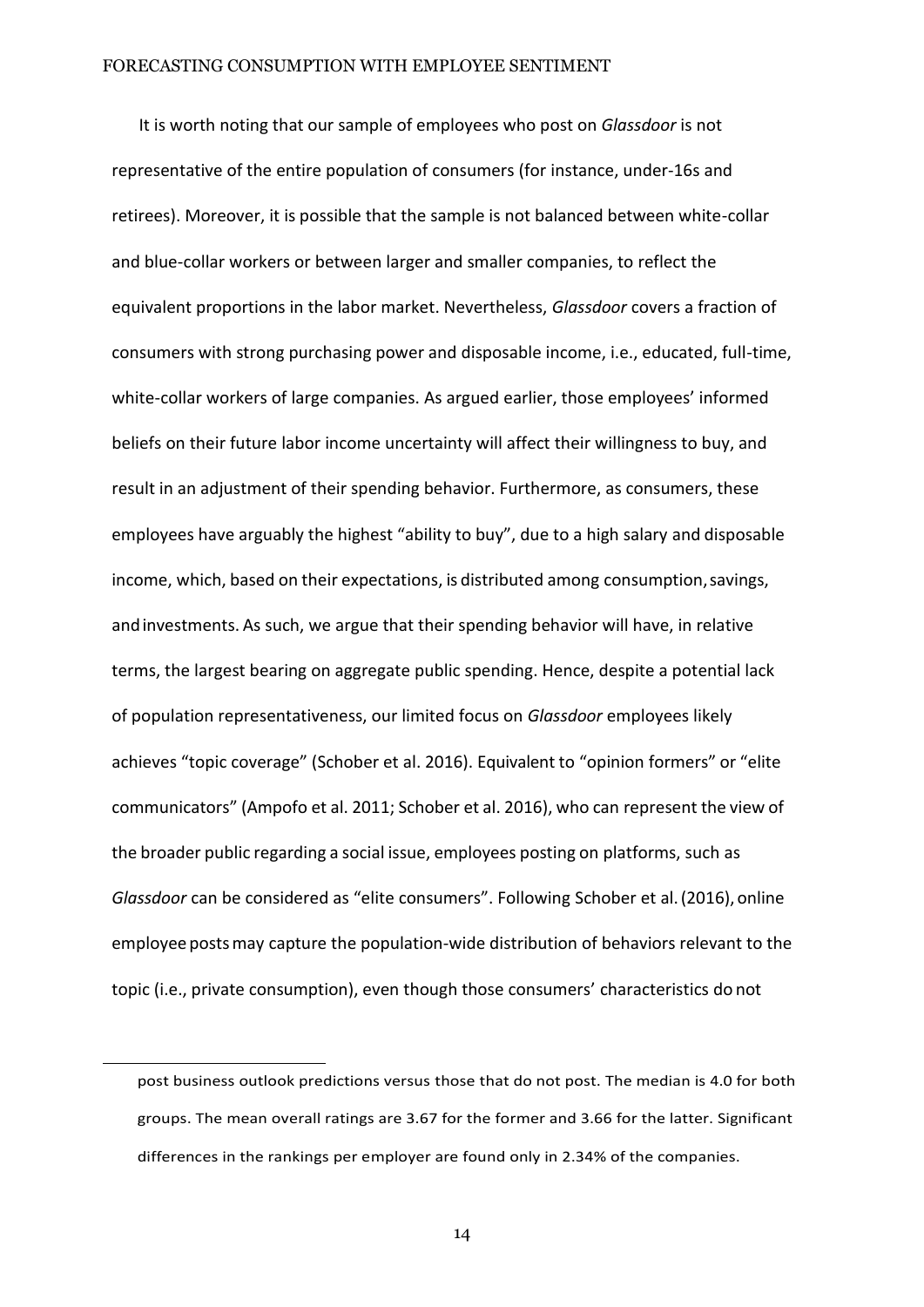reflect the characteristics of the full population. Consequently, we expect the predictions based on the *ES* index to be comparable with those of survey indicators, such as the *MCI*  and *CCI*.

A monthly aggregate measure of employee sentiment is constructed following a twostep process: For each month *t* and every reviewed company *i*, the average firm outlook, BÔ, is computed as follows:

$$
\widehat{\text{BO}}_{it} = \frac{\sum(\text{Business Outlook}_{it} == \text{"Better"} - \text{Business Outlook}_{it} == \text{"Worse"})}{N_{it}},\tag{1}
$$

where *Nit* is the total number of reviews in month *t* for company *i*. Then, the *Employee Sentiment, ES*, for every month *t* is derived by averaging the BÔ for all firms:

$$
ES_t = 100 \sum \widehat{BO}_{it}/M_t, \qquad (2)
$$

where *M<sup>t</sup>* is the total number of companies for month *t*.

An important advantage of this data is that *ES* could also be built by sector. The BureauofEconomicAnalysisreports consumptionexpendituresseparatelyforservices, durables, and nondurable goods. Forthose categories, as supplementary analysis, we examine three variants of the index where we take into account only reviews for companies that belong to respective sectors based on the methodology described in the Bureau of EconomicAnalysis.<sup>5</sup>

<sup>&</sup>lt;sup>5</sup> [https://www.b](https://www.b/)[ea.go](#page-41-3)[v/sites/default/files/methodologies/nipa-handb](http://www.bea.gov/sites/default/files/methodologies/nipa-handbook-all-chapters.pdf#page%3D90)[o](#page-41-3)[ok-all-](http://www.bea.gov/sites/default/files/methodologies/nipa-handbook-all-chapters.pdf#page%3D90)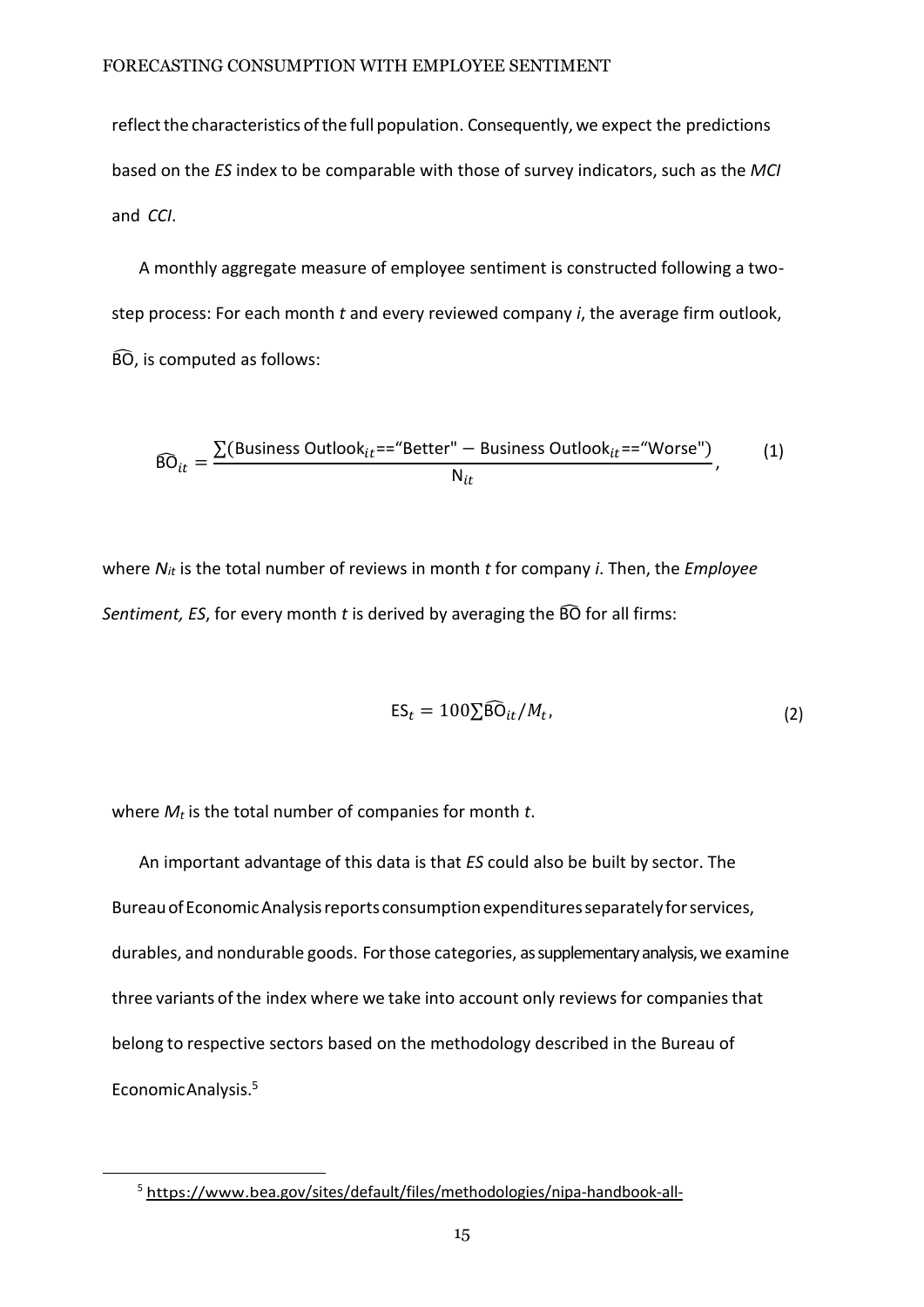The aggregate *ES* has several appealing properties. The two-step construction methodology allows an equal representation of all companies in the sample irrespective of their characteristics. As a result, the *ES* captures not only the sentiment in public or large firms, but also the sentiment in thousands of small-size private companies; only 32% of the total sample comes from employees of publicly listed firms. Moreover, an indicator drawing from a large number of companies irons out idiosyncratic employee sentiment errors from biased predictions, which might arise from the relationship of an employee with their employer, or the particular conditions in "outlying" firms that are considerably different to the wider population. These predictions come indiscriminately from all industries making the *ES* a well-representative aggregated proxy. Hence, every month an average (min., st.dev., max.) of 30,500 (5,388, 13,487, 53,833) business outlook predictions arrive from an average (min., st.dev., max.) of 13,860 (3,331, 5,661, 22,951) organizations over the tested period. An increasing participation from employees per month is justified by the increasing popularity of the platform.

Research using online data, such as online reviews, or opinions taken from social media platforms, may raise ethical concerns about data collection, storage, analysis and mustensurethatitrespectstheprivacy,ownership,consent,securityandconfidentiality of participants[\(Townsend](#page-37-5) and [Wallace](#page-37-5) [2016; Humphreys](#page-37-5) and Wang [2018](#page-37-5); Taylor and [Pagliari](#page-40-6) [2018\).](#page-40-6) This research complies with such principles. Data was not gathered via online scrapping methods but was directly shared by*Glassdoor* under a strict confidentiality agreement.<sup>6</sup> Based on a minimization review, only the variables needed for this empirical

[chapters.pdf#page=90](http://www.bea.gov/sites/default/files/methodologies/nipa-handbook-all-chapters.pdf#page%3D90)

<sup>&</sup>lt;sup>6</sup> See https://hrtechprivacy.com/brands/glassdoor/ for details on the terms of use and privacy policy.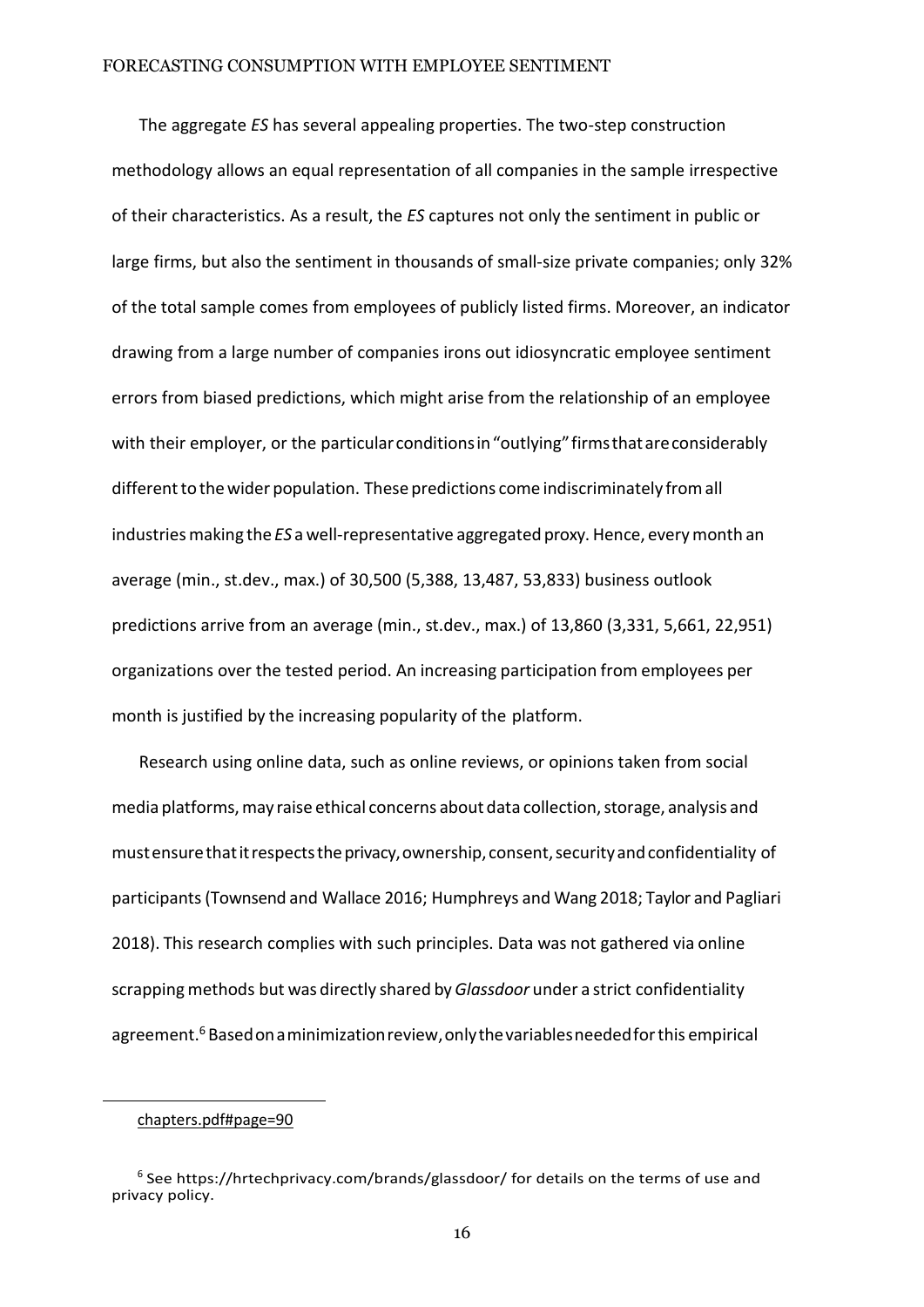studywere accessed. Therefore, personal identifiers are not part of this dataset. Because re-identification could only be possible in extremely rare cases frommetadata (e.g., reviewsfromunique job roles or companieswith a small number of employees) and under Glassdoor's terms, our raw dataset is securely stored. Moreover, the aggregated rather than individualized nature ofour analysis makes the identification of reviewers from our published output impossible. With regard to informed consent of online users, we do not have an explicitly stated consent, but the permission is indirectly granted through the terms users have agreed upon for using the platform (which include *Glassdoor* sharing the data with third parties for data analysis and research purposes). In sum, our analysis uses only information that users have agreed to share.

#### *Benchmark sentiment indicators*

The predictive power of *ES* is compared with that of two prominent survey-based indicators: the *University of Michigan Consumer Sentiment Index (MCI)* and *the Conference Board Consumer Confidence Index (CCI)*. To increase comparability, for both survey indexes the expectation components are used, i.e., the indexes estimated based exclusively on forward-looking questions rather than the total number of questions.<sup>7</sup>

<sup>7</sup> For example, for the estimation of the *MCI* expectations, three questions are considered, i.e., a) Now looking ahead–do you think that a year from now you (and your family living there) will be better off financially, or worse off, or just about the same as now? b) Now turning to business conditions in the country as a whole–do you think that during the next twelve months we'll have good times financially, or bad times, or what? c) Looking ahead, which would you say is more likely–that in the country as a whole we'll have continuous good times during the next five years or so, or that we will have periods of widespread unemployment or depression, or what?

[<sup>\(</sup>https://data.sca.isr.umich.edu/fetchdoc.php?docid=24770.](https://data.sca.isr.umich.edu/fetchdoc.php?docid=24770)) Accessed 2020-07-15.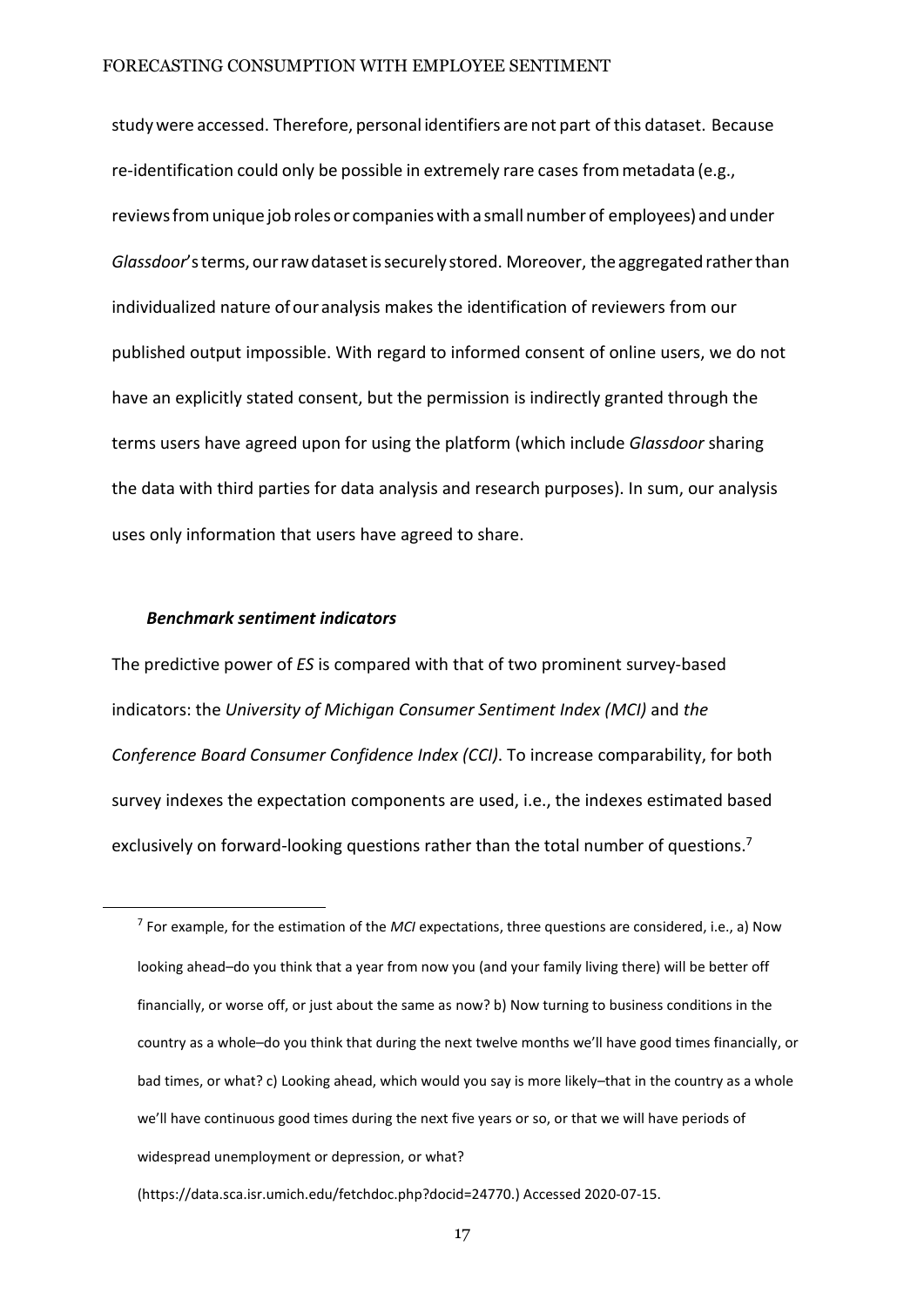Moreover, as reported in the literature, the expectation indexes display greater forecasting power than the present condition indexes (Bram and [Ludvigson](#page-33-1) [1998;](#page-33-1) [Ludvigson](#page-39-1) [2004\).](#page-39-1) The expectation components of the *MCI* and *CCI* are taken from *Thomson Reuters Eikon*.

*\*

The proposed *ES* indicator has several advantages compared to the *MCI* and the *CCI*. First, these survey-based indicators are restricted to a limited sample of participants, while *ES* uses online information arriving from millions of employees from thousands of companies across all sectors. Second, employees express their expectations about the business outlook of their employers, while participants in the *MCI* and *CCI* surveys are asked, besides their own family conditions, to predict overall business and market conditions. Therefore, by aggregating employee opinions formed by up-to-date internal knowledge about their employers rather than the overall economy, *ES* is based exclusively on individuals' immediate experience. Third, in addition to market and firmlevel indicators, industry-specific indicators can be constructed to reflect the employee sentiment in specific industries which, in turn, could be useful for detecting significant sector-specific changes in demand.

Figure 1 shows the *ES* and the consumer sentiment indicators graphically. Overall, the study period is marked with an upward trend in the level of employee and consumer sentiment. The raw values of the *ES* display a significant and positive correlation with the *MCI* and the *CCI* of 0.74 and 0.54, respectively, while the correlation between the *MCI* and the *CCI* is 0.72.

[Insert Figure 1]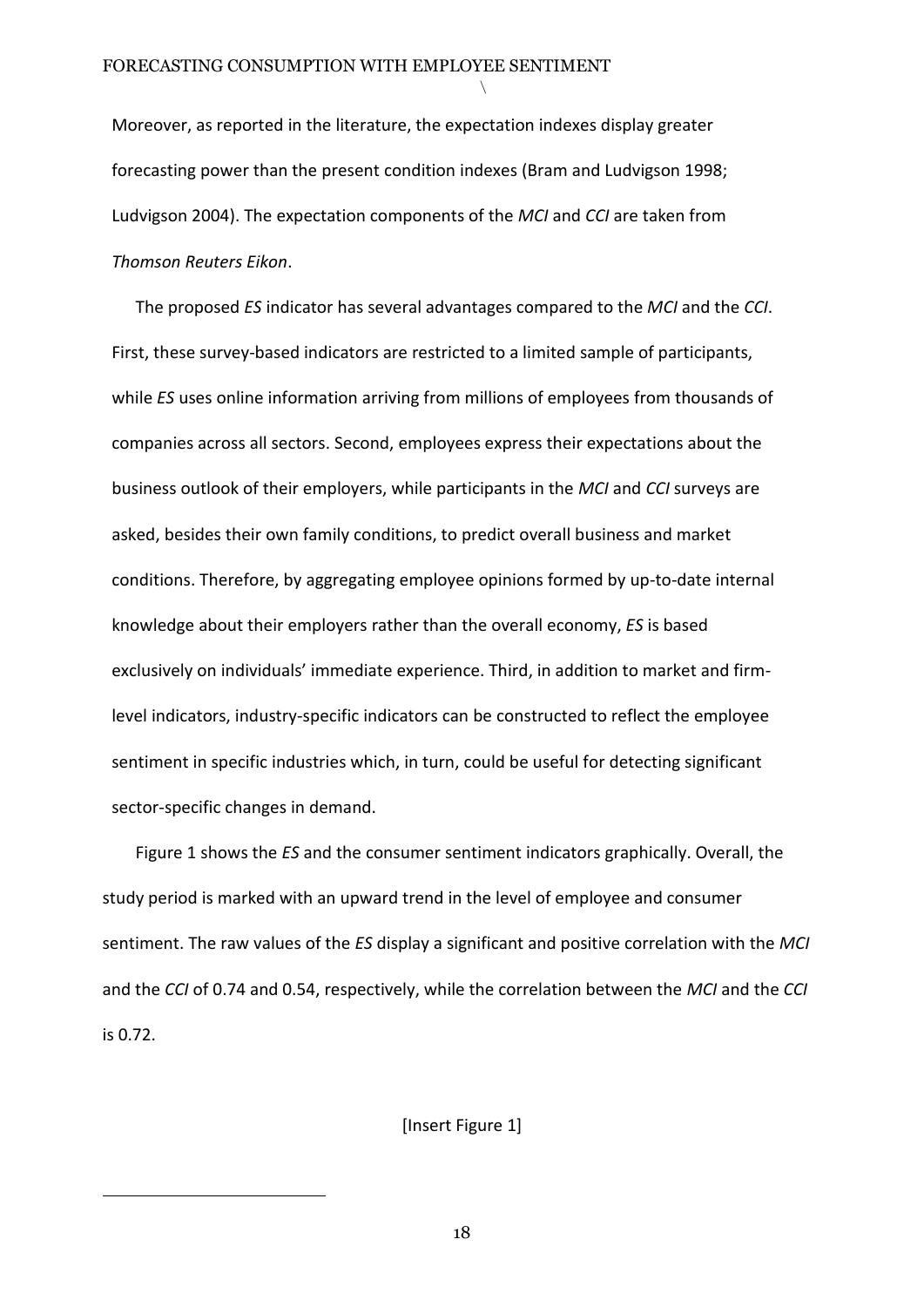Following Vosen and Schmidt (2011), we take changes in sentiment rather than levels (monthly year-on-year growths). Using changes ensures that the results are comparable across the benchmarks and robust to differences in the construction methodologies, starting years, and seasonality (Bram and Ludvigson 1998; Ludvigson 2004). This also mitigates multicollinearity concerns allowing us to test models enriched with all indexes together to investigate whether the information content of the *ES* is subsumed by the other proxies or it carries complementary information.<sup>8</sup> Changes in the *ES* are only weakly correlated with changes in the benchmark sentiment indexes.

#### *Consumption expenditures*

Thevariablestobeforecastarethemonthlyyear-on-yearnatural logarithmicdifferences (growth) of fourreal household consumption spending types, ∆*ln*(*Ct*), namely, the total personal consumption expenditure (PCEC), the durable goods personal consumption expenditure (PCEDG), the nondurable goods personal consumption expenditure (PCEND) and the services personal consumption expenditure (PCESC), taken from the *Federal Reserve Bank of St. Louis (FRED)*.

#### *Additional variables*

In line with prior research [\(Bram and Ludvigson](#page-33-1) [1998;](#page-33-1) [Vosen and Schmidt](#page-41-4) [2011\),](#page-41-4) we control forthe realUS stockpricemeasured bytheS&P500index, *S&P500defl*,the real personal income, *PIdefl*, and the three-month US treasury bill rate, *TBL* (all variables are in year-on-year growths). The stock market prices, and the treasury bill rate are taken from

<sup>8</sup> We are grateful to three anonymous reviewers for these suggestions.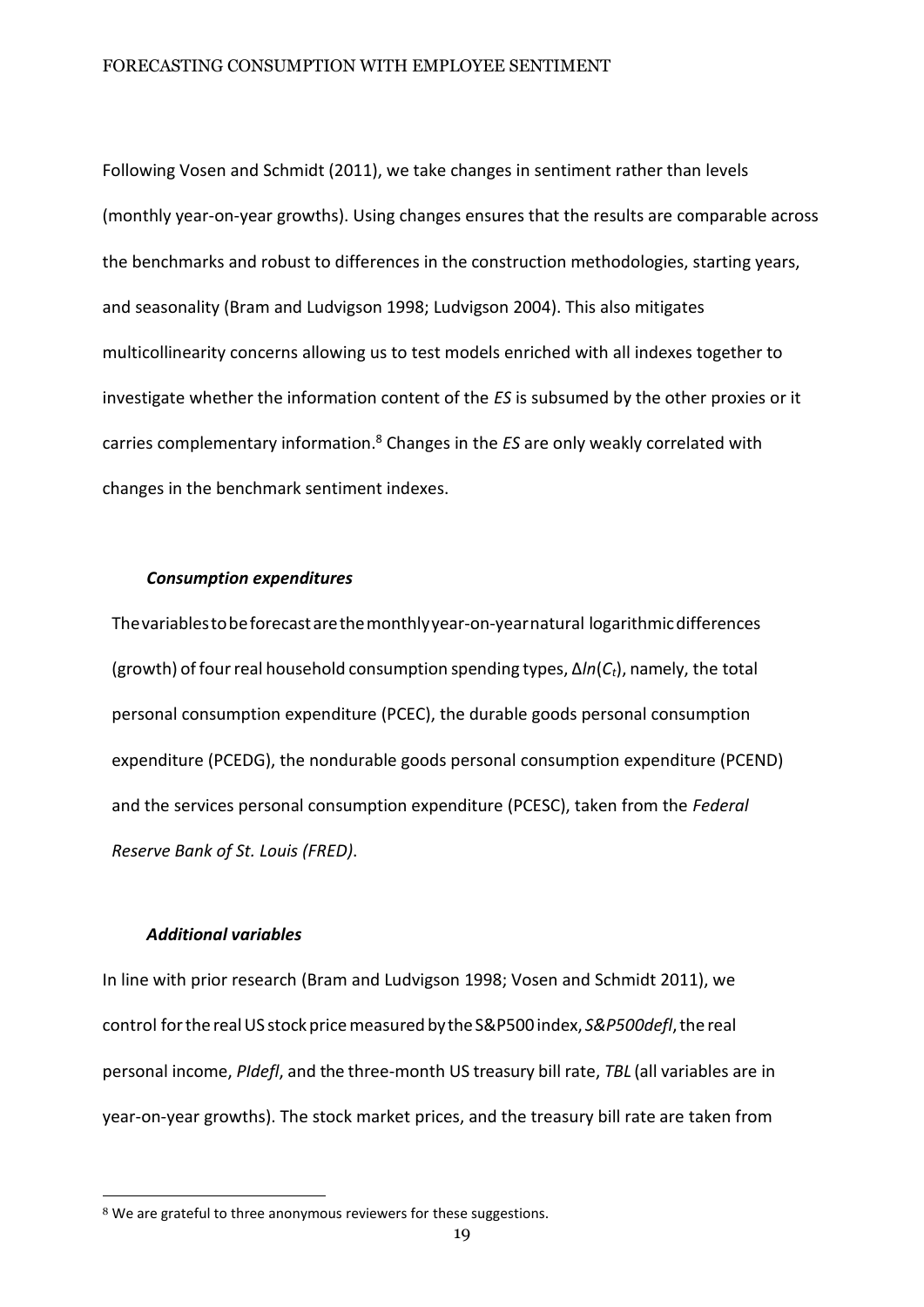*ThomsonReuters Eikon*. The personal income measuresthe wages and salaries plus transfers minus personal contributions for social insurance, sourced from *FRED*. The real values are estimated using the implicit price deflatorfor personal consumption expenditures from *FRED*. Tabl[e 1 d](#page-19-0)isplays key descriptive statistics of thevariables.

<span id="page-19-0"></span>[Insert Table 1]

#### *Models and methods*

The empirical analysisinvestigatesthe ability of the *ES* to forecast consumption. In so doing,weperformboth in-sample (*IS*) and out-of-sample (*OOS*) analysesfollowing the methodology of Vosen and [Schmidt](#page-41-4) [\(2011\).](#page-41-4) *IS* uses all the sample (Jun 2012-Jul 2018) to estimate themodel parameters and thenmakes one-step ahead forecasts. *OOS* withholds a smaller sample of the observations (window) to estimate the model parameters and then obtains a one-step ahead forecast beyond those in the estimation sample (like realworldforecastingapplications). The first sample starts from June 2012 to December 2015 (window of 42 observations). This process isrepeated by adding one forward observation to the sample, estimating new model parameters, and obtaining the one-step ahead forecast until we reach the end of the sample. This process gives us a time-series of forecasts [\(Hyndman 20](#page-38-6)06). $9$  As argued in forecasting literature, a model with good insample performance does not necessarily work equally well in the real-world forecasting environment predicting truly unseen values [\(Tashman 2000;](#page-40-7) [Rapach and](#page-39-5) [Wohar 2006\).](#page-39-5)

The baseline model  $(B_0)$  is a simple autoregressive model of consumption growth

 $9A$  gradually expanding window is widely adopted in the literature (Bram and [Ludvigson](#page-33-1) [1998\)](#page-33-1) for greater parameter stability.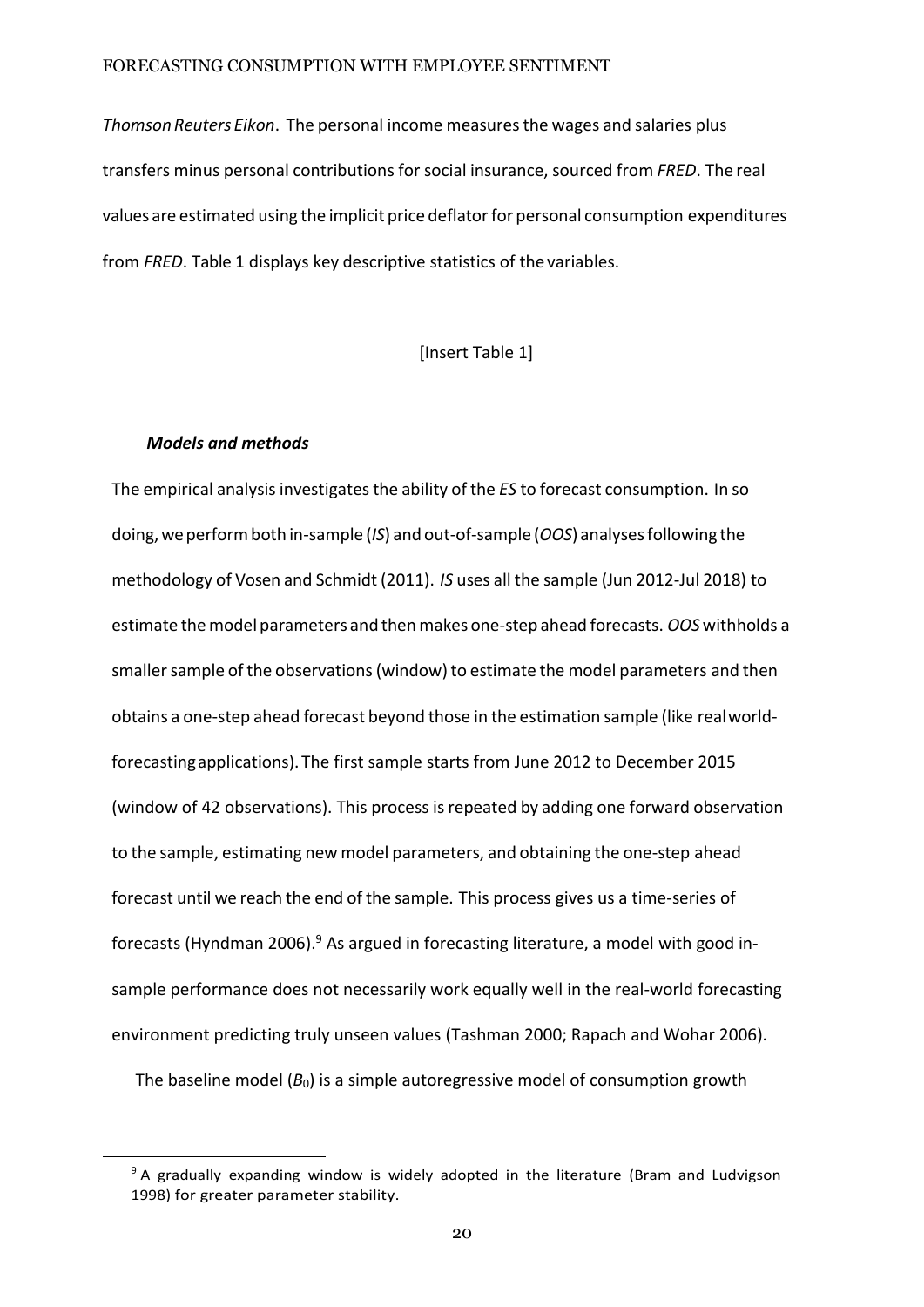augmented with macroeconomic variables, which are typically used in the extant literature [\(Carroll et al. 1994\), d](#page-34-0)escribed as follows:

<span id="page-20-0"></span>
$$
\Delta ln(C_{t:t+1}) = \alpha(L)\Delta ln(C_{t-j}) + \delta(L)Z_{t-j} + \epsilon_{t:t+1},
$$
\n(3)

where∆*ln*(*Ct*:*t*+1)isthemonthly year-to-year growth rates of consumption expenditures, *Z<sup>t</sup>* controls for year-to-year growths of the real US stock price, the real personal income and the 3-month US Treasury bill rate. The optimal number of lags, *j*, is determined based on the Schwarz information criterion (up to a maximum of 3 lags). The error term, *st*:*t*+1, is assumed to follow a first-order moving average process, MA(1) [\(Bram](#page-33-1) and [Ludvigson 1998;](#page-33-1)  [Vosen and Schmidt](#page-41-4) [2011\)](#page-41-4).

We then examine the predictive ability of the *ES* and additional sentiment measures with the following models:

$$
\Delta ln(C_{t:t+1}) = \alpha(L)\Delta ln(C_{t-j}) + \beta(L)\Delta ln(S_{t-j}) + \delta(L)Z_{t-j} + \epsilon_{t:t+1},
$$
\n(4)

where *S<sup>t</sup>* takes value from monthly year-to-year growths of the *ES* (*M*1), *MCI* (*M*2), or the *CCI* (*M*3).

To test whether the sentiment measures statistically improve IS and OOS predictions in household expenditure, the mean squared forecast errors (MSFE) of the augmented models with the sentiment proxies (M1-M3) are compared with those of the  $B_0$  using the adjusted-MSFE method developed by [Diebold and Mariano \(1995\) a](#page-35-6)n[d West \(1996\)](#page-41-5) and corrected by Clark [and West \(2007\).](#page-35-7) We also compare directly the *ES* measure with the alternative sentiment benchmarks (*M*<sup>1</sup> versus *M*<sup>2</sup> and *M*3) using the [Diebold and](#page-35-6) [Mariano](#page-35-6)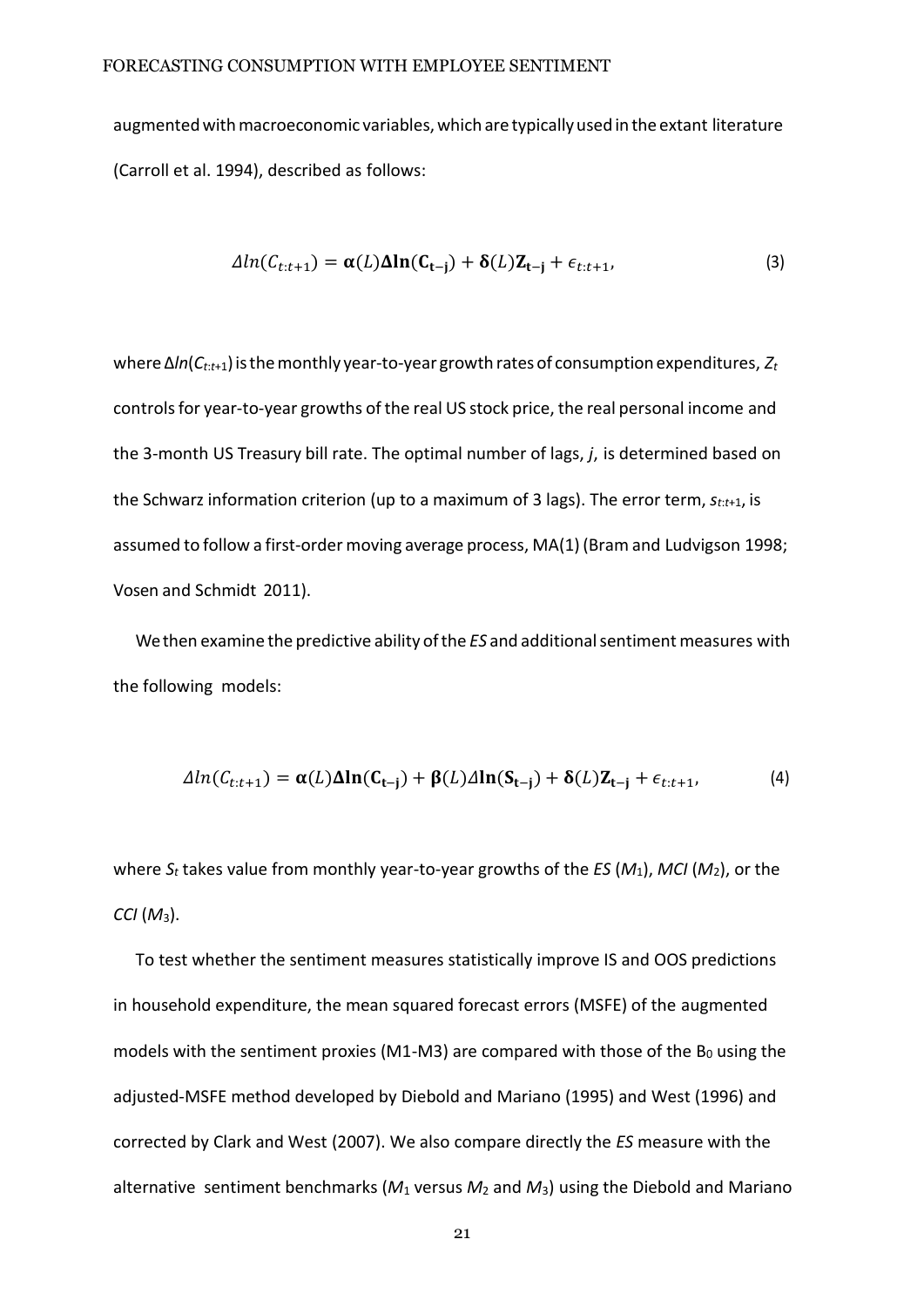[\(1995\) s](#page-35-6)tatistic (see Appendix for a description).

Finally, we employ an extended baseline model  $(B_1)$  that includes all the sentiment benchmarks, described as follows:

$$
\Delta \ln(C_{t:t+1}) = \alpha(L)\Delta \ln(C_{t-j}) + \beta_1(L)\Delta \ln(MCI_{t-j}) +
$$
  
+ 
$$
\beta_2(L)\Delta \ln(CCI_{t-j}) + \delta(L)Z_{t-j} + \epsilon_{t:t+1},
$$
 (5)

We then test whether the inclusion of the *ES* in the *B*<sub>1</sub> (model *M*<sub>4</sub>) offers significant benefits in predicting consumption expenditures.<sup>10</sup>

#### **Empirical analysis**

#### *Aggregate consumption and in-sample predictive ability of EmployeeSentiment*

Table [2](#page-22-0) presents the in-sample (*IS*)resultsrevealingthepredictivepowerofthe*ES* and benchmark indicators over the entire sample period. Columns(1)-(3)reporttheratio of root mean squared forecast errors, *RMSFE*, from models *M*<sup>1</sup> to *M*<sup>3</sup> over the *RMSFE* from the baseline model, *B*0. Statistically significantly less-than-unit values exhibit that sentiment indexes added to *B*<sub>0</sub> improve the accuracy of the parsimonious model in predicting consumption expenditures and reducing forecast errors. If the baseline model is found to produce on average smaller forecast errors compared to the proposed model (above-than-unit RMSFE ratios), we also report whether the differences are statistically significant and, thus, whether the baseline model is better than the proposed model (p-

<sup>10</sup> Code to replicate this analysis can be found at [https://doi.org/10.7910/DVN/WP0PUU.](https://doi.org/10.7910/DVN/WP0PUU)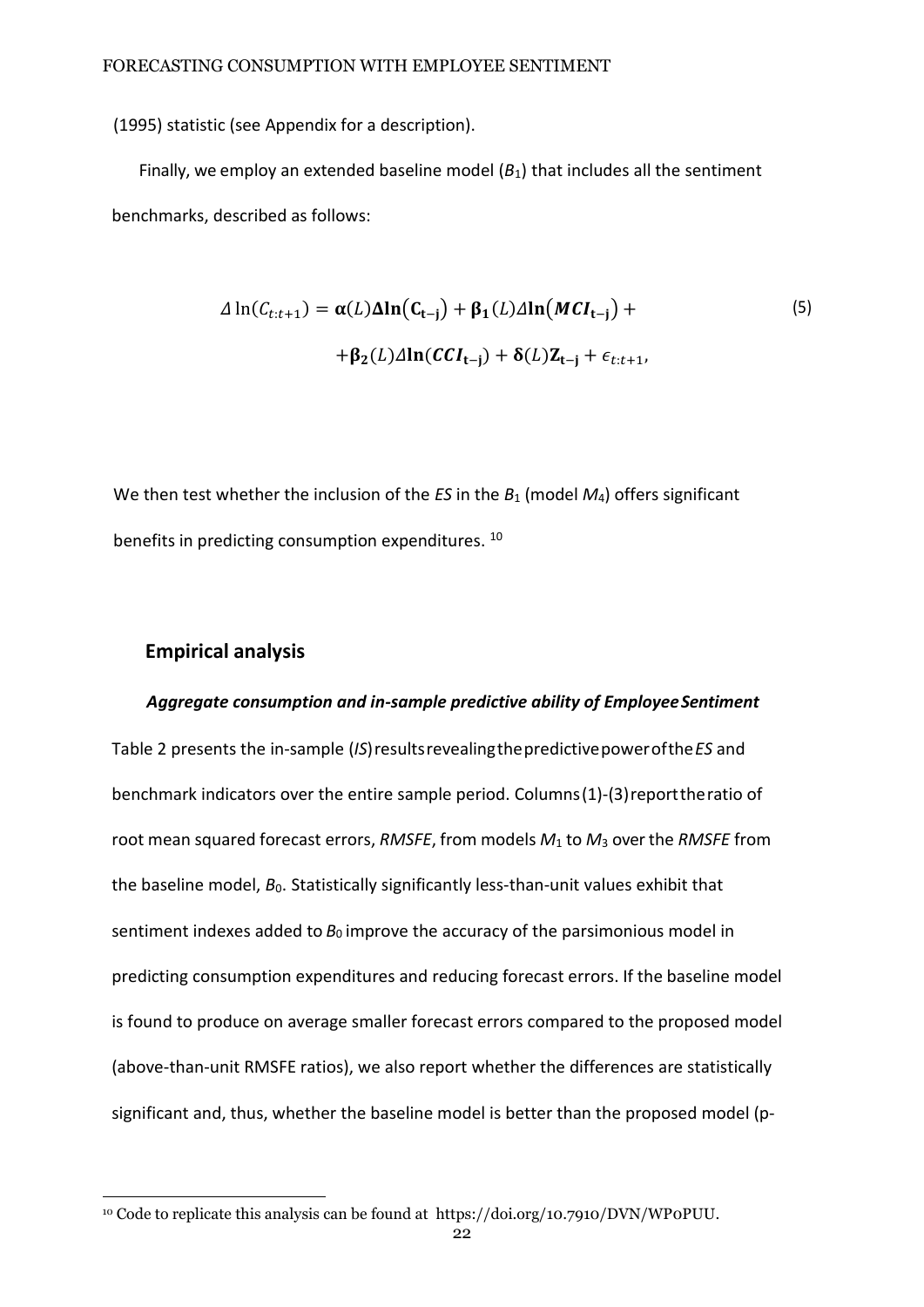values in parentheses for one-side tests).

[Insert Table 2]

<span id="page-22-0"></span>The results show that the baseline *B*<sup>0</sup> augmented by the *ES* significantly improves the predictive accuracy for all consumption expenditures. The survey-based indicators have also significant benefits in predicting consumption expenditures in most cases, but they both under-perform compared to  $B_0$  in predicting services consumption expenditures (*M*2–*M*<sup>3</sup> vs. *B*0).

Columns (4)–(5) of Table [2](#page-22-0) compare directly the *IS* predictive power of the *ES* to that of the benchmark indicators(*M*<sup>1</sup> vs. *M*2–*M*3). Despite that the *ES* forecasts have less noticeable differences in statistical terms to those of the alternative indexes, we find that the *ES* offers statistically significant and complementary benefits beyond the consumer sentiment proxies altogether(*M*<sup>4</sup> vs. *B*1; Column (6)), indicating that it carries unique information.

#### *Predicting aggregate consumption out-of-samplewith Employee Sentiment*

This part evaluates the out-of-sample (*OOS*) predictive power of the *ES* in Table 3. *ES* adds significantly in predicting changes in total, nondurable and services consumer spending against *B0*. The *MCI* contains only marginally superior forecasting power for services consumption expenditures, while the *CCI* significantly deteriorates the forecasts compared to *B0*.

[Insert Table 3]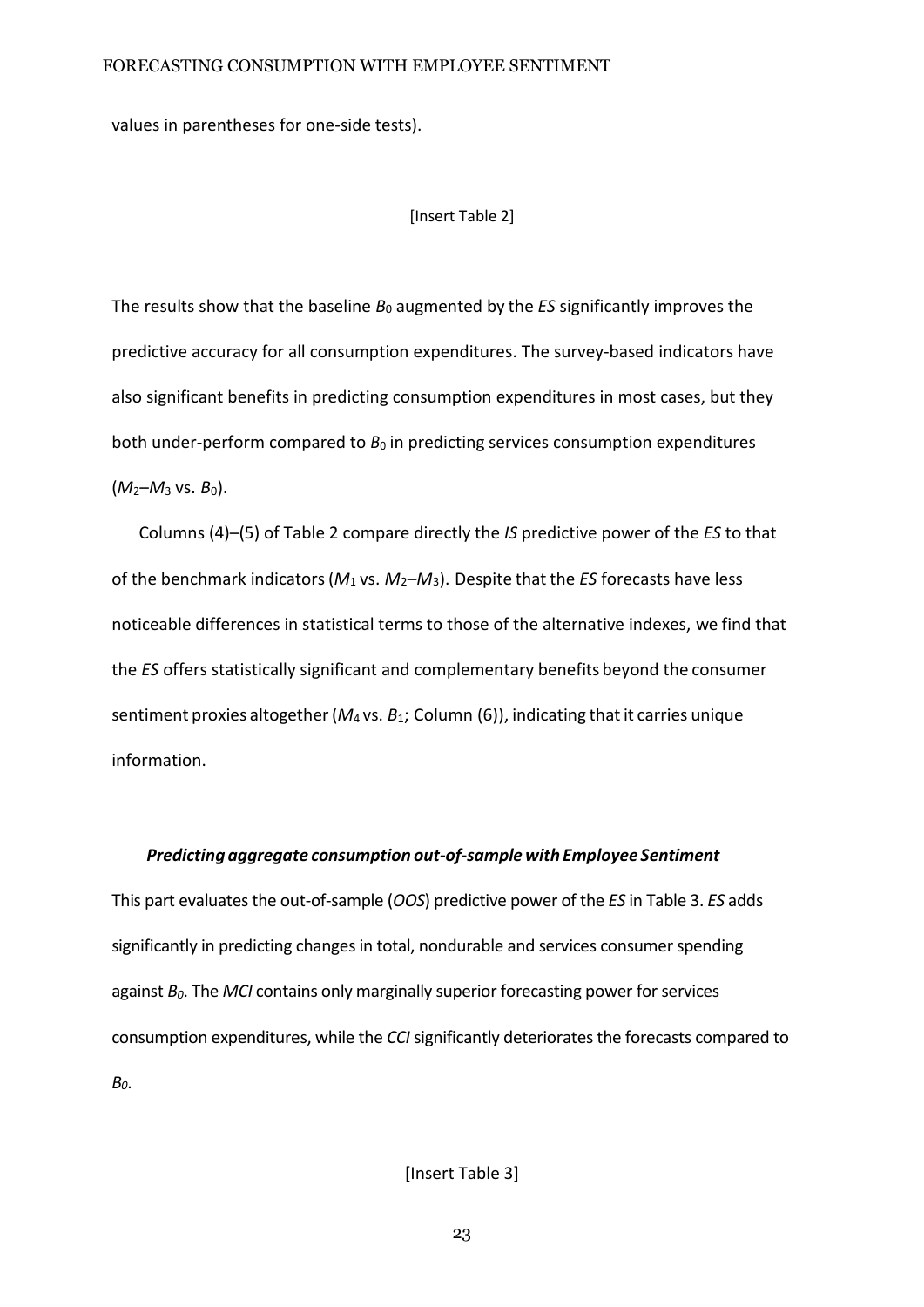When we test the *OOS* performance of the *ES* against the *MCI* (Column (4)), the former has no significant differences in reducing the forecast errors. Compared to the *CCI* (Column (5)), the *ES* generates smaller forecast errors in all cases, though, the differences are only significant in services consumer spending. In an extended model, including all sentiment indexes, our findings regarding the information content of employee expectations are mixed (*M*<sup>4</sup> vs. *B*1; Column (6)); the *ES* complements the information content of consumer sentiment proxies in predicting nondurable goods consumption, but in the case of services consumption, the forecasts deteriorate. While in the in-sample setting, the *ES* added value in both parsimonious and augmented baseline models, the outof-sample setting documents better performance when the *ES* is added to a parsimonious forecasting model of consumption.

# *Further evidence on the value of employee-generated data in forecasting aggregate consumption*

We further explore the value of employee information in forecasting aggregate consumption in two ways. First, we build sector-specific *ES* indexes using reviews from durable goods producers, nondurable goods producers and service firms, and examine their performance in predicting growths in the respective consumption expenditures.

Tabl[e 4](#page-24-0) presents the results for the in-sample and out-of-sample performance of these indicators compared to the baseline models. Overall, the predictive power of the *ES*  remains qualitatively similar. Even though we do not compare the industry-specific *ES*  indexes to the overall *ES*, we find that aggregating the expectations of staff employed only within these industries does not offer a greater advantage in predicting private consumption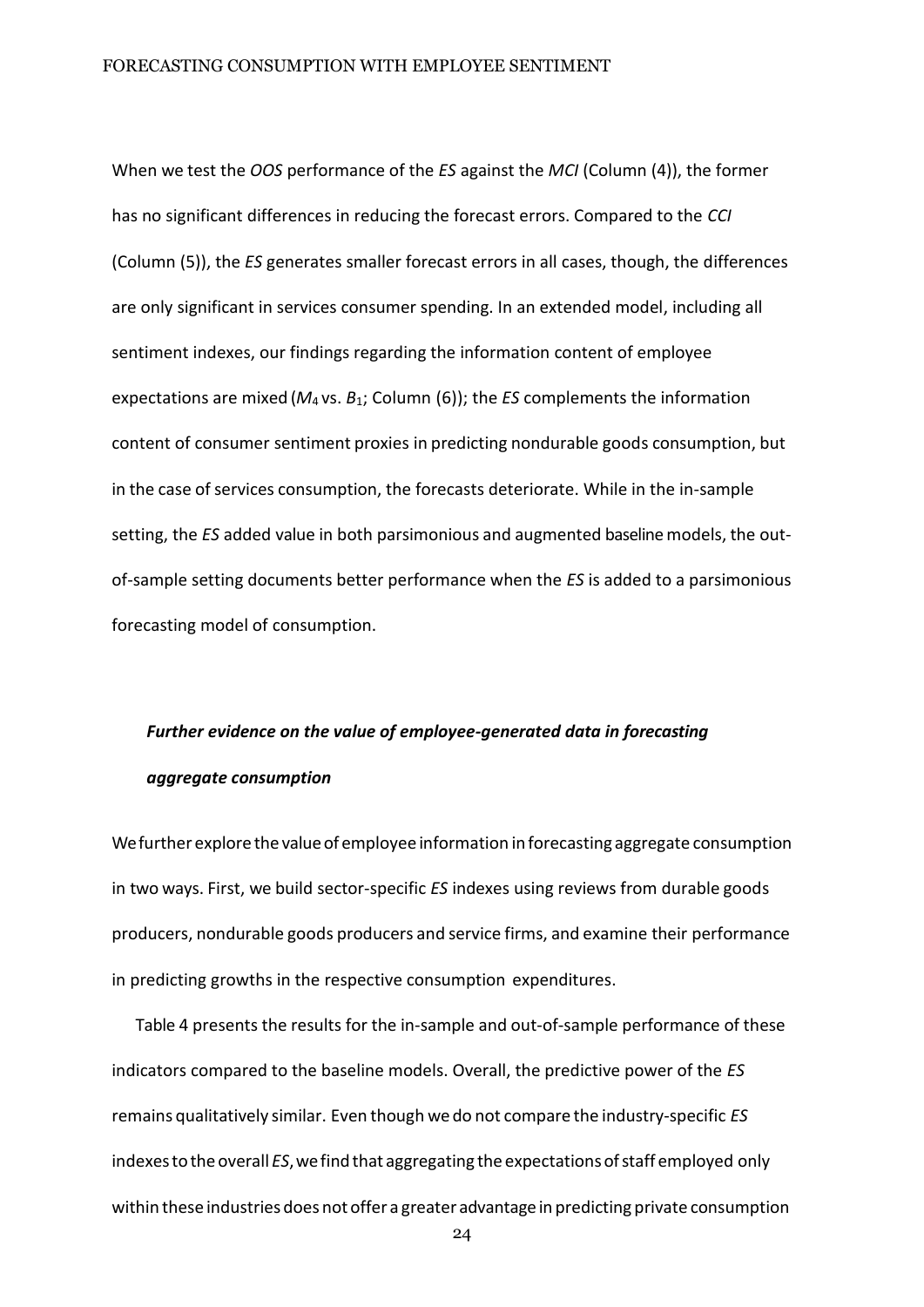than the entire sample of employees.

[Insert Table 4]

<span id="page-24-0"></span>Second, we examine whether the informational value and relevance of employee business outlook predictions vary with the employees' role in the firm, constructing an alternative *ES* that uses business outlook predictions from managerial staff or staff employed in supply chain, production, accounting or sales roles.<sup>11</sup> This would suggest information and knowledge asymmetries within firms. For example, previous research has shown that information asymmetry exists between managers and rank-and-file employees, whereby the opinions of the latter group are only partially materialized in the expectations of the former [\(Huang](#page-37-6) et al. [2018\),](#page-37-6) while other findings in the literature dispute such asymmetries [\(Huddart](#page-37-3) and Lang [2003;](#page-37-3) [Babenko](#page-33-5) and Sen [2015\).](#page-33-5)

Tabl[e 5](#page-46-0) presents the *IS* and *OOS* results. The findings provide evidencethatopinionsof employees that are not in direct contact with customers, suppliers or supply chain and production planning are relevant, suggesting that the information content of all employees collectively is valuable.

<sup>&</sup>lt;sup>11</sup> Glassdoor orders the job roles provided by employees to 158 broader job categories. Then, we manually classified them into: "Staff with superior access to information" and "Other staff". Examples of such job roles are "account executive", "accounting analyst", "c suite", "logisticsmanager", "business analyst", "retail representative". Reviews with missing values in job roles are omitted (56%). From the remaining reviews used for these *ES* proxies, 52% are classified as "superior access to information" and the remaining as "other staff".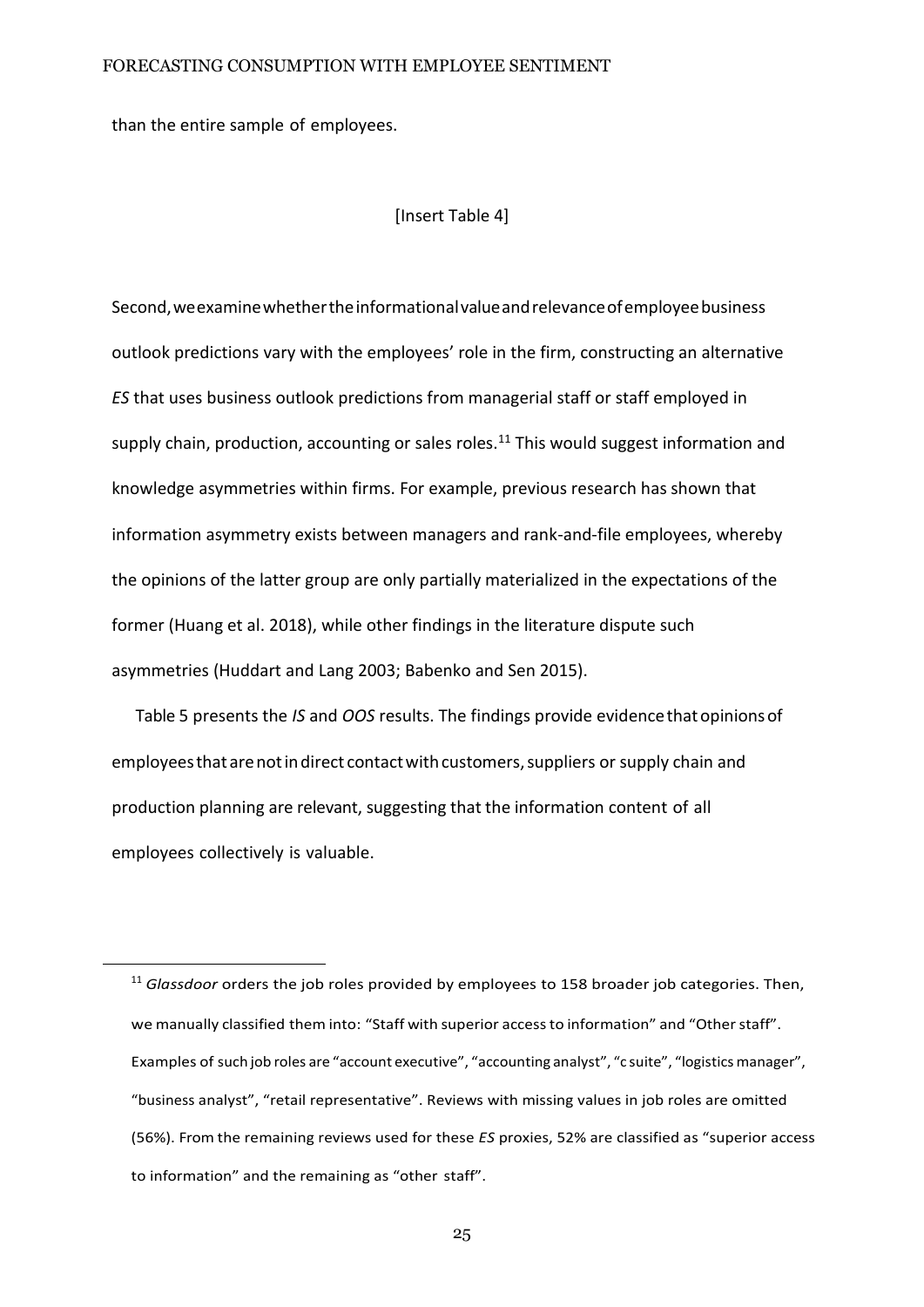[Insert Table 5]

#### *Robustness checks*

In Appendix B, we examine alternative *ES* indexes: We estimate an *ES* as a one-step process by averaging all the reviews per month, thus placing more weight on firms with a larger number of employee reviews. We also construct an index filtering out firms with less-than-5 reviews each month, as in Green et al. (2019), therefore, firms with a small number of employees are less likely to participate in the index.

As our index is considered to manifest through future income uncertainty, we test the *ES* against a sentiment proxy that measures only income expectations.<sup>12</sup> To this end, we replace the total expectations *MCI* with the University of Michigan Consumer Survey from personal finances, i.e., the expected change in real income during the next year. From these analyses, the findings remain consistent with *ES* adding value to both parsimonious and augmented consumption forecasting models.

# **Discussion and conclusions**

We extend the stream of research that evaluates the usefulness of novel sources of online data. In particular, we assess the informational value of data generated by an important group of stakeholders with unprecedented potential, that of employees, in forecasting private consumption. In doing this, we introduce a sentiment indicator that aggregates employee opinions of their employers' future business outlook, shared voluntarily on *Glassdoor*'s platform. This Employee Sentiment indicator is found to be a

<sup>&</sup>lt;sup>12</sup> We thank an insightful reviewer for this suggestion.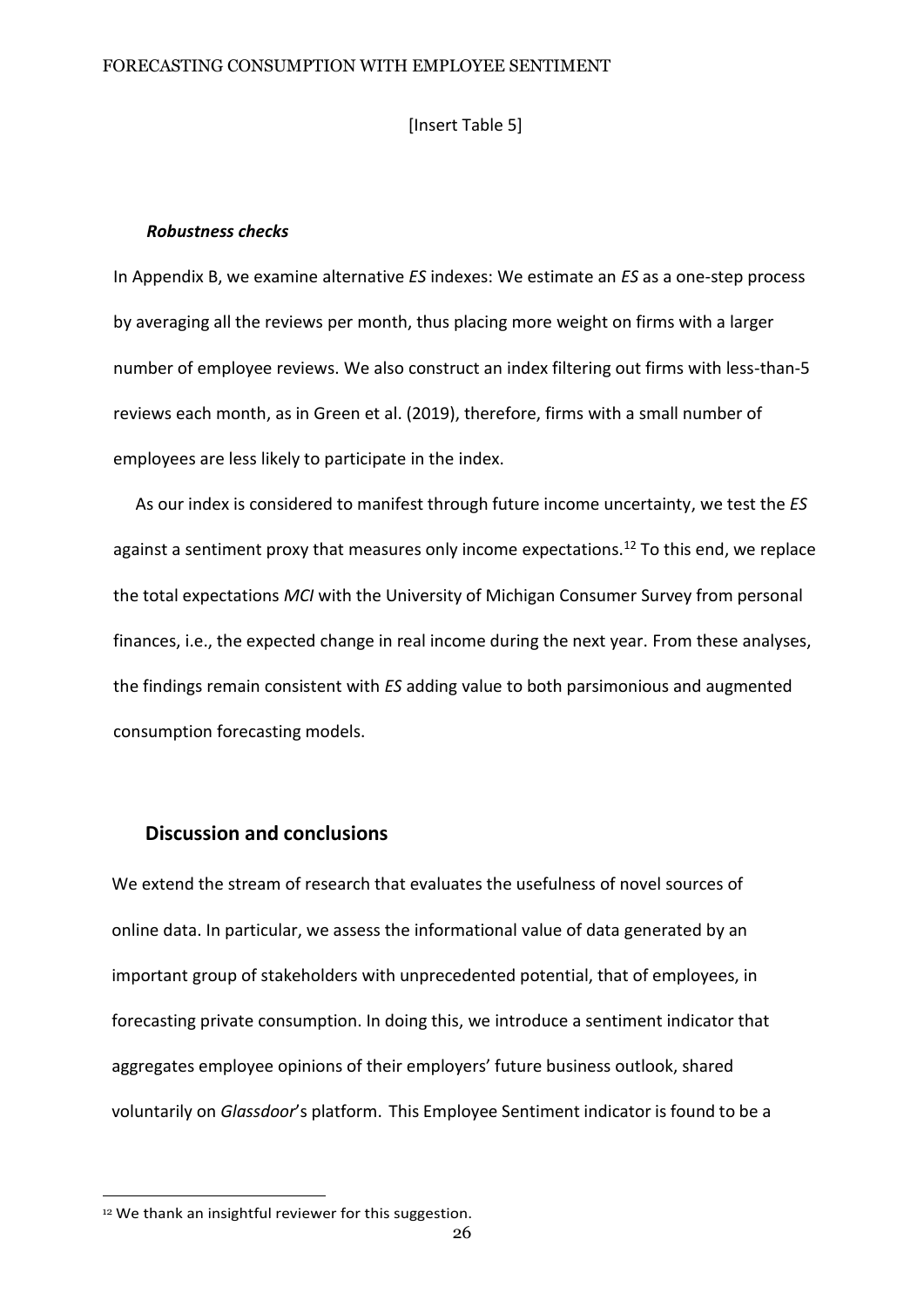significant predictor both in-sample and out-sample of fourtypes of consumerspending growth in theUS,generallyaddingvaluebeyondtwowell-established, survey-based consumersentimentindexes with stronger results in parsimonious consumption forecasting models.

From a research perspective, this study exhibits that external sources of information and,particularly,socialmediaplatforms,canaddvalueinforecastingapplication[s \(Vidgen](#page-41-6) et [al.](#page-41-6) [2017\).](#page-41-6) Moreover, this work extends the literature examining the predictive power of aggregated online user-generated information [\(Rui](#page-37-7) et al. [2013; Hu](#page-37-7) et al. [2014\)](#page-37-7) and, particularly, the research stream that evaluates the informational value of employees' opinions[\(Huang](#page-37-1) et al. [2015;](#page-37-1) [Symitsi](#page-40-1) et al. [2018\).](#page-40-1) In line with the research that examines survey-based indicators in forecasting private consumption expenditures [\(Bram](#page-33-1) and [Ludvigson](#page-33-1) [1998;](#page-33-1) [Vosen and](#page-41-4) Schmidt [2011;](#page-41-4) [Woo and](#page-41-7) Owen [2019\),](#page-41-7) this work proposed an alternative measure that can significantly enhance aggregate demand forecasting. Our index istested against baseline and enriched models with the *Michigan Consumer Sentiment* and the *Conference Board Consumer Confidence* expectations, extending the findings of prior research ([Vosen and Schmidt 2011\) a](#page-41-4)nd providing evidence of incremental information embedded in employee opinions.

Despite the forward-looking orientation, and similar construction methodology of all indexes, *ES* differs from the survey-based ones in three important ways. First, in asking employee-consumers to evaluate their employer's outlook, *ES* draws from individuals' immediate experience and personal knowledge, without implicitly assuming understanding of the entire economy (De [Grauwe](#page-35-3) 2010). Second, contrary to the surveybased measures that draw from a limited number of participants per month, *ES* aggregates thousands of employee opinions from most industries. As illustrated here, this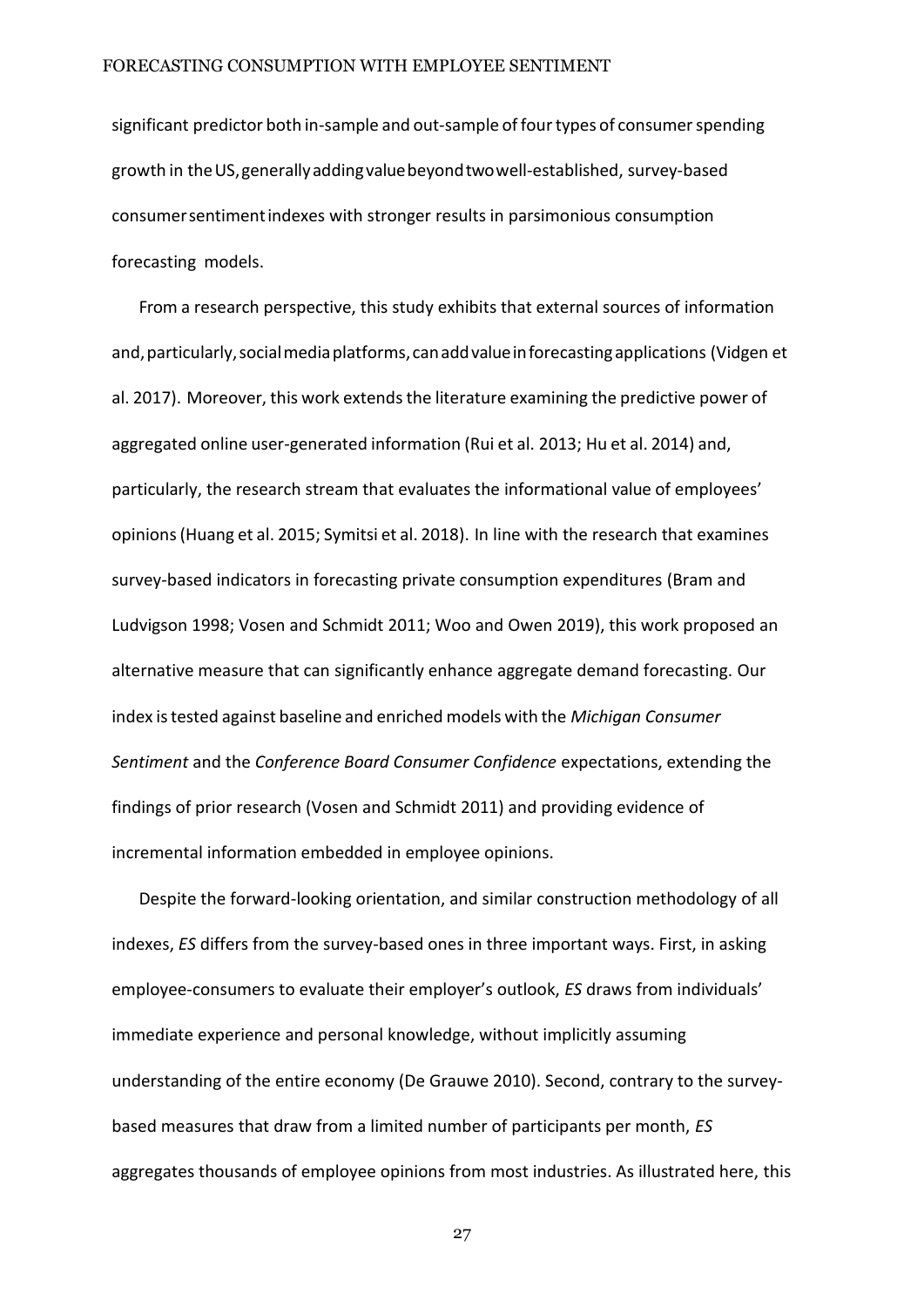allows for forecasts based on industry-specific employee sentiment measures. Third, despite its potential lack of representativeness, employees whose opinions are incorporated in the *ES* are "elite consumers", due to their high purchasing power and strong influence on how their household income is distributed among consumption, investing and saving. As such, we have argued that it achieves "topic coverage" ([Schober](#page-40-2)  [et al.](#page-40-2) [2016\).](#page-40-2)

On the premise that an employee's expectation of their employer's business outlook reflects their uncertainty about future income, our results are aligned with insights derived from "Buffer-stock" models developed in the Economics literature positing that individuals adjust their consumption in response to their expectation of how uncertain their income is. It is worth noting that in the relevant literature, scholars have devised sophisticated ways to estimate a consumer's perceived income uncertainty or elicit one's expectations of future income. In essence, oursimple *ES* measure is a "short-cut", that can provide a continuously available and easily accessible tool to economic forecasters and policymakers.

Thisresearchisnotfreefromlimitations. First,onlinereviewsarecharacterizedfrom biases, such as a J-shaped distribution (Huet al. 2017), self-selection (Liand Hitt 2008) or even manipulation [\(Hu](#page-37-9) et al. [2012\).](#page-37-9) However, such biases have been reported in customer online reviews and not in employee online reviews. Relevant literature points out that employee online reviews could be less biased [\(Marinescu et al. 2](#page-39-2)018; [Stamolampros](#page-40-8) [et al.](#page-40-8)  [2019, Symitsi et al. 2021\).](#page-40-8) The aggregation of employee sentiment across companies serves also in ironing out distortions coming from data manipulation and fraud by some companies. Such phenomena, though, are highly unlikely for two reasons: (a) employee accounts and reviews on *Glassdoor* are verified through systematic algorithm- and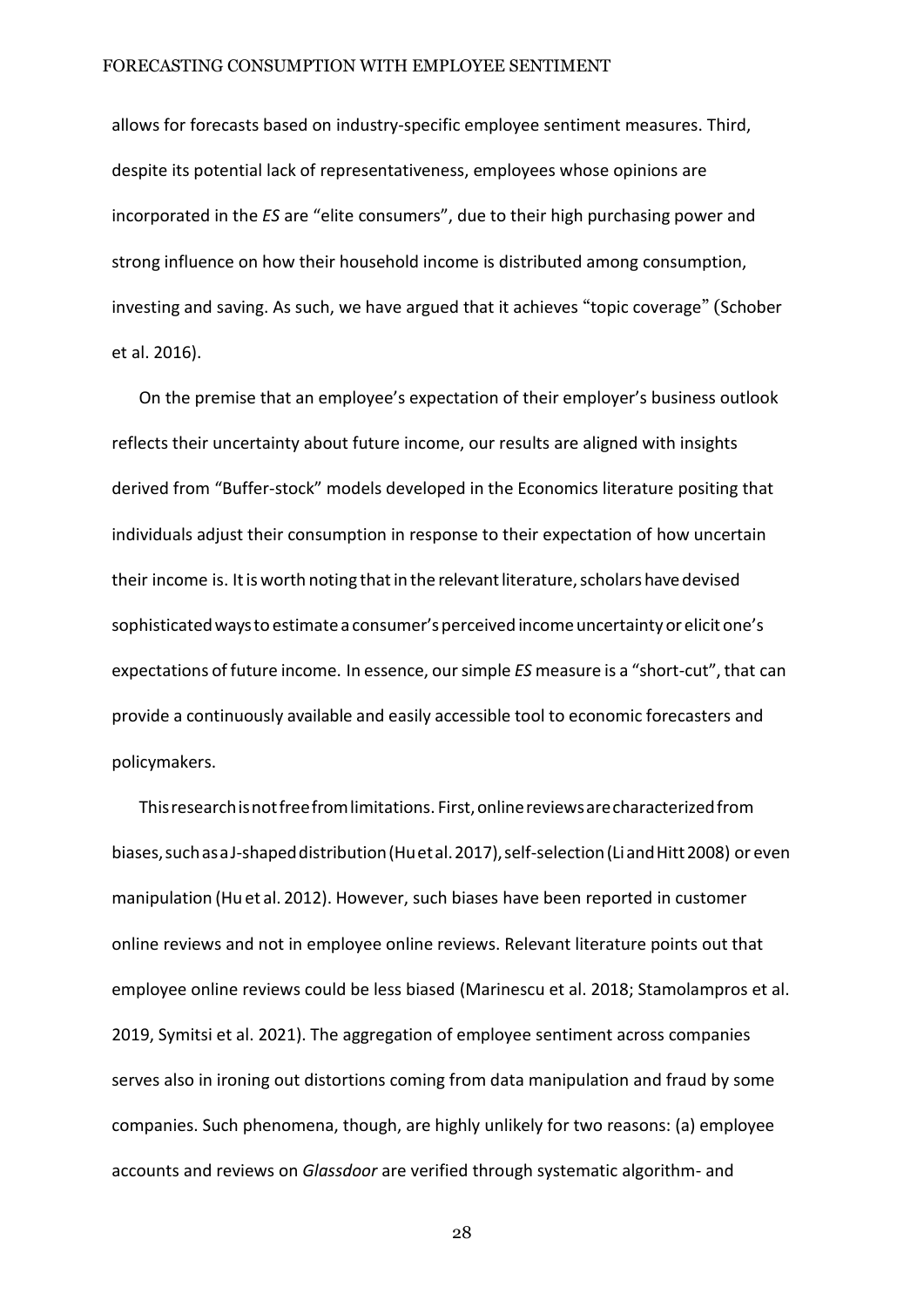human-based controls, and (b) the reputation costs of firms that deploy such practices would exceed any benefits.

Second, the generalizability of our results requires further testing in the future. We acknowledge that this dataset is quite new, so we cannot test the behavior in long periods and different regimes (e.g., economic turbulence). With an increasing participation in such platforms, our expectation is that future research can offer additional results. We also envisage tests at a higher frequency that will be a significant advantage compared to other sentiment benchmarks that are only offered at monthly level.

Third, many alternative macroeconomic indicators could have been considered as benchmarks. However, performing a horse race to evaluate indicators whose predictive power may vary with the context was beyond the scope of this paper [\(Sagaert et al.](#page-39-6) [2018\).](#page-39-6) The *CCI* and *MCI* were selected because they share with *ES* the important property of capturing human sentiment as well as a very similar construction methodology. Future research can compare the *ES* with other types of macroeconomic indicators, or when forecasting additional categories of private consumption to those considered here. Moreover, as such information becomes more and more popular in other countries, there will exist opportunities for further investigation of its potential on different settings.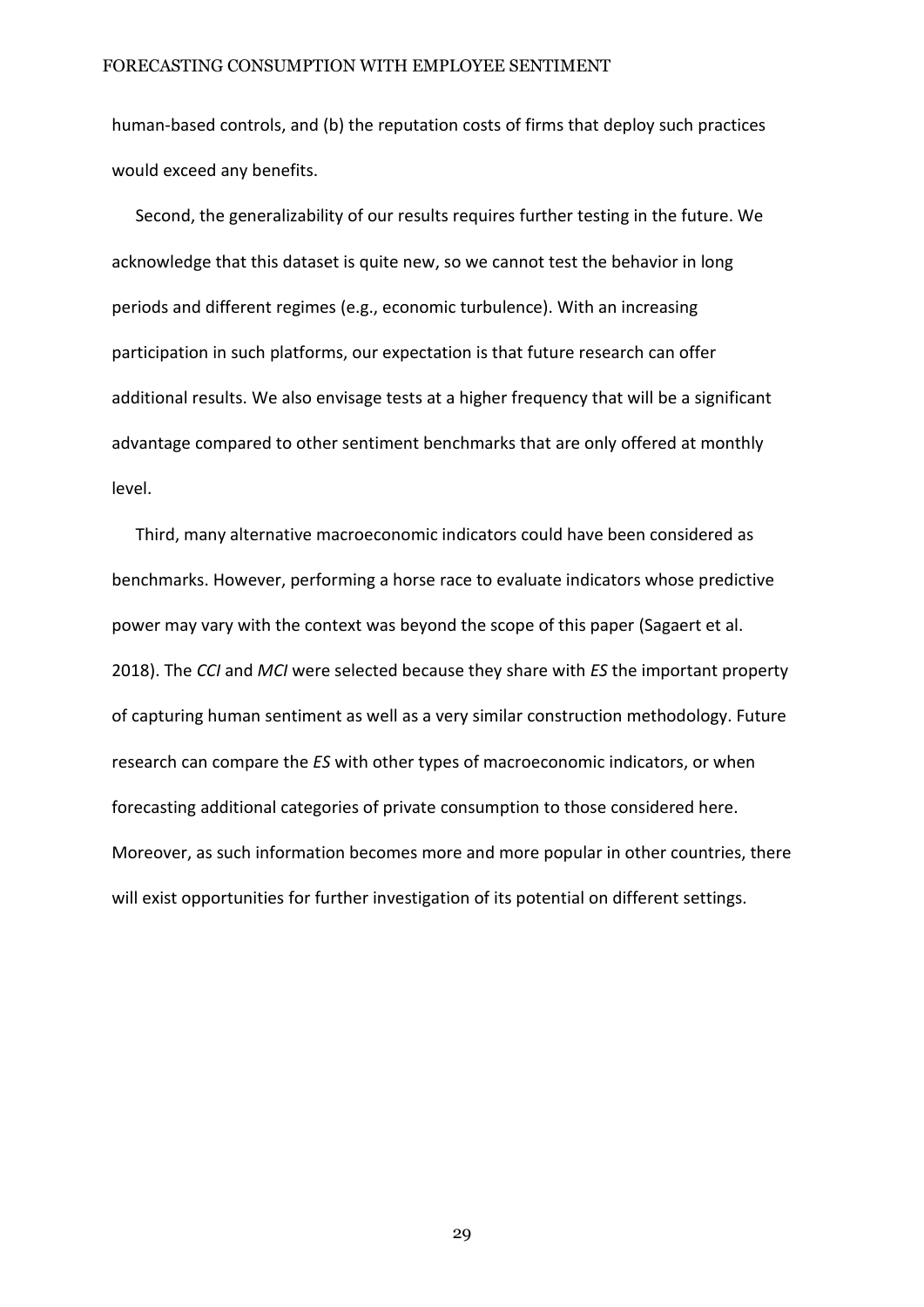# **Appendix**

# **A. Statistical comparison of forecasts generated from different models**

Inordertocompareforecastsfromnestedlinearmodels,theDieboldandMariano(1995) and West (1996) statistic, which assumes an asymptotic standard normal distribution, can be severely undersized leading to tests with very low power. To this end, the adjusted-MSFE developed by [Clark and West](#page-20-0) [\(2007\)](#page-20-0) is employed, which accounts for the non-standard distribution found by Clark and [McCracken](#page-19-0) [\(2001\)](#page-19-0) and [McCracken](#page-33-7) [\(2007\)](#page-33-7) and has been found to perform reasonably well in terms of size and power.

As Inoue and Kilian [\(2005\)](#page-46-0) argue, the Diebold and [Mariano](#page-22-0) [\(1995\)](#page-22-0) and West (1996) statistic is designed to also accommodate full-sample tests extending the accuracy of predictions in an in-sample analysis. Much of the subsequent research, including the adjusted statistic of Clark and West (2007), maintains the stationarity and independence assumptions that permits in-sample tests allowing one to statistically determine the performance of aggregate sentiment indicators in in-sample and out-of-sample settings. This adjusted statistic is widely applied in forecasting applications to test the null hypothesis of equal predictive accuracy (e.g., Chen 2009; Clark and McCracken 2013; Carrière-Swallow and Labbé [2013\)](#page-0-0) correcting for a biasinducedinthestatisticwhenestimatingtheparameters in the larger model compared to a parsimonious model.

Under the null hypothesis, the expected error from the baseline model and the model that is augmented by an overall sentiment proxy is the same. Under the alternative hypothesis, the expected error from the augmented model is less than the baseline model it nests. The null (*H*<sub>0</sub>) and alternative (*H*<sub>1</sub>) hypotheses tested in this paper are as follows: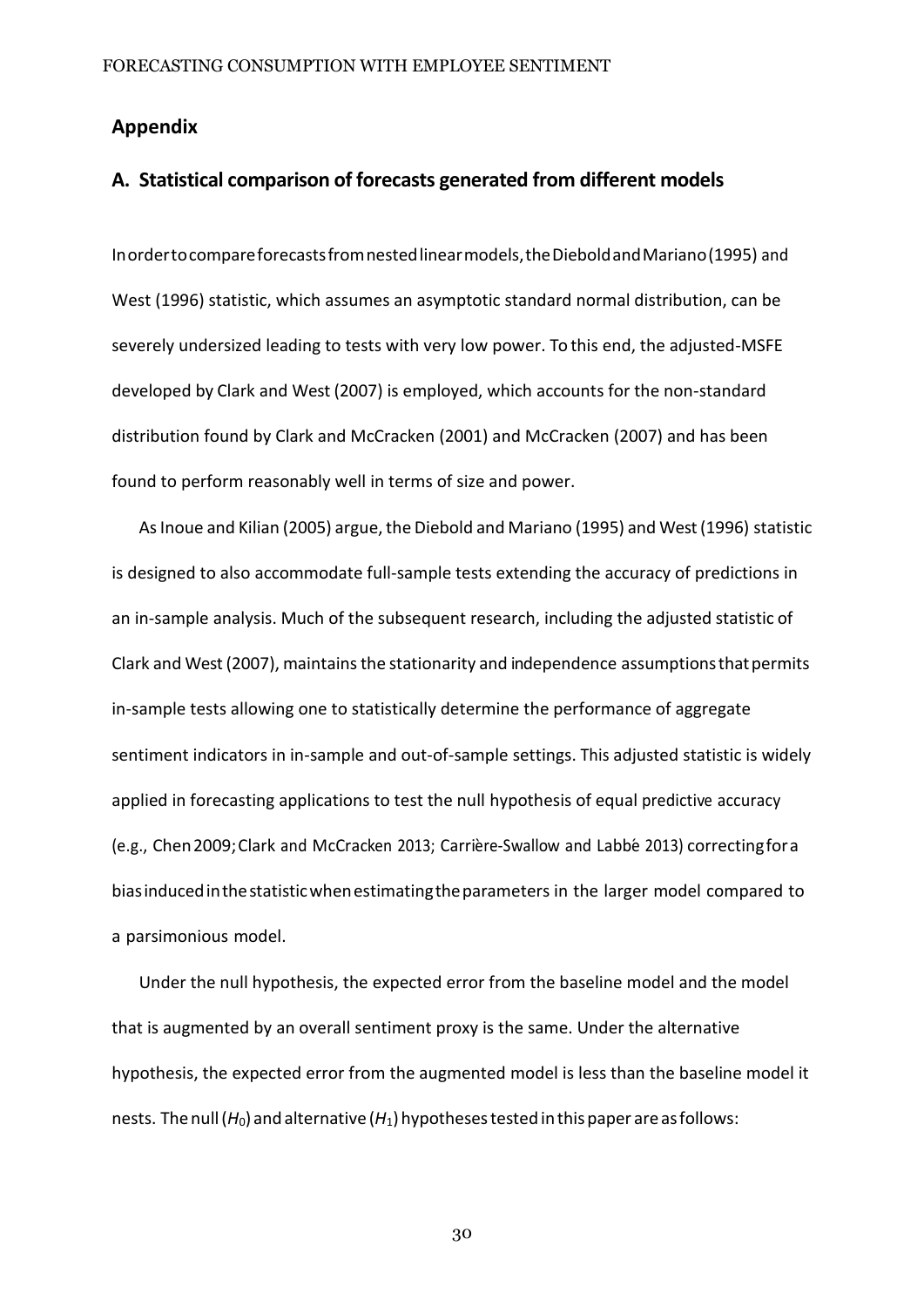$$
H_0: E[L_{t+1}(\theta_0)] = E[L_{t+1}(\theta_1)] \text{ vs } H_1: E[L_{t+1}(\theta_0)] > E[L_{t+1}(\theta_1)],
$$

where  $L_{t+1}$  denotes the squared errors and  $\theta_0$  and  $\theta_1$  are vectors of the parameters from the baseline model and the augmented model, respectively. If the *h*-step ahead forecasts of  $y_{t+h}$ from the baseline and the augmented models are  $\hat{y}_{0,t:t+h}$  and  $\hat{y}_{1,t:t+h}$ , the MSFE-adjusted statistic is computed by defining:

$$
adj - \tilde{d}_{t:t+1} = \hat{\epsilon}_{0,t:t+1}^2 - [\hat{\epsilon}_{1,t:t+1}^2 - (\hat{y}_{0,t:t+1} - \hat{y}_{1,t:t+1})^2,
$$
\n(A1)

and, subsequently, regressing the  $adj - d$  on a constant using heteroskedasticity and autocorrelation consistent (HAC) standard errors [\(Newey and](#page-33-9) West [1987\).](#page-33-9)  $\hat{\epsilon}_0^2$  and  $\hat{\epsilon}_1^2$  are the forecast squared errors from the baseline and the augmented model, respectively. A p-value for a one-sided (upper-tail) test is then computed using the standard normal distribution.

The above test is applied for comparing nested models. In order to compare non-nested models (the forecasts using the *ES* vs. *MCI* or *CCI* ), we employ the Diebold and Mariano (1995) test with [Newey and West](#page-33-9) [\(1987\)](#page-33-9) HAC robust standard errors, where the null hypothesis assumes equal predictive accuracy ( $\tilde{d}_{t:t+1} = \hat{\epsilon}_{0,t:t+1}^2 - \hat{\epsilon}_{1,t:t+1}^2 = 0$ ). The original Diebold Mariano test used a rectangular kernel estimator of [Hansen](#page-24-0) (1982), however, Newey-WestHACestimatorsarecurrentlywidelyappliedinforecasting applications (see, Clark and McCracken 2013, p.57; Diebold 2015).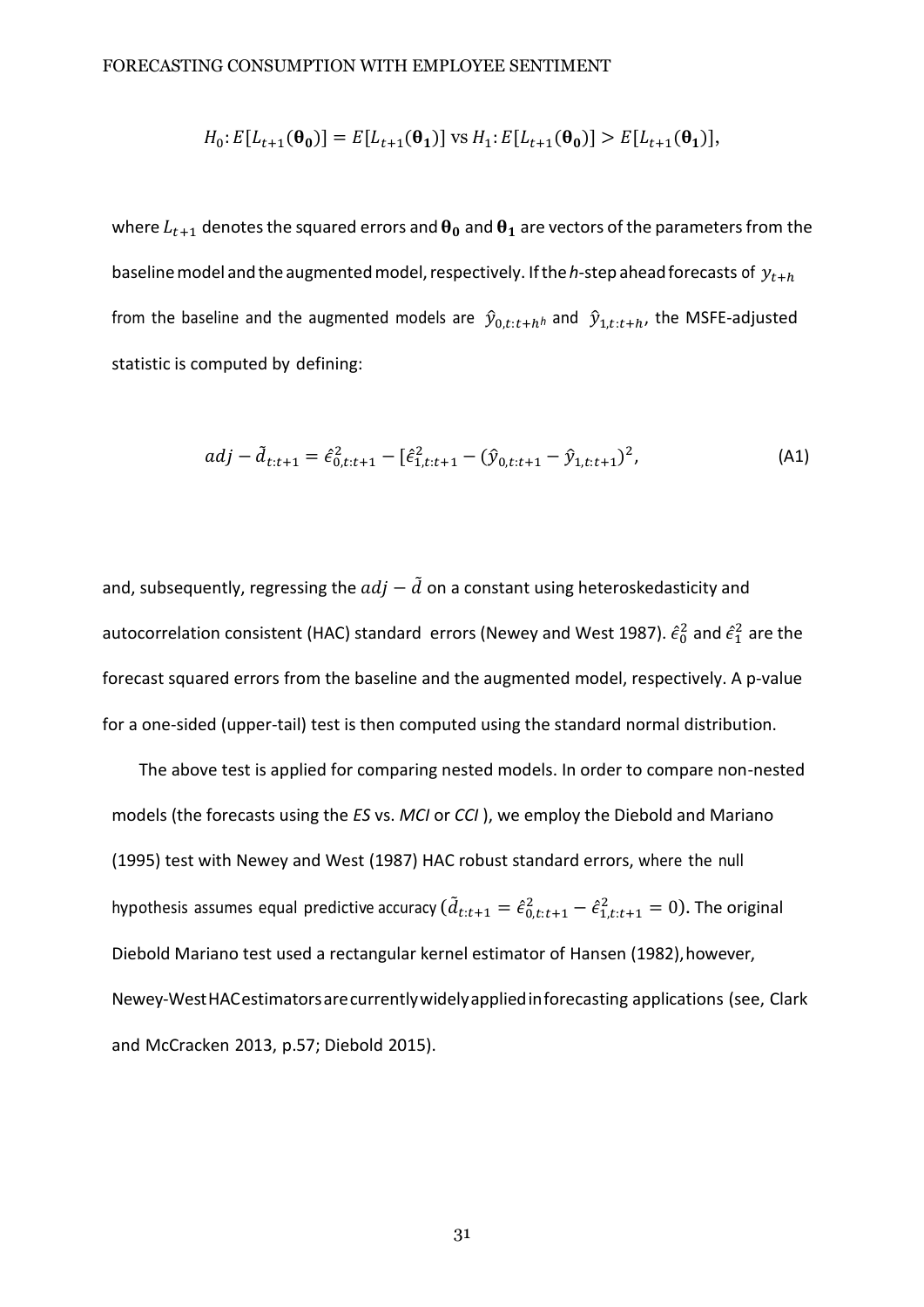# **B. Robustness Checks**

To increase the robustness of our results, we investigate two additional employee sentiment proxies. First, we examine the *IS* and *OOS* predictive ability of an alternative specification of the *ES* index which places more weight on firms with a larger number of employee reviews. In order to do this, we estimate this index as a one-step process, by weighting equally all the reviews that arrive every month. The results are displayed in Panel A of Table B1.

# [Insert Table B1]

Second, we construct an index that filters out firms with less than 5 reviews each month[,](#page-0-0) following [Green et al. \(2019\). T](#page-0-0)herefore, firms with a small number of employees are less likely to participate in the index allowing the *ES* to be formed based on employee opinions from larger companies. The in-sample and out-of-sample predictive ability of the filtered *ES* is generally maintained. The results are found in Panel B of Table B1.

#### [Insert Table B2]

Altogether, while such indexes may lessen the impact of biased responses from employers with few reviews, they also diminish the presence of employees from small businesses. In the US economy, small businesses account for 44% of the economic activity, hence we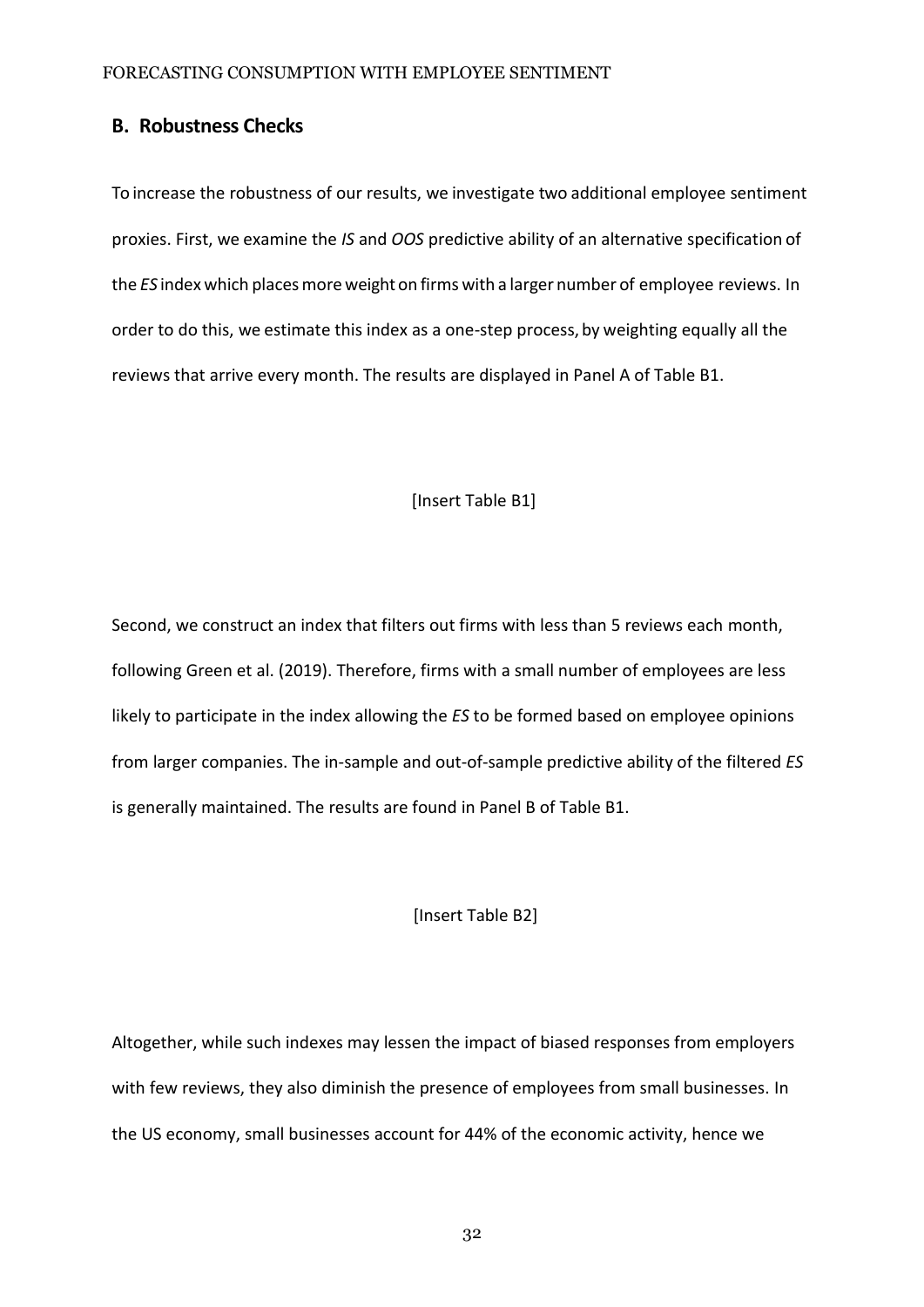consider our default index as more appropriate.<sup>13</sup>

Finally, Table B2 compares our index to an alternative component of the *MCI* from personal finances, i.e., the expected change in real income during the next year, thatmeasures only income expectations. There are still differences between the *ES* and thisindex, asthe former focuses on the employers' outlook, while the latter focuses on the personal outlook. Our results, generally, remain consistent with the evidence that the *ES* adds to both parsimonious and augmented consumption forecasting models.

REPLICATION DATA are not available because of the permission policy of the original data collector. The editors have waived POQs replication policy for this manuscript. Please contact the corresponding author for more information. However, the analysis code is available at [https://doi.org/10.7910/DVN/WP0PUU.](https://doi.org/10.7910/DVN/WP0PUU)

<sup>&</sup>lt;sup>13</sup> Office of Advocacy of the US Small Business Administration (https://advocacy.sba.gov/2019/01/30/small-businesses-generate-44-percent-of-u-s-economicactivity/?fbclid=IwAR1nKtZCTYueqBPGqp3rTEivrnZIT53wxXJ0ZHm0F1Lq7OS9hyjgBwj-7Hw). Accessed 2020-08-03.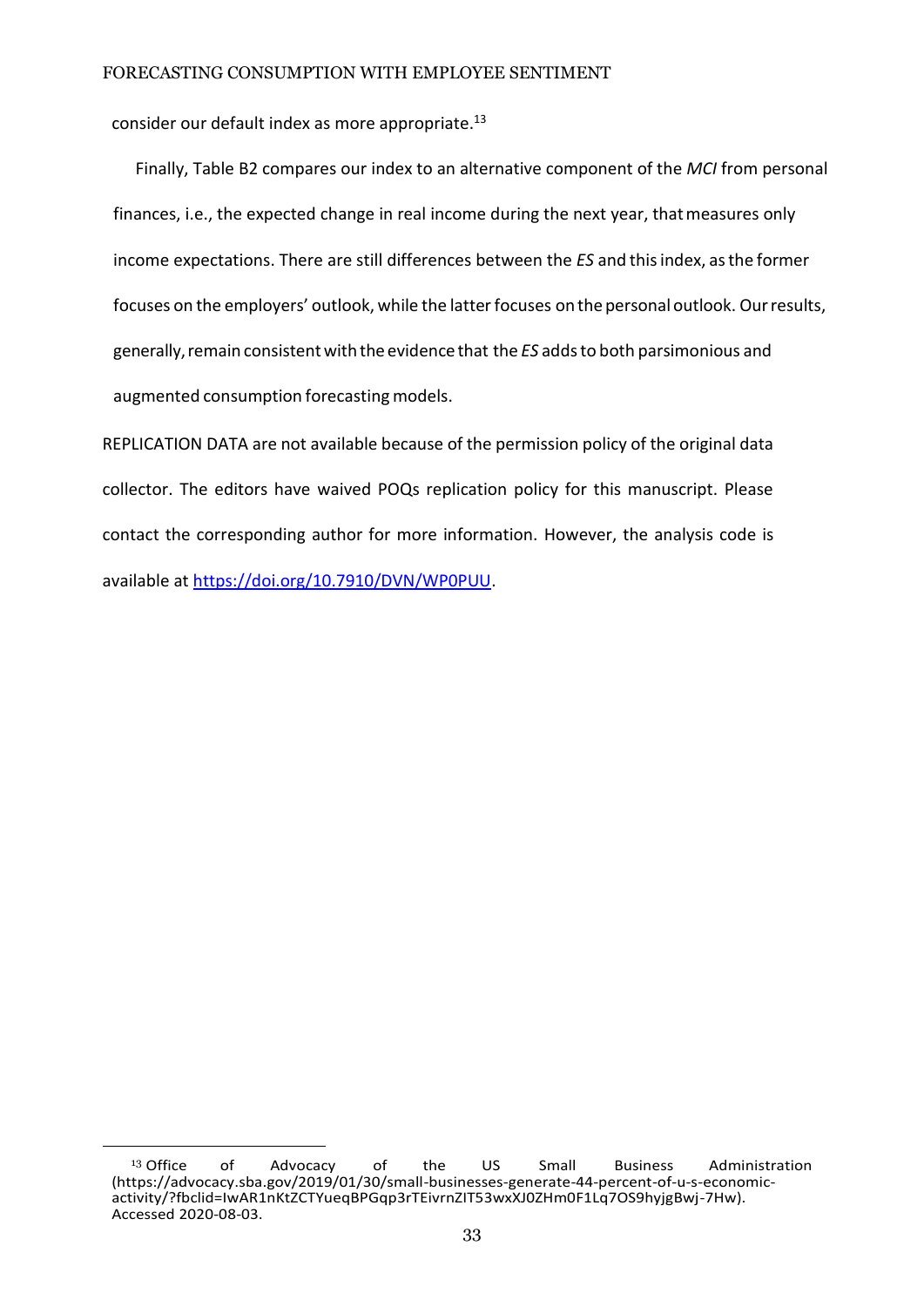# **References**

<span id="page-33-7"></span>Alfaro, I. and Park, H. (2020), 'Firm Uncertainty and Household Spending', *Working Paper*.

- <span id="page-33-9"></span>Ampofo, L., Anstead, N. and O'Loughlin, B. (2011), 'Trust, confidence, and credibility: Citizen responses on twitter to opinion polls during the 2010 UK general election', *Information, Communication & Society* **14**(6), 850–871.
- <span id="page-33-3"></span>Antweiler, W. and Frank, M. Z. (2004), 'Is All That Talk Just Noise? The Information Content of Internet Stock Message Boards', *Journal of Finance* **59**(3), 1259–1294.
- <span id="page-33-2"></span>Arvan, M., Fahimnia, B., Reisi, M., Siemsen, E. et al. (2019), 'Integrating human judgement into quantitative forecasting methods: A review', *Omega* **86**(C),237–252.
- <span id="page-33-5"></span>Babenko, I. and Sen, R. (2015), 'Do Nonexecutive Employees Have Valuable Information? Evidence from Employee Stock Purchase Plans', *Management Science* **62**(7), 1878– 1898.
- <span id="page-33-0"></span>Barnes, M. L. and Olivei, G. P. (2017), 'Consumer attitudes and their forecasting power for consumerspending',*JournalofMoney,CreditandBanking* **49**(5),1031–1058.
- <span id="page-33-6"></span>Ben-David, I., Fermand, E., Kuhnen, C. M. and Li, G. (2018), 'Expectations Uncertainty and Household Economic Behavior', *NBER Working Paper No. 25336*.
- <span id="page-33-4"></span>Boone, T., Ganeshan, R., Hicks, R. L. and Sanders, N. R. (2018), 'Can Google Trends Improve Your Sales Forecast?', *Production andOperationsManagement* **27**(10), 1770– 1774.
- <span id="page-33-1"></span>Bram, J. and Ludvigson, S. C. (1998), 'Does Consumer Confidence Forecast Household Expenditure? A Sentiment Index Horse Race', *Economic Policy Review* 4(2), 59–78.
- <span id="page-33-8"></span>Brown, G. W. and Cliff, M. T. (2005), 'Investor sentiment and asset valuation', *Journal of Business* **78**(2), 405–440.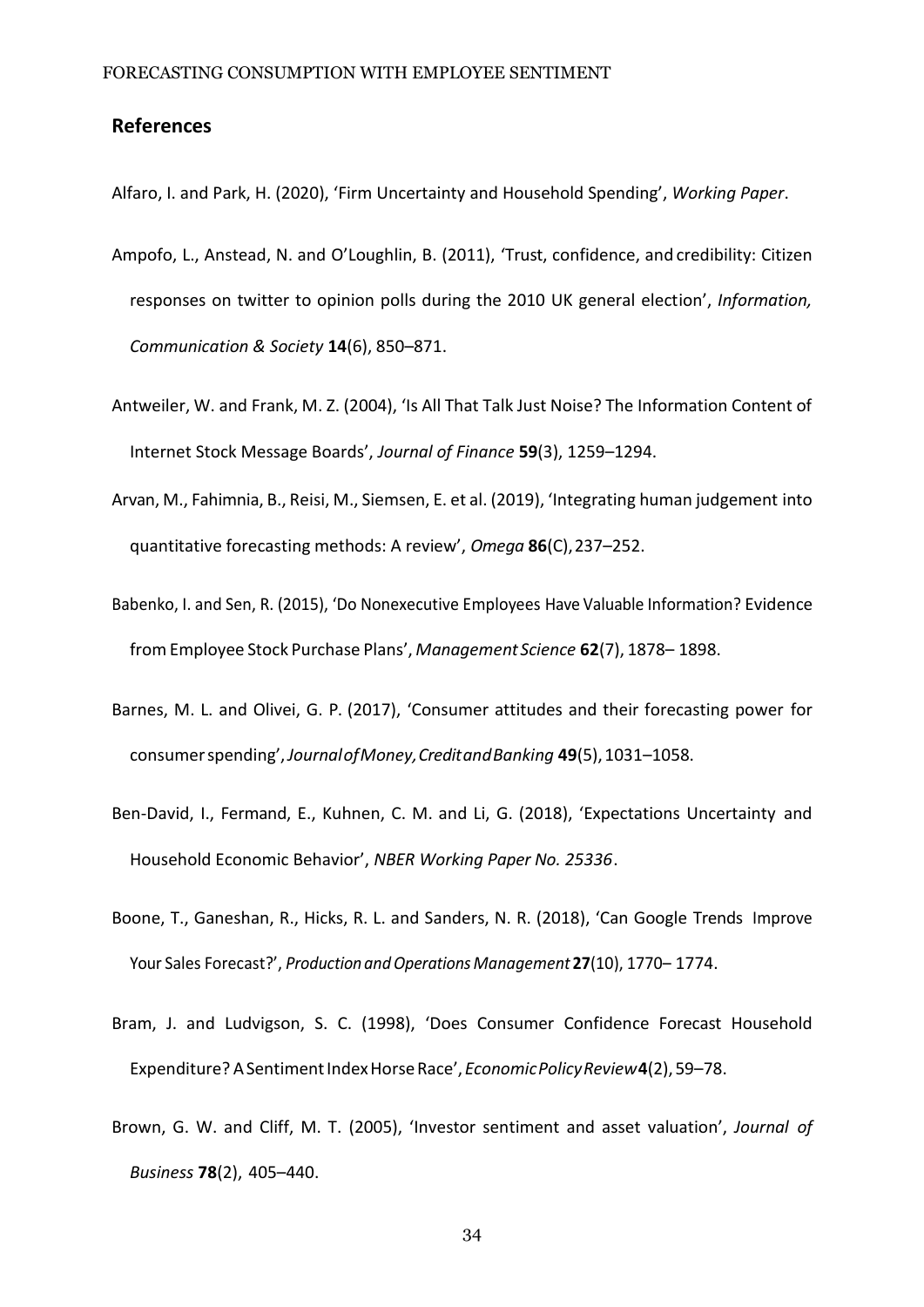- <span id="page-34-3"></span>Bughin, J. (2015), 'Google searches and twitter mood: nowcasting telecom sales performance', *NETNOMICS:EconomicResearchandElectronicNetworking***16**(1-2), 87–105.
- <span id="page-34-5"></span>Burton, R. M., Lauridsen, J. and Obel, B. (2004), 'The impact of organizational climate and strategicfitonfirmperformance',*HumanResourceManagement***43**(1),67–82.
- <span id="page-34-6"></span>Campbell, J. and Deaton, A. (1989), 'Why is consumption so smooth?', *The Review of Economic Studies* **56**(3), 357–373.
- Carrière-Swallow, Y. and Labbé, F. (2013), 'Nowcasting with Google Trends in an emerging market', *Journal of Forecasting* **32**(4), 289–298.
- <span id="page-34-7"></span>Carroll, C. D. (1994), 'How does Future Income Affect Current Consumption?', *The Quarterly Journal of Economics* **109**(1), 111–147.
- <span id="page-34-0"></span>Carroll, C. D., Fuhrer, J. C. and Wilcox, D. W. (1994), 'Does consumer sentiment forecast household spending? Ifso, why?', *AmericanEconomicReview***84**(5), 1397–1408.
- <span id="page-34-2"></span>Charles-Smith, L. E., Reynolds, T. L., Cameron, M. A., Conway, M., Lau, E. H., Olsen, J. M., Pavlin, J. A., Shigematsu, M., Streichert, L. C., Suda, K. J. et al. (2015), 'Using social media for actionable disease surveillance and outbreak management: A systematic literature review', *PloS one* **10**(10), e0139701.
- Chen, S.-S. (2009), 'Predicting the bear stock market: Macroeconomic variables as leading indicators', *Journal of Banking & Finance* **33**(2), 211–223.
- <span id="page-34-4"></span>Choi, H. and Varian, H. (2012), 'Predicting the present with Google trends', *Economic Record*  **88**, 2–9.
- <span id="page-34-1"></span>Chong, A. Y. L., Li, B., Ngai, E. W., Ch'ng, E. and Lee, F. (2016), 'Predicting online product sales via online reviews, sentiments, and promotion strategies: A big data architecture and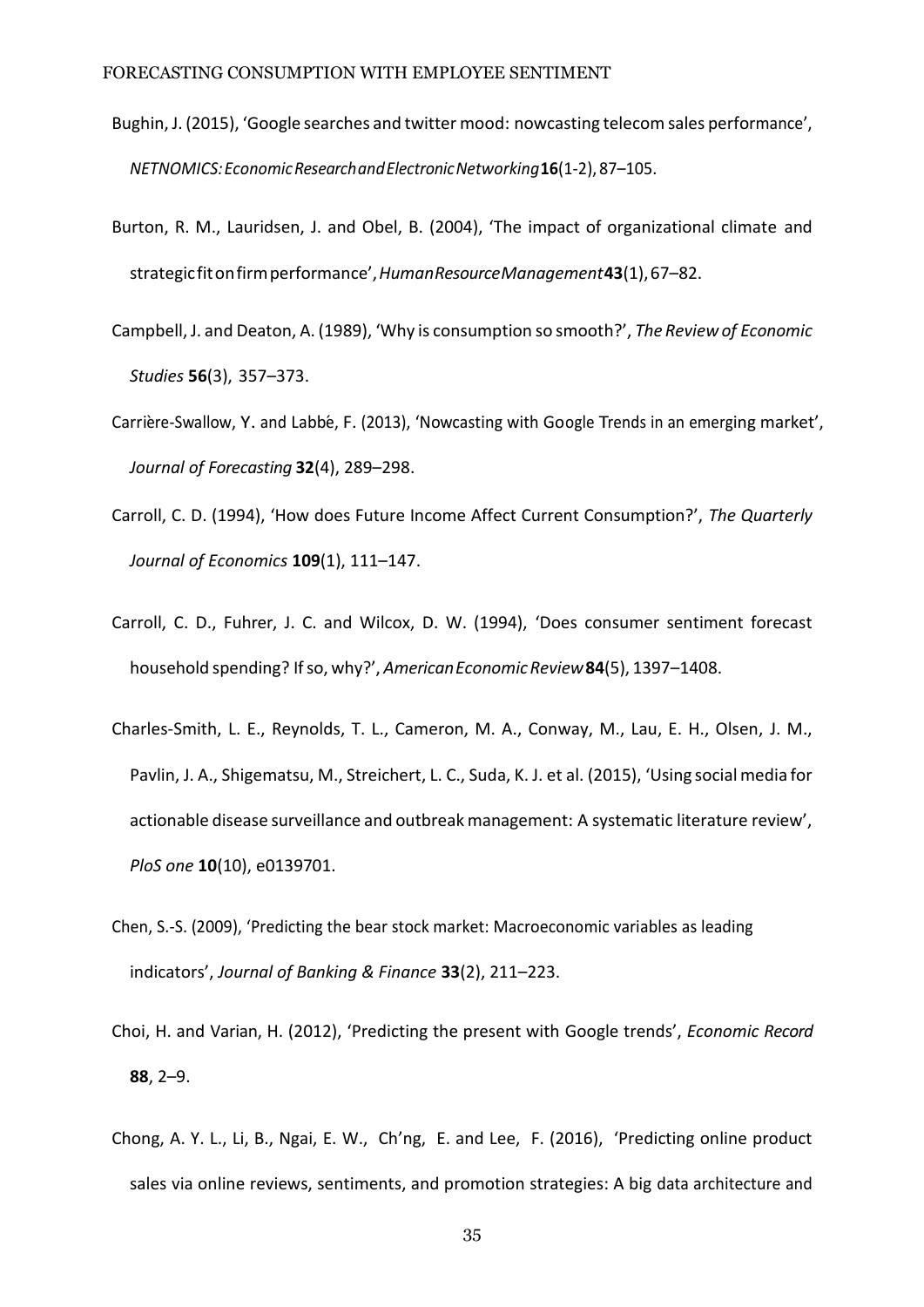neural network approach', *International Journal of Operations & Production Management*  **36**(4), 358–383.

- Clark, T. E. and McCracken, M. W. (2001), 'Tests of equal forecast accuracy and encompassing for nested models', *Journal of Econometrics* **105**(1), 85–110.
- <span id="page-35-7"></span>Clark, T. E. and West, K. D. (2007), 'Approximately normal tests for equal predictive accuracy in nested models', *Journal of Econometrics* **138**(1), 291–311.
- Clark, T. and McCracken, M. (2013), Advances in forecast evaluation, *in* 'Handbook of economic forecasting', Vol. 2, Elsevier, pp. 1107–1201.
- <span id="page-35-0"></span>Cogoy, M. (1995), 'Market and non-market determinants of private consumption and their impacts on the environment', *Ecological Economics* **13**(3), 169–180.
- <span id="page-35-2"></span>Cui, R., Gallino, S., Moreno, A. and Zhang, D. J. (2018), 'The Operational Value of Social Media Information',*ProductionandOperationsManagement***27**(10),1749–1769.
- <span id="page-35-4"></span>Curtin, R. (2019), 'Consumer expectations: a new paradigm', *Business Economics* **54**(4), 199–210.
- <span id="page-35-5"></span>Da, Z., Engelberg, J. and Gao, P. (2011), 'In search of attention', *Journal of Finance* **66**(5), 1461–1499.
- <span id="page-35-1"></span>Da, Z. and Huang, X. (2020), 'Harnessing the Wisdom of Crowds', Management Science **66**(5), 1847–1867.
- <span id="page-35-3"></span>De Grauwe, P. (2010), 'Top-down versus bottom-up macroeconomics', *CESifo Economic Studies*  **56**(4), 465–497.

<span id="page-35-6"></span>Deaton, A. (1991), 'Saving and liquidity constraints', *Econometrica* **59**(5), 1221–1248.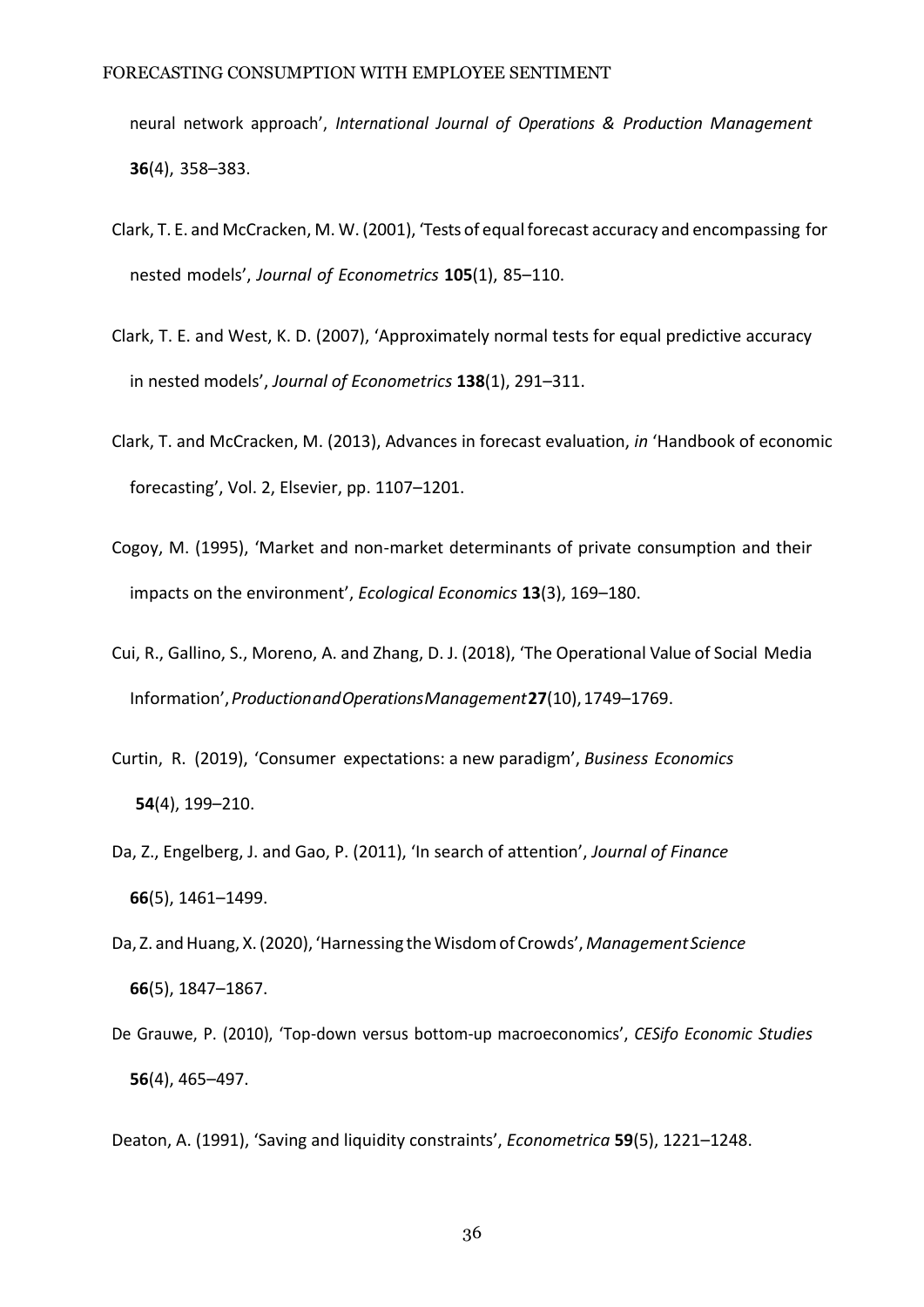- Diebold, F. and Mariano, R. (1995), 'Comparing predictive accuracy', *Journal of Business and Economics Statistics* **13**(3), 253–263.
- Diebold, F. X. (2015), 'Comparing predictive accuracy, twenty years later: A personal perspective on the use and abuse of Diebold–Mariano tests', *Journal of Business & Economic Statistics*  **33**(1), 1–1.
- <span id="page-36-2"></span>Dreger, C. and Kholodilin, K. A.(2013), 'Forecasting private consumption by consumer surveys', *Journal of Forecasting* **32**(1), 10–18.
- <span id="page-36-1"></span>Easaw, J. Z., Garratt, D. and Heravi, S. M. (2005), 'Does consumer sentiment accurately forecast UK household consumption? Are there any comparisons to be made with the US?', *Journal of Macroeconomics* **27**(3), 517–532.
- <span id="page-36-5"></span>Fantazzini, D. and Toktamysova, Z. (2015), 'Forecasting German car sales using google data and multivariatemodels', *InternationalJournalofProductionEconomics***170**, 97– 135.
- <span id="page-36-0"></span>Fornell, C., Rust, R. T. and Dekimpe, M. G. (2010), 'The Effect of Customer Satisfaction on Consumer Spending Growth', *Journal of MarketingResearch***47**(1), 28–35.
- <span id="page-36-4"></span>Friedman,M.(1957),*ATheoryoftheConsumptionFunction*,PrincetonUniversityPress. Princeton, NJ.
- Green, T. C., Huang, R., Wen, Q. and Zhou, D. (2019), 'Crowdsourced employer reviews and stock returns', *Journal of Financial Economics* **134**(1), 236–251.
- <span id="page-36-6"></span>Guiso, L., Jappelli, T. and Pistaferri, L. (2002), 'An empirical analysis of earnings and employment risk', *Journal of Business & Economic Statistics* **20**(2), 241–253.
- <span id="page-36-3"></span>Hales, J., Moon, J. and Swenson, L. (2018), 'A New Era of Voluntary Disclosure? Empirical EvidenceontheInformativenessofRank-and-FileEmployees'BusinessOutlook', *Accounting, Organizations and Society* **68–69**, 88–108.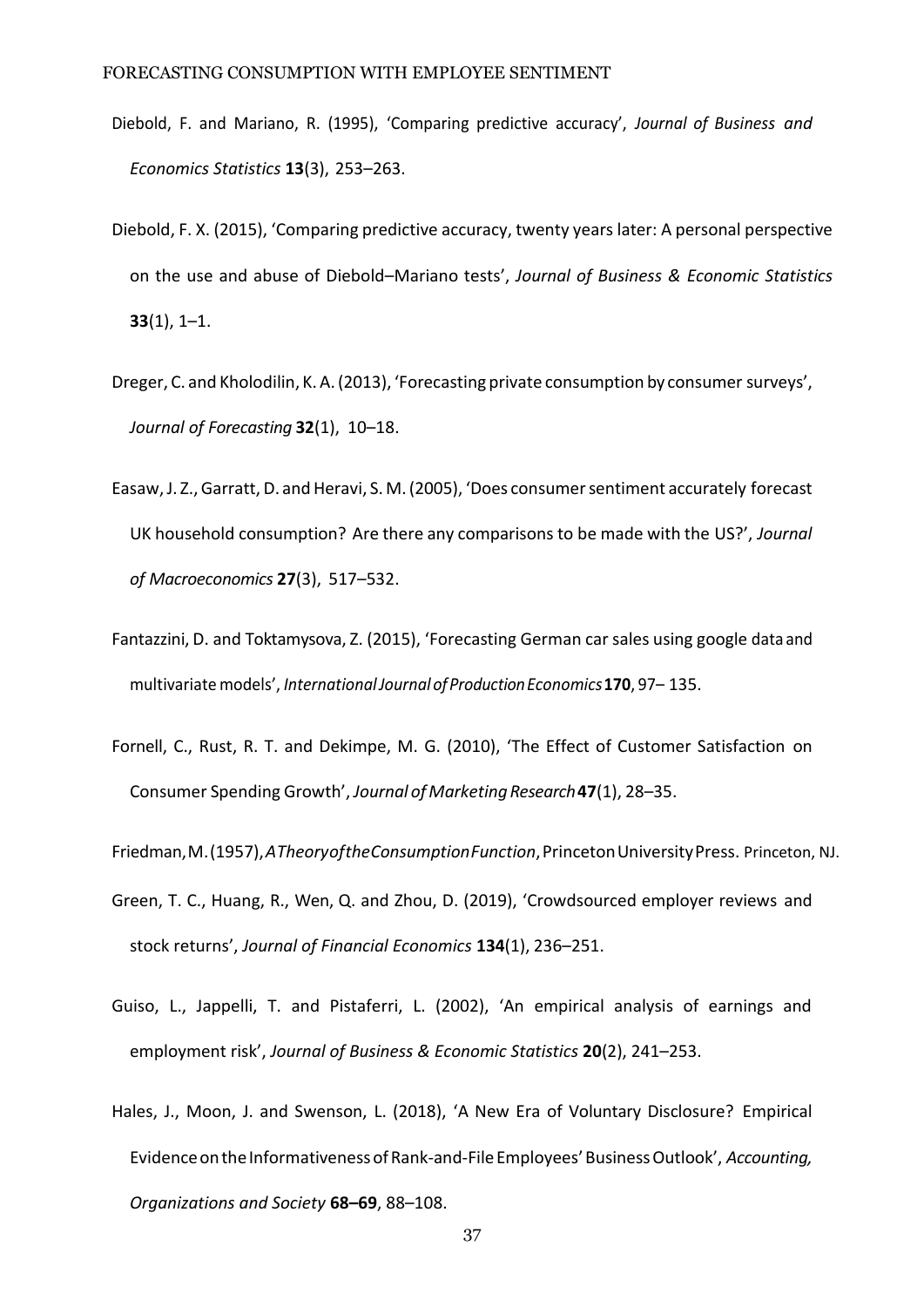- Hansen, L. P. (1982), 'Large sample properties of generalized method of moments estimators', *Econometrica: Journal of the Econometric Society* **50**(4), 1029–1054.
- <span id="page-37-0"></span>Hjelm, G. (2002), 'Is private consumption growth higher (lower) during periods of fiscal contractions (expansions)?', *Journal of Macroeconomics* **24**(1), 17–39.
- <span id="page-37-9"></span>Hu, N., Bose, I., Koh, N. S. and Liu, L. (2012), 'Manipulation of online reviews: An analysis of ratings, readability, and sentiments', *Decision support systems***52**(3), 674– 684.
- <span id="page-37-7"></span>Hu, N., Koh, N. S. and Reddy, S. K. (2014), 'Ratings lead you to the product, reviews help you clinch it? the mediating role of online review sentiments on product sales', *Decision Support Systems* **57**, 42–53.
- <span id="page-37-8"></span>Hu, N., Pavlou, P. A. and Zhang, J. (2017), 'On self-selection biases in online product reviews', *MIS Quarterly* **41**(2), 449–471.
- <span id="page-37-4"></span>Huang, J. (2018), 'The customer knows best: The investment value of consumer opinions', *Journal of Financial Economics* **128**(1), 164–182.
- <span id="page-37-6"></span>Huang, K., Li, M. and Markov, S. (2018), 'The information asymmetry between management and rank-and-file employees: Determinants and consequences', *Available at SSRN 3233855*.
- <span id="page-37-2"></span>Huang, K., Li, M. and Markov, S. (2020), 'What do employees know? Evidence from a social media platform', *The Accounting Review* **95**(2), 199–226.
- <span id="page-37-1"></span>Huang, M., Li, P., Meschke, F. and Guthrie, J. P. (2015), 'Family firms, employee satisfaction, and corporate performance', *Journal of Corporate Finance* **34**, 108–127.
- <span id="page-37-3"></span>Huddart, S.and Lang,M.(2003), 'Information distributionwithinfirms: evidence from stock option exercises', *Journal of Accounting and Economics* **34**(1-3), 3–31.

<span id="page-37-5"></span>Humphreys, A. and Wang, R. J.-H. (2018), 'Automated Text Analysis for Consumer Research',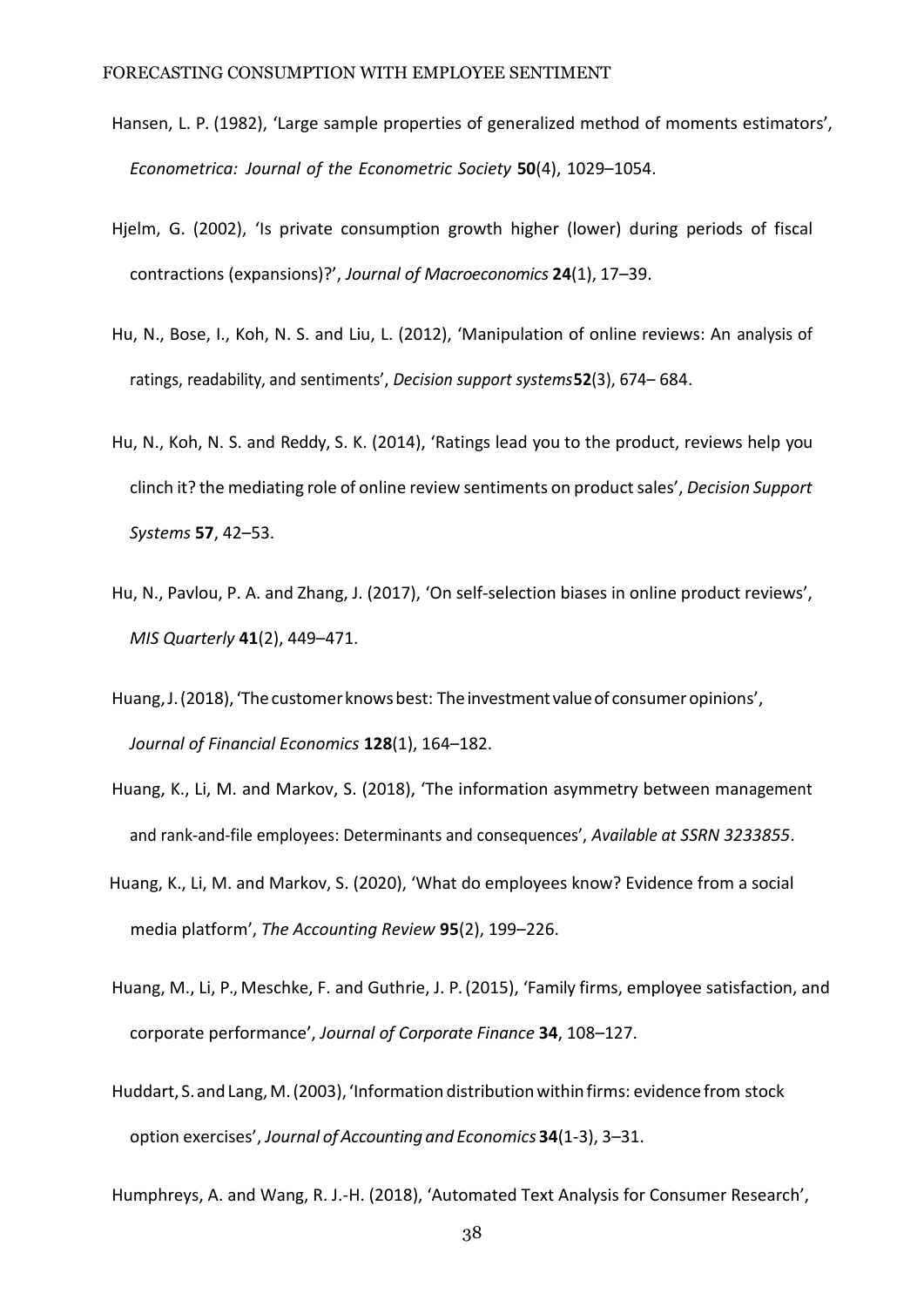*Journal of Consumer Research* **44**(6), 1274–1306.

- <span id="page-38-6"></span>Hyndman, R.J. (2006), 'Another look at forecast-accuracy metrics for intermittent demand', *Foresight: The International Journal of Applied Forecasting***4**(4), 43–46.
- Inoue,A.andKilian,L.(2005),'In-sampleorout-of-sampletestsofpredictability: Which one should we use?', *Econometric Reviews* **23**(4), 371–402.
- <span id="page-38-0"></span>Katona,G.(1971),'Consumerdurablespending',*BrookingsPapersonEconomicActivity* **1971**(1), 234–239.
- Kogut, B. and Zander, U. (1992), 'Knowledge of the Firm, Combinative Capabilities, and the Replication of Technology', *Organization Science* **3**(3), 383–397.
- <span id="page-38-4"></span>Kulkarni, G., Kannan, P. and Moe, W. (2012), 'Using online search data to forecast new product sales', *Decision Support Systems* **52**(3), 604–611.
- <span id="page-38-1"></span>Lahiri, K., Monokroussos, G. and Zhao, Y. (2016), 'Forecasting consumption: The role of consumer confidence in real time with many predictors', *Journal of Applied Econometrics* **31**(7), 1254–1275.
- <span id="page-38-2"></span>Lau, R. Y. K., Zhang, W. and Xu, W. (2018), 'Parallel aspect-oriented sentiment analysis for sales forecasting with big data', *Production and Operations Management* **27**(10), 1775–1794.
- <span id="page-38-7"></span>Li, X. and Hitt, L. M. (2008), 'Self-selection and information role of online product reviews', *Information Systems Research* **19**(4), 456–474.
- <span id="page-38-3"></span>Li, X., Pan, B., Law, R. and Huang, X. (2017), 'Forecasting tourism demand with composite search index', *Tourism management* **59**, 57–66.

<span id="page-38-5"></span>Linden, F.(1982), 'The Consumer as Forecaster', *PublicOpinionQuarterly***46**(3), 353– 360.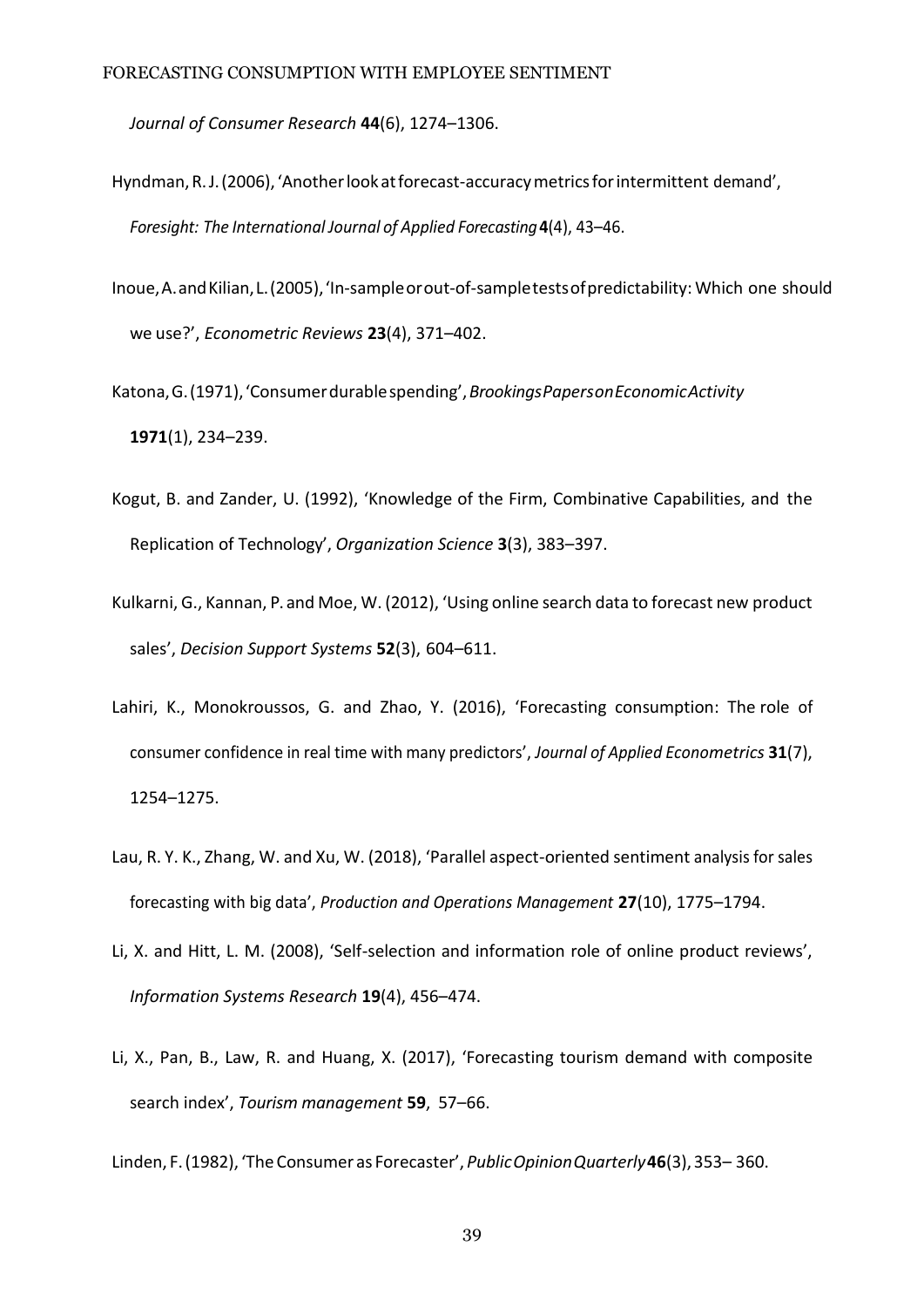- <span id="page-39-0"></span>Linnemann, L. (2006), 'The effect of government spending on private consumption: a puzzle?', *Journal of Money, Credit, and Banking* **38**(7), 1715–1735.
- <span id="page-39-1"></span>Ludvigson, S. C. (2004), 'Consumer Confidence and Consumer Spending', *Journal of Economic Perspectives* **18**(2), 29–50.
- <span id="page-39-3"></span>Marinescu, I., Klein, N., Chamberlain, A. and Smart, M. (2018), Incentives can reduce bias in online employer reviews, *in* 'Academy of Management Proceedings', Academy of Management Briarcliff Manor, NY 10510, p. 11189.

McCracken, M. W. (2007), 'Asymptotics for out of sample tests of granger causality', *Journal of Econometrics* **140**(2), 719–752.

- Newey, W. K. and West, K. D. (1987), 'A Simple, Positive Semi-Definite, Heteroskedasticity and Autocorrelation Consistent Covariance Matrix', *Econometrica: Journal of the Econometric Society* **55**(3), 703–708.
- <span id="page-39-2"></span>Nonaka, I. (1994), 'A Dynamic Theory of Organizational Knowledge Creation', *Organization Science* **5**(1), 14–37.
- <span id="page-39-4"></span>Origo, F. and Pagani, L. (2009), 'Flexicurity and job satisfaction in Europe: The importance of perceived and actual job stability for well-being at work', *LabourEconomics* **16**(5), 547–555.
- <span id="page-39-5"></span>Rapach, D. E. and Wohar, M. E. (2006), 'In-sample vs. out-of-sample tests of stock return predictabilityinthecontextofdatamining',*JournalofEmpiricalFinance***13**(2),231– 247.
- Rui, H., Liu, Y. and Whinston, A. (2013), 'Whose and what chatter matters? The effect of tweets on movie sales', *Decision Support Systems* **55**(4), 863–870.
- <span id="page-39-6"></span>Sagaert, Y. R., Aghezzaf, E.-H., Kourentzes, N. and Desmet, B. (2018), 'Tactical sales forecasting using a very largesetofmacroeconomic indicators', *EuropeanJournalof Operational Research*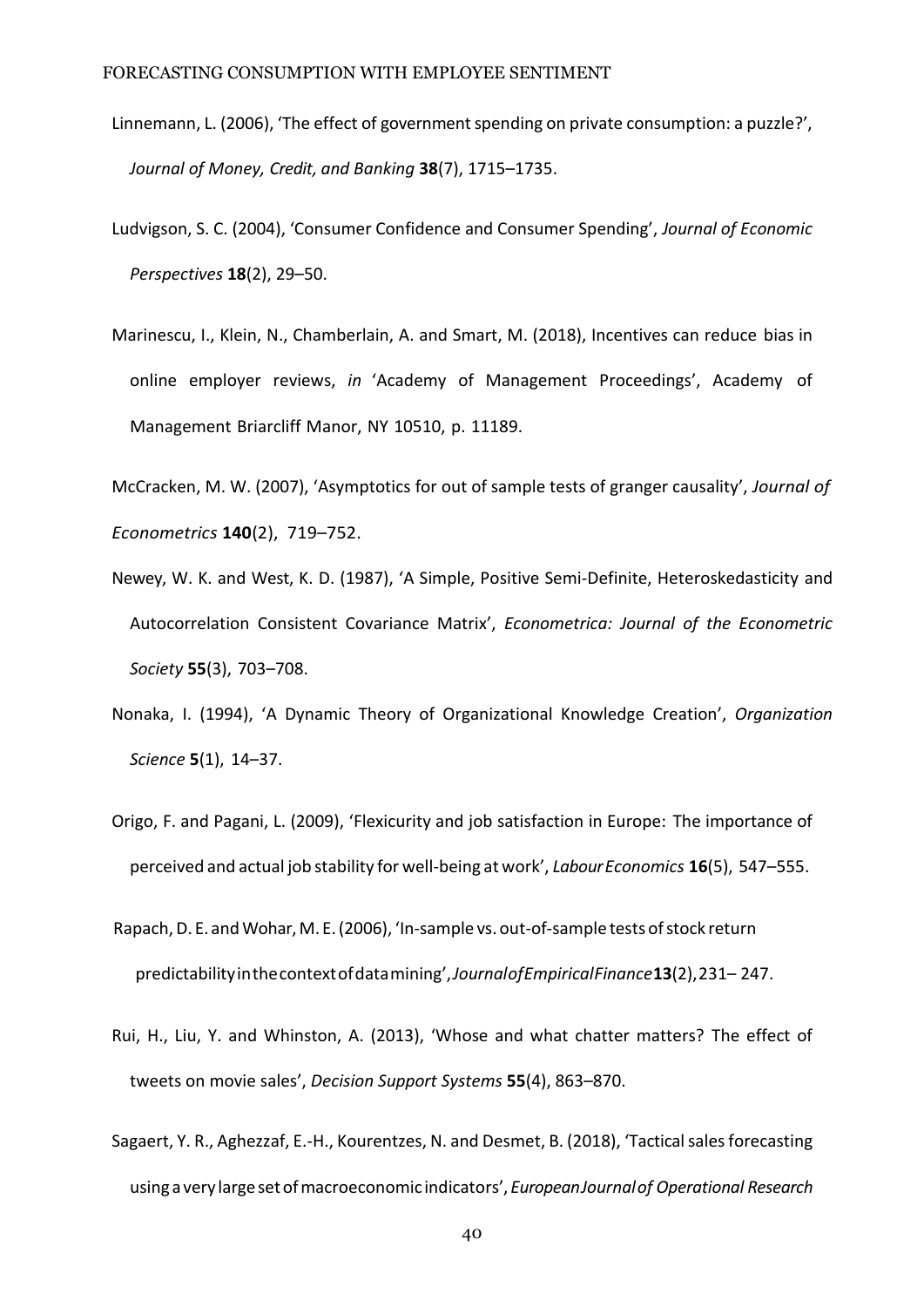**264**(2), 558–569.

- <span id="page-40-3"></span>Schaer, O., Kourentzes, N. and Fildes, R. (2019), 'Demand forecasting with user-generated onlineinformation',*InternationalJournalofForecasting***35**(1),197–212.
- <span id="page-40-4"></span>Schneider, M. J. and Gupta, S. (2016), 'Forecasting sales of new and existingproducts using consumer reviews: A random projections approach', *International Journal of Forecasting*  **32**(2), 243–256.
- <span id="page-40-2"></span>Schober, M. F., Pasek, J., Guggenheim, L., Lampe, C. and Conrad, F. G. (2016), 'Social media analysesforsocial measurement', *PublicOpinionQuarterly***80**(1), 180–211.
- <span id="page-40-8"></span>Stamolampros, P., Korfiatis, N., Chalvatzis, K. and Buhalis, D. (2019), 'Job satisfaction and employee turnover determinants in high contact services: Insights from Employees' Online reviews', *Tourism Management* **75**, 130–147.
- Subrahmanyam, A. and Titman, S. (1999), 'The Going-Public Decision and the Development of Financial Markets', *Journal of Finance* **54**(3), 1045–1082.
- <span id="page-40-1"></span>Symitsi, E., Stamolampros, P. and Daskalakis, G. (2018), 'Employees' online reviews and equity prices', *Economics Letters* **162**, 53–55.
- <span id="page-40-5"></span>Symitsi, E., Stamolampros, P., Daskalakis, G. and Korfiatis, N. (2021), 'The Informational Value of Employee Online Reviews', *European Journal ofOperational Research 288(2), 605-619*.
- <span id="page-40-7"></span>Tashman, L. J. (2000), 'Out-of-sample tests of forecasting accuracy: an analysis and review', *International Journal of Forecasting* **16**(4), 437–450.
- <span id="page-40-6"></span>Taylor, J. and Pagliari, C. (2018), 'Mining social media data: How are research sponsors and researchers addressing the ethical challenges?', *ResearchEthics***14**(2), 1–39.
- <span id="page-40-0"></span>The World Bank (2020), 'Final consumption expenditure (% of GDP)'. Data retrieved from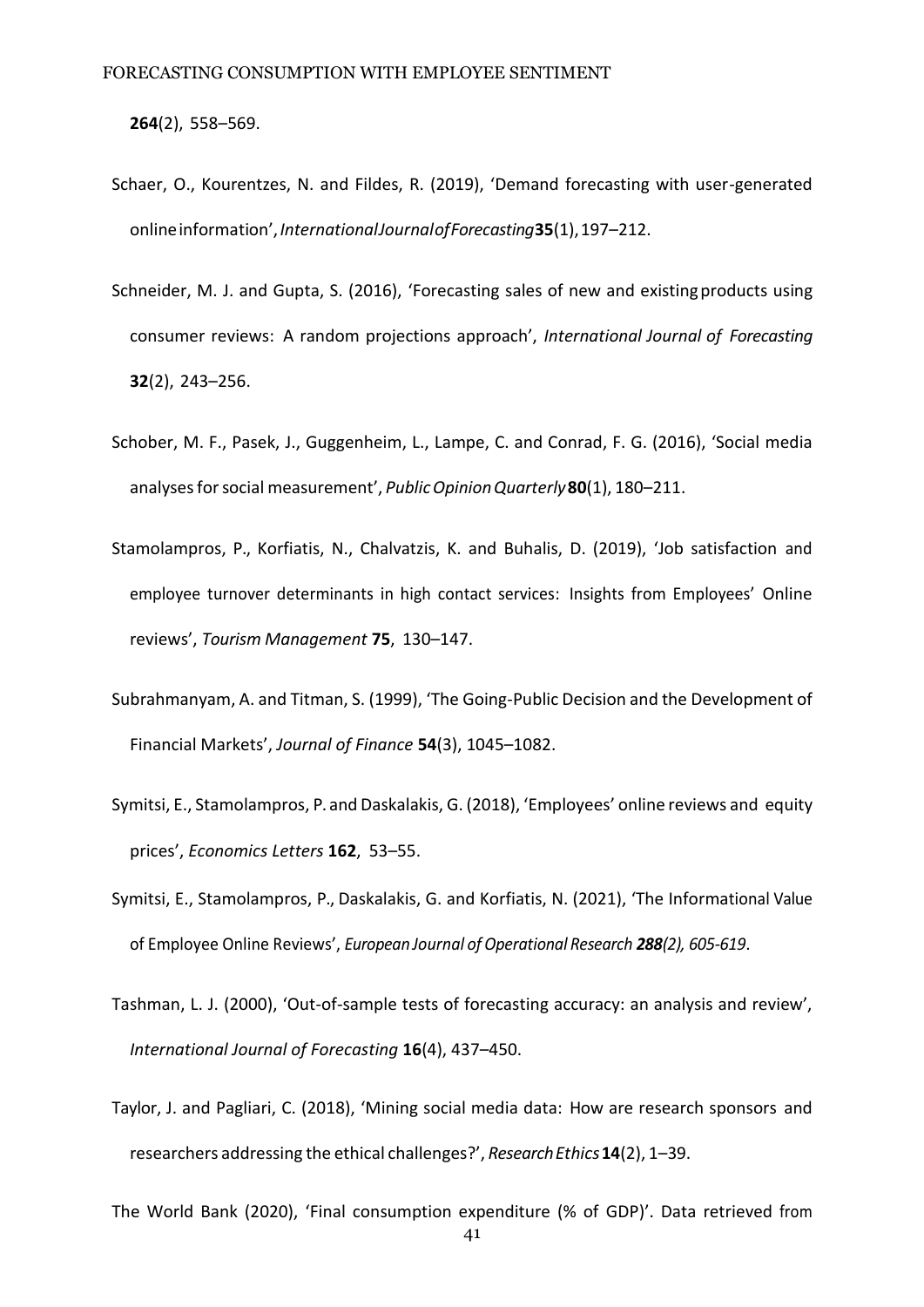World Development Indicators, [https://data.worldbank.org/indicator/NE.](https://data.worldbank.org/indicator/NE.CON.PRVT.ZS) [CON.PRVT.ZS.](https://data.worldbank.org/indicator/NE.CON.PRVT.ZS)

<span id="page-41-3"></span>Townsend, L. and Wallace, C. (2016), 'Social media research: A guide to ethics'.

- <span id="page-41-6"></span>Vidgen, R., Shaw, S. and Grant, D. B. (2017), 'Management challenges in creating value from business analytics', *European Journal ofOperational Research***261**(2), 626–639.
- <span id="page-41-1"></span>Viglia, G., Minazzi, R. and Buhalis, D. (2016), 'The influence of e-Word-of-Mouth on hotel occupancy rate', *International Journal of Contemporary Hospitality Management* **28**(9), 2035–2051.
- <span id="page-41-4"></span>Vosen, S. and Schmidt, T. (2011), 'Forecasting Private Consumption: Survey-Based Indicators vs. Google Trends', *Journal of Forecasting* **30**(6), 565–578.
- <span id="page-41-2"></span>West, K. D. (1988), 'The insensitivity of consumption to news about income', *Journal of Monetary Economics* **21**(1), 17–33.
- <span id="page-41-5"></span>West, K. D. (1996), 'Asymptotic inference about predictive ability', *Econometrica* **64**(5), *1067– 1084.*
- <span id="page-41-0"></span>Williams, C. and Gulati, G. (2008), What is a social network worth? Facebook and vote share in the 2008 presidential primaries, *in* 'Annual Meeting of the American Political Science Association', Vol. 54, Citeseer, p. 21.
- <span id="page-41-7"></span>Woo, J. and Owen, A. L. (2019), 'Forecasting private consumption with Google Trends data', *Journal of Forecasting* **38**(2), 81–91.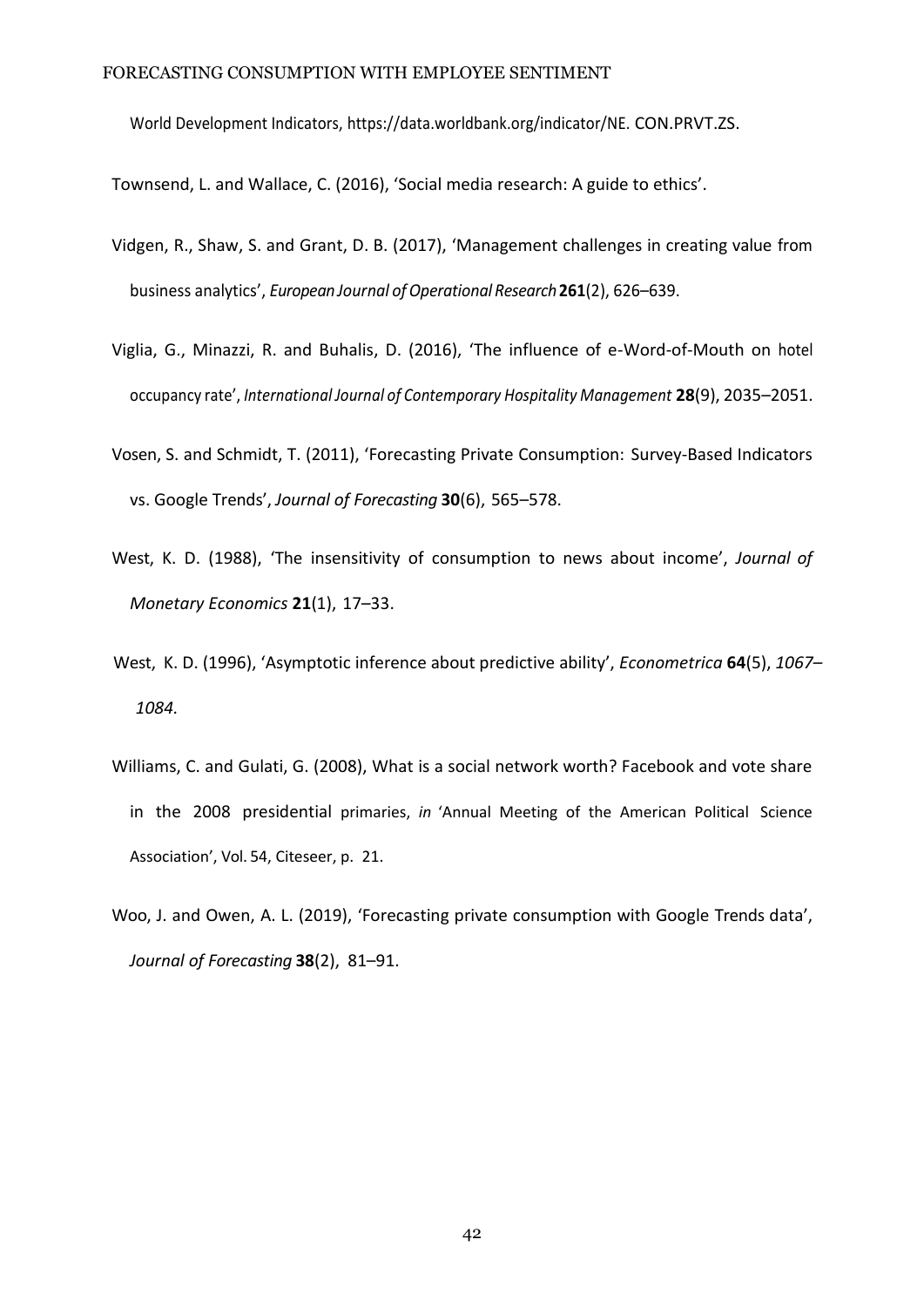# **List of Figures**

**Figure 1 Employee Sentiment and Consumer Sentiment Indexes.** The top panel displays the Employee Sentiment aggregating online opinions from employees in the US who voluntarily and anonymously disclose their expectations for the business outlook of their employer the next 6 months. The middle and bottom panels show the University of Michigan and the Conference Board Consumer indicators. The sample spans the period from June 2012 to July 2018.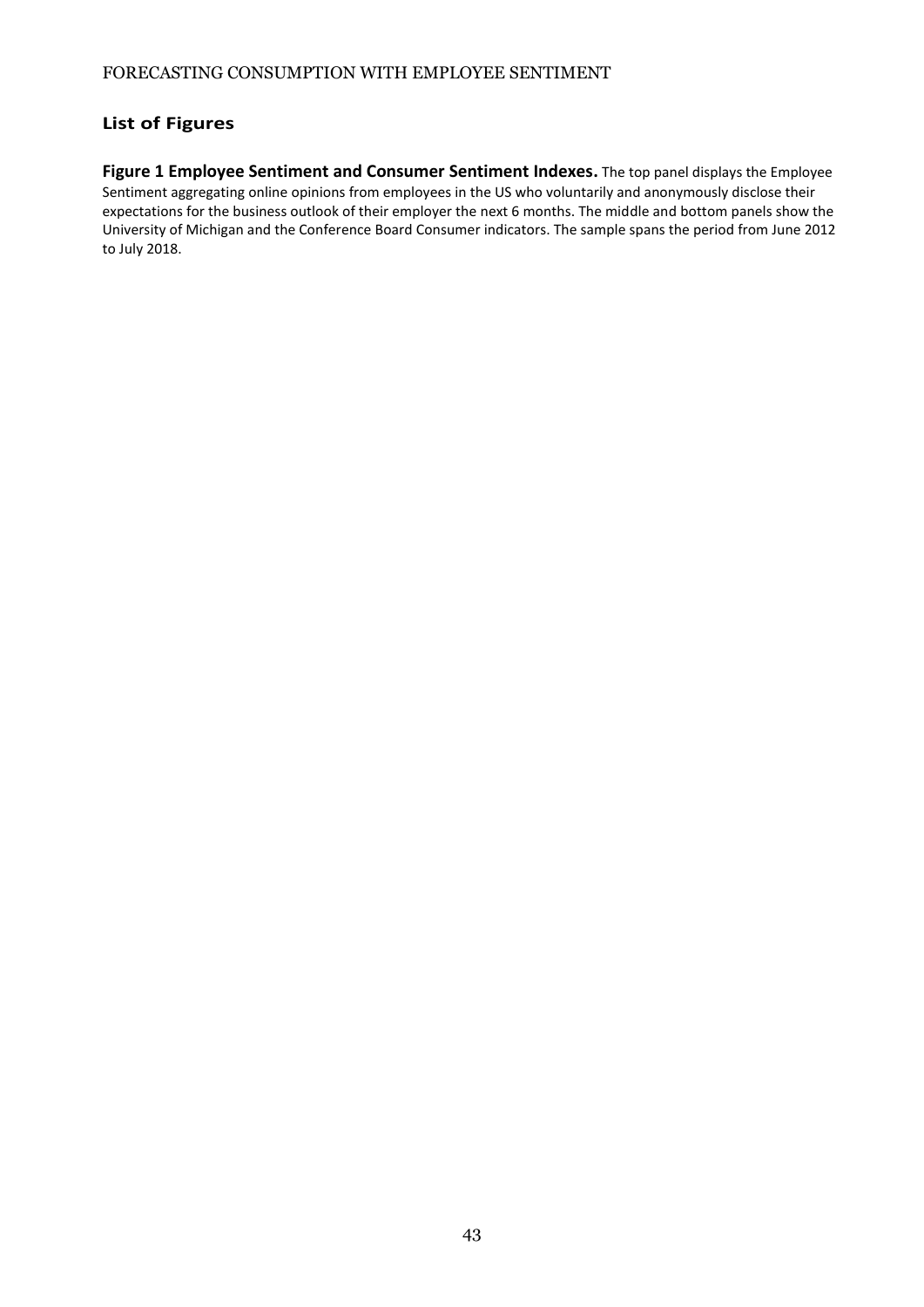# **List of Tables**

|              | Description                                              | Mean   | Std.   | Min       | Max    |
|--------------|----------------------------------------------------------|--------|--------|-----------|--------|
|              |                                                          |        | Dev.   |           |        |
| ES           | <b>Employee Sentiment</b>                                | 11.233 | 17.308 | $-25.696$ | 53.367 |
| <b>MCI</b>   | University of Michigan Consumer Sentiment (Expectations) | 4.312  | 10.083 | $-23.428$ | 24.537 |
| <b>CCI</b>   | Conference Board Consumer Confidence (Expectations)      | 6.895  | 13.127 | $-15.138$ | 29.930 |
| <b>PCEC</b>  | <b>Total Personal Consumption Expenditures</b>           | 2.740  | 0.728  | 1.265     | 4.358  |
| <b>PCEDG</b> | Durable Goods Consumption Expenditures                   | 6.414  | 1.634  | 1.066     | 11.044 |
| <b>PCEND</b> | Nondurable Goods Consumption Expenditures                | 2.601  | 0.715  | 0.915     | 3.943  |
| <b>PCESC</b> | Services Consumption Expenditures                        | 2.212  | 0.794  | 0.158     | 3.851  |
| S&P500defl   | Real S&P500 Prices                                       | 10.196 | 7.136  | $-9.286$  | 24.479 |
| Pidefl       | <b>Real Personal Income</b>                              | 2.660  | 1.692  | $-3.280$  | 5.616  |
| <b>TBL</b>   | 3-month US Treasury-bill Rate                            | 0.271  | 0.355  | $-0.090$  | 1.050  |

# **Table 1. Descriptive statistics**

Note: This Table presents key descriptive statistics of the variables used in the empirical part. All variables are expressed in monthly year-on-year logarithmic differences.

| Outcome      | $ES:M_1/B_0$ | MCI: M <sub>2</sub> /B <sub>0</sub> | CCI: M <sub>3</sub> /B <sub>0</sub> | ES/MCI  | ES/CCI  | $ES:Ma/B_1$ |
|--------------|--------------|-------------------------------------|-------------------------------------|---------|---------|-------------|
|              | (1)          | (2)                                 | (3)                                 | (4)     | (5)     | (6)         |
| <b>PCEC</b>  | 0.848        | 0.959                               | 0.977                               | 0.885   | 0.868   | 0.885       |
|              | (0.000)      | (0.005)                             | (0.024)                             | (0.075) | (0.050) | (0.002)     |
| <b>PCEDG</b> | 0.919        | 0.989                               | 0.966                               | 0.929   | 0.951   | 0.929       |
|              | (0.009)      | (0.152)                             | (0.014)                             | (0.134) | (0.197) | (0.005)     |
| <b>PCEND</b> | 0.960        | 0.946                               | 0.920                               | 1.015   | 1.044   | 0.955       |
|              | (0.036)      | (0.032)                             | (0.005)                             | (0.131) | (0.278) | (0.010)     |
| <b>PCESC</b> | 0.967        | 1.035                               | 1.022                               | 0.935   | 0.946   | 0.975       |
|              | (0.042)      | (0.075)                             | (0.052)                             | (0.238) | (0.292) | (0.047)     |

**Table 2. In-sample Predictive Ability as Indicated by Root Mean Squared Forecast Error Ratios (***p-values in parentheses)*

Note: This Table presents the in-sample power of changes in the Employee Sentiment indicator (*ES*), the University of Michigan Consumer Sentiment index (*MCI*) and the Conference Board Consumer Confidence index (*CCI*) for 1-step ahead forecasts of consumption growths (PCEC, PCEDG, PCEND, PCESC for total, durable goods, nondurable goods, and service consumption, respectively). Columns (1)-(3) display the ratio of root mean squared forecast errors (RMSFE) from models ( $M_1$ - $M_3$ ) over the RMSFE from the baseline model B<sub>0</sub>, described in [Eq.\(3\).](#page-20-0) Columns (4)–(5) compare directly the RMSFE of the *ES* model, *M1*, to the benchmark models *M<sup>2</sup>* and *M*3. The last column compares a model that includes all the sentiment proxies (*M4*) with an alternative baseline model *B1*, described in Eq.(5). In all the models the standard errors are assumed to follow a moving average (MA(1)) process. P-values reported in parentheses denote the level of significance for one-side tests from th[e Diebold and Mariano \(1995\) a](#page-35-6)n[d West \(1996](#page-41-5)) test corrected by [Clark and West](#page-35-7) [\(2007\) f](#page-35-7)or the nested models and th[e Diebold and Mariano \(1995\) f](#page-35-6)or non-nested models, which evaluate statistically the performance of the models.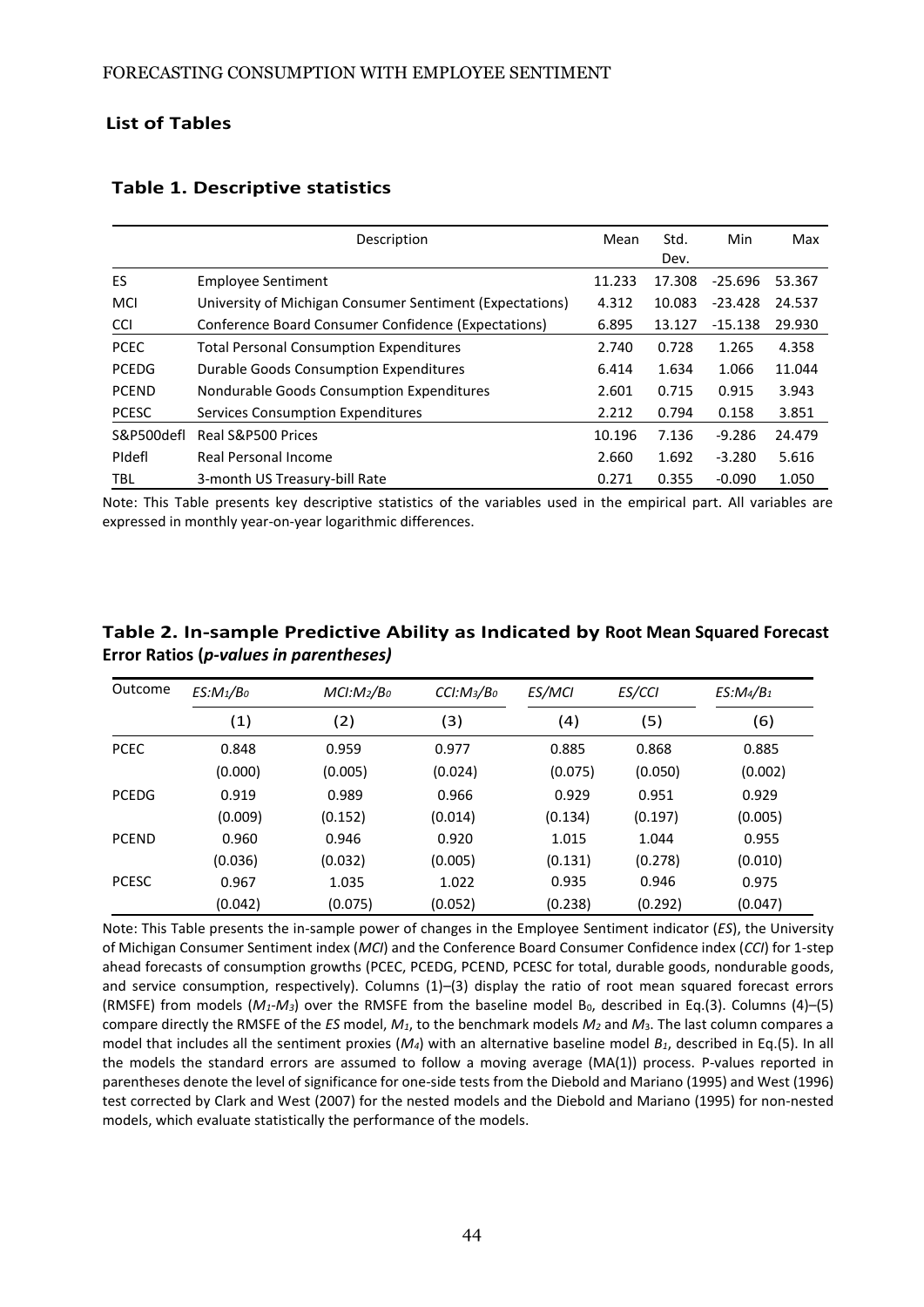| Outcome      | $ES:M_1/B_0$ | MCI: M <sub>2</sub> /B <sub>0</sub> | CCI: M <sub>3</sub> /B <sub>0</sub> | ES/MCI  | ES/CCI  | $ES:Ma/B_1$ |
|--------------|--------------|-------------------------------------|-------------------------------------|---------|---------|-------------|
|              | (1)          | (2)                                 | (3)                                 | (4)     | (5)     | (6)         |
| <b>PCEC</b>  | 0.980        | 0.972                               | 1.049                               | 1.008   | 0.935   | 1.004       |
|              | (0.107)      | (0.171)                             | (0.428)                             | (0.450) | (0.200) | (0.354)     |
| <b>PCEDG</b> | 1.044        | 1.020                               | 1.174                               | 1.023   | 0.889   | 0.990       |
|              | (0.249)      | (0.325)                             | (0.136)                             | (0.438) | (0.255) | (0.246)     |
| <b>PCEND</b> | 0.952        | 0.993                               | 1.077                               | 0.959   | 0.884   | 0.965       |
|              | (0.001)      | (0.189)                             | (0.099)                             | (0.292) | (0.204) | (0.073)     |
| <b>PCESC</b> | 0.949        | 0.898                               | 1.056                               | 1.057   | 0.899   | 1.074       |
|              | (0.034)      | (0.131)                             | (0.047)                             | (0.329) | (0.021) | (0.059)     |

# **Table 3. Out-of-sample Predictive Ability as Indicated by Root Mean Squared Forecast Error Ratios (***p***-values in parentheses)**

Note: This Table presents the out-of-sample power of growths in the Employee Sentiment indicator (*ES*), the University of Michigan Consumer Sentiment index (*MCI*) and the Conference Board Consumer Confidence index (*CCI*) for 1-step ahead forecasts of consumption growths (PCEC, PCEDG, PCEND, PCESC for total, durable goods, nondurable goods, and service consumption, respectively). Columns 1-3 display the ratio of root mean squared forecast errors (RMSFE ) from models (*M1-M3*) over the RMSFE from the baseline model *B<sup>0</sup>* (Eq[. 3\).](#page-20-0) Columns 4-5 compare directly the RMSFE of the *ES* model, *M1*, to the benchmark sentiment models *M<sup>2</sup>* and *M3*. The last column compares a model that includes all the sentiment proxies (*M4*) with an alternative baseline model *B<sup>1</sup>* (Eq. 5). In all the models the standard errors are assumed to follow a moving average (MA(1)) process. *P*-values in parentheses denote the level of significance for one-side tests from the [Diebold and Mariano \(1995\) a](#page-35-6)nd [West \(](#page-41-5)1996) test corrected by [Clark and](#page-35-7)  [West \(2007\) f](#page-35-7)or the nested models and the [Diebold and Mariano \(1995\) f](#page-35-6)or non-nested models, which evaluate statistically the performance of the models.

# **Table 4.** *IS* **and** *OOS* **Predictive Ability as Indicated by Root Mean Squared Forecast Error Ratios (***p***-values in parentheses): Industry-specific Employee Sentiment**

| IS           |              |             | OOS                         |
|--------------|--------------|-------------|-----------------------------|
| Outcome      | $ES:M_1/B_0$ | $ES:Ma/B_1$ | $ES:Ma/B_1$<br>$ES:M_1/B_0$ |
| <b>PCEDG</b> | 0.947        | 0.915       | 0.978<br>1.074              |
|              | (0.034)      | (0.005)     | (0.118)<br>(0.155)          |
| <b>PCEND</b> | 0.956        | 0.953       | 0.931<br>0.885              |
|              | (0.027)      | (0.011)     | (0.002)<br>(0.031)          |
| <b>PCESC</b> | 0.970        | 0.923       | 1.099<br>0.979              |
|              | (0.049)      | (0.001)     | (0.152)<br>(0.104)          |

Note: This Table compares the in-sample and out-of-sample power of Employee Sentiment (*ES*) which considers only reviews from employees working at firms in durable, nondurable and services industries for predicting consumption growths for durable goods, nondurable goods, and services, respectively, against two baseline models ( $M_1$  vs. B<sub>0</sub> and  $M_4$  vs.  $B_1$ ) by estimating the ratio of their root mean squared errors. Columns (2) and (4) indicate the incremental predictive ability of the *ES* beyond other sentiment benchmarks including the University of Michigan Consumer Sentiment index (*MCI*) and the Conference Board Consumer Confidence index (*CCI*). *P*-values in parentheses denote the level of significance for one-side tests from th[e Diebold and Mariano](#page-35-6) [\(1995\)](#page-35-6) an[d West](#page-41-5) [\(1996\)](#page-41-5) test corrected b[y Clark](#page-35-7)  [and West](#page-35-7) [\(2007\).](#page-35-7)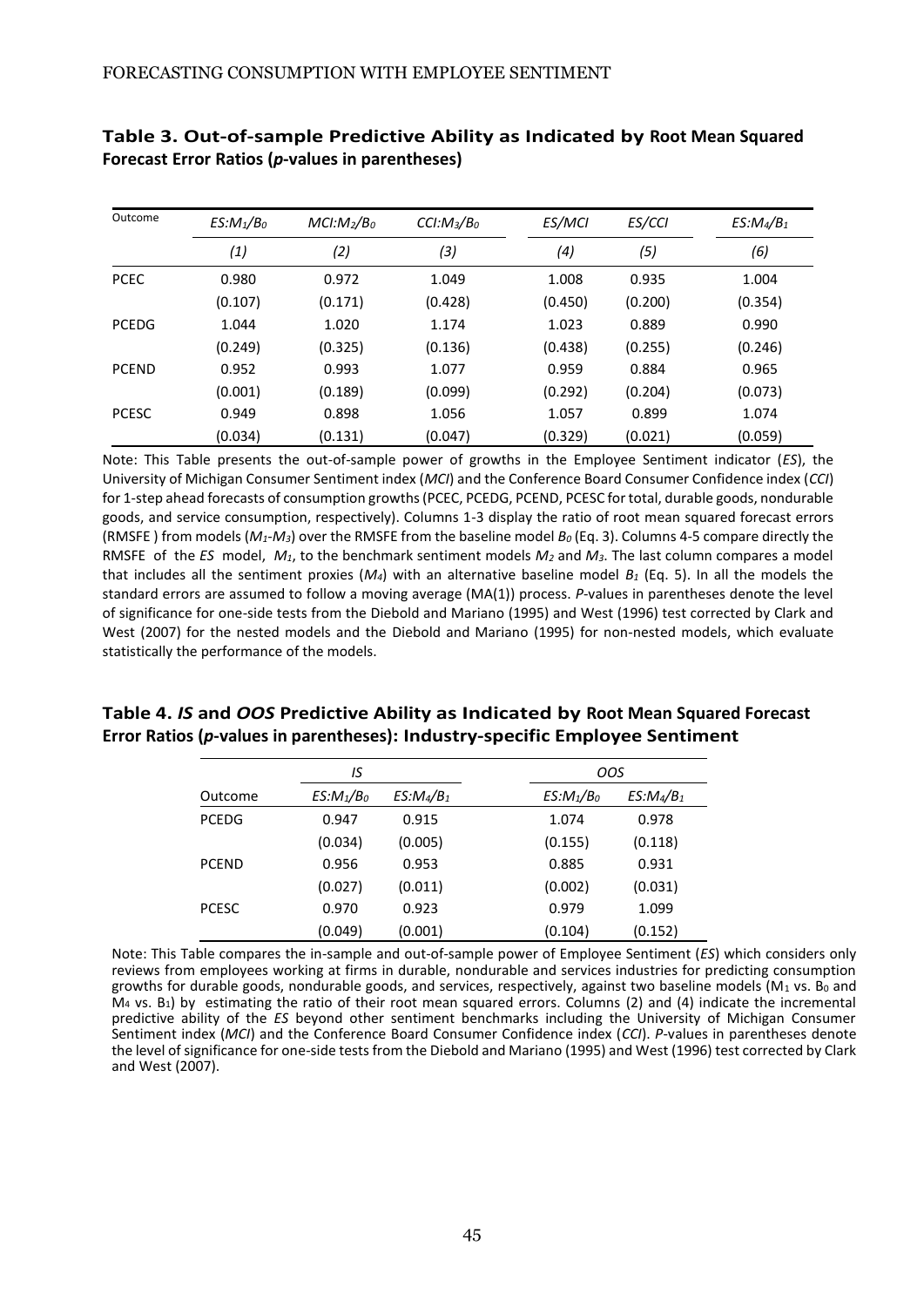|              |                      | IS                                                 |              | OOS         |
|--------------|----------------------|----------------------------------------------------|--------------|-------------|
|              | $ES:M_1/B_0$         | $ES:Ma/B_1$                                        | $ES:M_1/B_0$ | $ES:Ma/B_1$ |
|              |                      | Panel A: Staff with access to superior information |              |             |
| <b>PCEC</b>  | 0.868                | 0.988                                              | 0.940        | 1.039       |
|              | (0.000)              | (0.121)                                            | (0.044)      | (0.287)     |
| <b>PCEDG</b> | 0.968                | 0.970                                              | 1.136        | 1.055       |
|              | (0.038)              | (0.029)                                            | (0.459)      | (0.365)     |
| <b>PCEND</b> | 0.981                | 0.976                                              | 0.937        | 0.977       |
|              | (0.106)              | (0.060)                                            | (0.002)      | (0.155)     |
| <b>PCESC</b> | 0.986                | 0.987                                              | 0.971        | 1.070       |
|              | (0.125)              | (0.123)                                            | (0.060)      | (0.267)     |
|              | Panel B: Other staff |                                                    |              |             |
| PCEC         | 0.846                | 0.955                                              | 0.926        | 0.869       |
|              | (0.000)              | (0.004)                                            | (0.002)      | (0.005)     |
| <b>PCEDG</b> | 0.957                | 0.966                                              | 1.080        | 1.090       |
|              | (0.014)              | (0.007)                                            | (0.177)      | (0.095)     |
| <b>PCEND</b> | 0.957                | 0.955                                              | 0.878        | 0.916       |
|              | (0.023)              | (0.010)                                            | (0.010)      | (0.010)     |
| <b>PCESC</b> | 1.005                | 0.943                                              | 1.009        | 1.137       |
|              | (0.029)              | (0.019)                                            | (0.414)      | (0.178)     |

**Table 5.** *IS* **and** *OOS* **Predictive Ability as Indicated by Root Mean Squared Forecast Error Ratios (***p***-values in parentheses): Employee Sentiment and Access to Superior Information**

Note: This Table compares the in-sample and out-of-sample power of Employee Sentiment (*ES*), which considers reviews from staff with access to superior information versus other staff for predicting consumption growths (PCEDG, PCEND, PCESC for durable goods, nondurable goods, and service consumption, respectively). The Table presents the ratio of root mean squared errors from the baseline models augmented with the *ES* model over the root mean squared errors from the baseline models. *P*-values in parentheses denote the level of significance for one-side tests from the [Diebold](#page-35-6) [and Mariano \(1995\) a](#page-35-6)nd [West \(1996\) t](#page-41-5)est corrected b[y Clark and West \(2007\).](#page-35-7)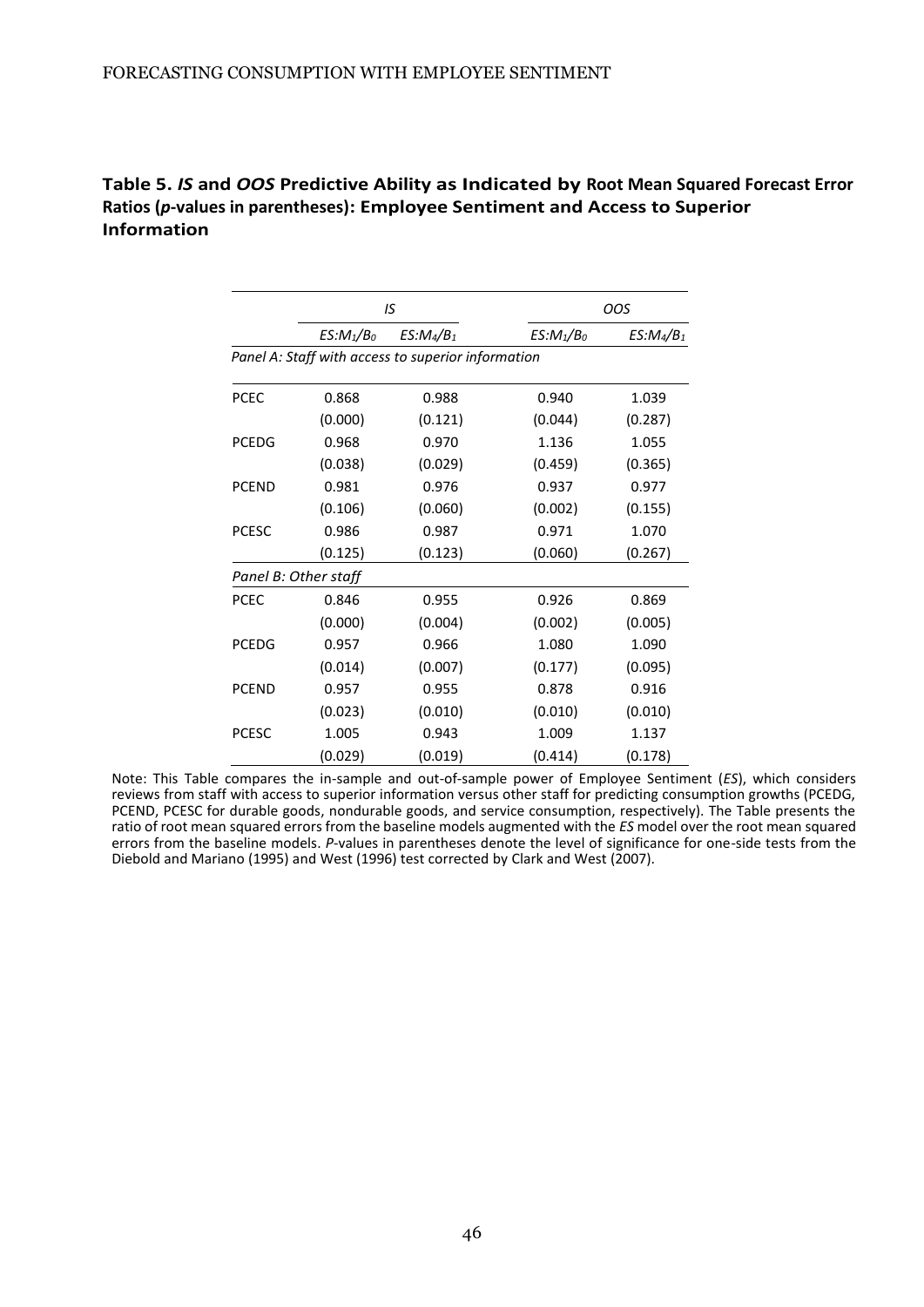<span id="page-46-0"></span>

|              | IS                             |             |              | <b>OOS</b>  |
|--------------|--------------------------------|-------------|--------------|-------------|
|              | $ES:M_1/B_0$                   | $ES:Ma/B_1$ | $ES:M_1/B_0$ | $ES:Ma/B_1$ |
|              | Panel A: Equal- weighted index |             |              |             |
| <b>PCEC</b>  | 0.790                          | 0.844       | 0.823        | 0.991       |
|              | (0.000)                        | (0.001)     | (0.001)      | (0.214)     |
| <b>PCEDG</b> | 0.929                          | 0.919       | 1.068        | 1.005       |
|              | (0.019)                        | (0.009)     | (0.160)      | (0.280)     |
| <b>PCEND</b> | 0.965                          | 0.979       | 1.015        | 1.010       |
|              | (0.035)                        | (0.057)     | (0.084)      | (0.410)     |
| <b>PCESC</b> | 0.943                          | 0.894       | 0.896        | 1.164       |
|              | (0.016)                        | (0.000)     | (0.003)      | (0.040)     |
|              | Panel B: Filtered index        |             |              |             |
| <b>PCEC</b>  | 0.813                          | 0.947       | 0.837        | 0.986       |
|              | (0.000)                        | (0.010)     | (0.005)      | (0.157)     |
| <b>PCEDG</b> | 0.953                          | 0.952       | 1.084        | 1.067       |
|              | (0.022)                        | (0.018)     | (0.325)      | (0.109)     |
| <b>PCEND</b> | 0.990                          | 0.996       | 1.037        | 1.003       |
|              | (0.091)                        | (0.294)     | (0.180)      | (0.398)     |
| <b>PCESC</b> | 0.995                          | 0.889       | 0.931        | 1.110       |
|              | (0.036)                        | (0.000)     | (0.016)      | (0.329)     |

**Table B1. IS and OOS Predictive Ability as Indicated by Root Mean Squared Forecast Error Ratios (***p***-values in parentheses): Alternative Employee Sentiment Indexes**

Note: This Table compares the in-sample and out-of-sample power of alternative Employee Sentiment (*ES*) proxies, for predicting consumption growths (PCEDG, PCEND, PCESC for durable goods, nondurable goods, and service consumption, respectively). The Table presents the ratio of root mean squared errors from the baseline models augmented with the *ES* model over the root mean squared errors from the baseline models. Panel A constructs an *ES* index that weighs equally all the reviews per month (one-step process). Panel B constructs an *ES* index using only the companies with at least 5 reviews per month. *P*-values denote the level of significance for one-side tests from the [Diebold](#page-22-0) [and Mariano \(1995\) a](#page-22-0)nd [West \(1996\) t](#page-33-3)est corrected b[y Clark and West \(2007\).](#page-20-0)

**Table B2. Comparison of the Employee Sentiment with the Expected Change in Real Income During the Next Year from the University of Michigan Consumer Survey (***MCI***\* )**

|              |                                                           | IS      |                                            | <b>OOS</b> |             |         |  |
|--------------|-----------------------------------------------------------|---------|--------------------------------------------|------------|-------------|---------|--|
|              | $MCl^*$ : $M_2/B_0$<br>ES/MCI <sup>*</sup><br>$ES:Ma/B_1$ |         | $MCl^*$ : $M_2/B_0$<br>ES/MCI <sup>*</sup> |            | $ES:Ma/B_1$ |         |  |
|              | (1)                                                       | (2)     | (3)                                        | (4)        | (5)         | (6)     |  |
| <b>PCEC</b>  | 0.858                                                     | 0.988   | 0.890                                      | 0.889      | 1.102       | 0.901   |  |
|              | (0.000)                                                   | (0.442) | (0.000)                                    | (0.003)    | (0.093)     | (0.044) |  |
| <b>PCEDG</b> | 0.978                                                     | 0.939   | 0.931                                      | 1.005      | 1.038       | 0.970   |  |
|              | (0.031)                                                   | (0.142) | (0.010)                                    | (0.033)    | (0.418)     | (0.091) |  |
| <b>PCEND</b> | 0.996                                                     | 0.965   | 0.938                                      | 1.119      | 0.851       | 1.018   |  |